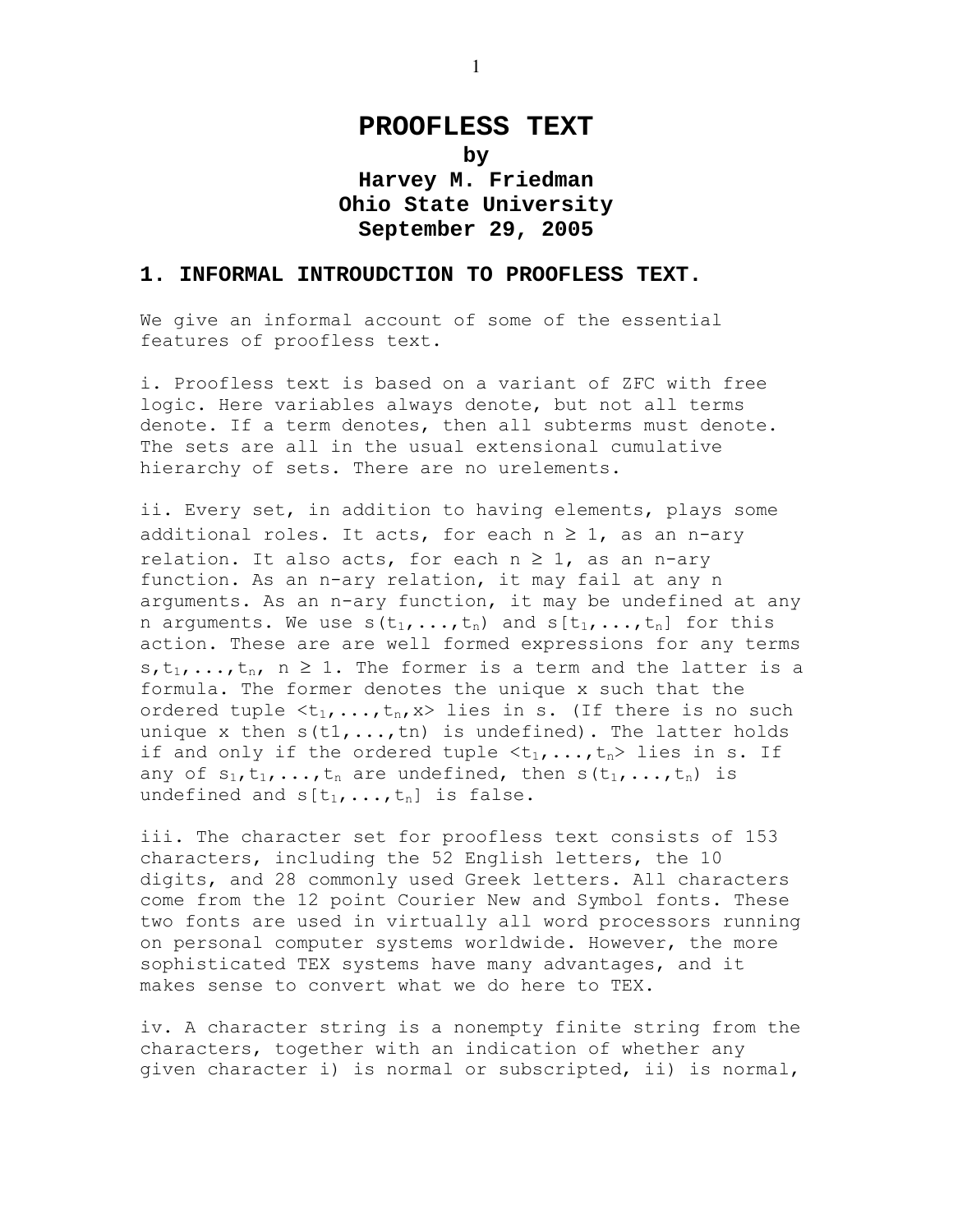boldface, or italic. Thus there are  $2 \times 3 = 6$  possible formats for a character.

v. The subscripting option is used to write, say,  $x_1$ , rather than x1. The boldface option is used solely for the purpose of identifying terms that are being used as infix functions. The italic option is used solely for the purpose of identifying terms that are being used as infix relations. Without these boldface and italic options, it becomes awkward or impossible to use certain useful features of the language without running into ambiguity. Blank space is ignored, as is standard in formal languages in computer science contexts.

vi. There are three fundamental disjoint categories of character strings: the variable strings, the function strings, and the relation strings. Constants are treated as 0-ary functions. The nonempty strings of digits are treated as built in constants, denoting nonnegative integers in the usual way. The nonlogical strings are the function, and relation strings. A given function string can appear in many arities  $k \geq 0$ , and a given relation string can appear in many arities  $k \geq 1$ . This can happen even in a single term or formula.

vii. Proofless text consists of a series of definitions, axioms, lemmas, and theorems. Within each of the three categories, the labels are distinct.

viii. Every definition either a) partially defines a function string in one particular mode; or b) partially defines a relation string in one particular mode. A mode is just an arity, or the special mode called infix.

ix. Unorderd and ordered tupling is built in, and these eliminate any need to define a function string or relation string in all arities at once. Here we say "partially defined" in three senses. Firstly, the definition may leave open the meaning of the function string or relation string at some arguments. (This is not allowed in the case of a function string in 0-ary mode, which must be entirely defined). Secondly, function strings may be undefined at certain choices of arguments (this does not apply to 0-ary mode and to relation strings). E.g., we may either leave open the value of  $\div(x,0)$ , or, as we recommend for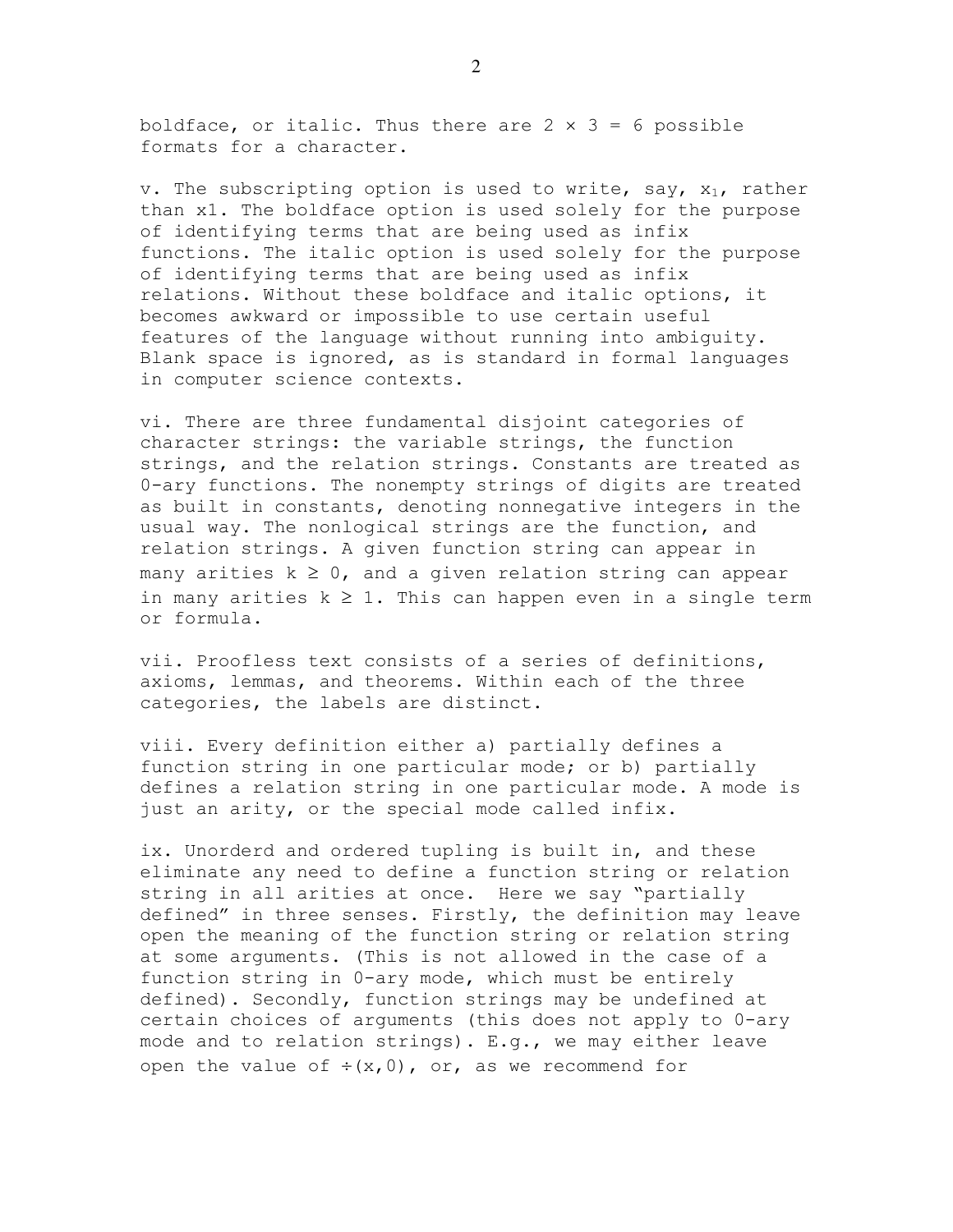arithmetic, we may assert that  $\div(x,0)$  is undefined as part of the definition of the function string ÷ in 2-ary mode.

x. Any definition of a function string in its infix mode may be accompanied by its precedence integer. This can be any integer whatsoever. Smaller integers indicate tighter binding. Left associativity is used to break ties among equal precedence.

xi. Conflicting definitions can arise when the same function, or relation string, is defined twice (or more) with the same mode. In conflicts, the last applicable definition governs.

xii. Definitions are made via formulas or terms. All nonlogical strings used in these formulas or terms must have been previously the subject of a prior Definition. There is no restriction on the variable strings used in any Definition.

xiii. There is no formal distinction between Lemmas and Theorems. A Theorem consists, roughly speaking, of a formula. There are provisions for stating more than formula using commas instead of ∧, and for separating hypotheses from conclusions, using "Let" and "Then".

xiv. A Theorem can use any variable strings. However, all nonlogical strings used in a Theorem must be previously partially defined - i.e., must be the subject of a prior Definition.

xv. A relational type consists of a list of nonlogical strings, where the function and relation strings are given a list of modes. A mode of a relation string is an arity ≥ 1, or "infix mode". The mode of a function string is an arity  $\geq 2$ , or "infix mode". The infix modes for function strings are assigned integers (for precedence). There are some built in strings that are an implicit part of any relational type (e.g., as mentioned before, the nonempty strings of digits).

xvi. In section 3, the  $σ$  terms and  $σ$  formulas are simultaneously defined by induction. There are some significant built-ins that are used here - extensional set abstraction, extensional lambda abstraction, digit strings, as well as unordered and ordered tupling. In addition, we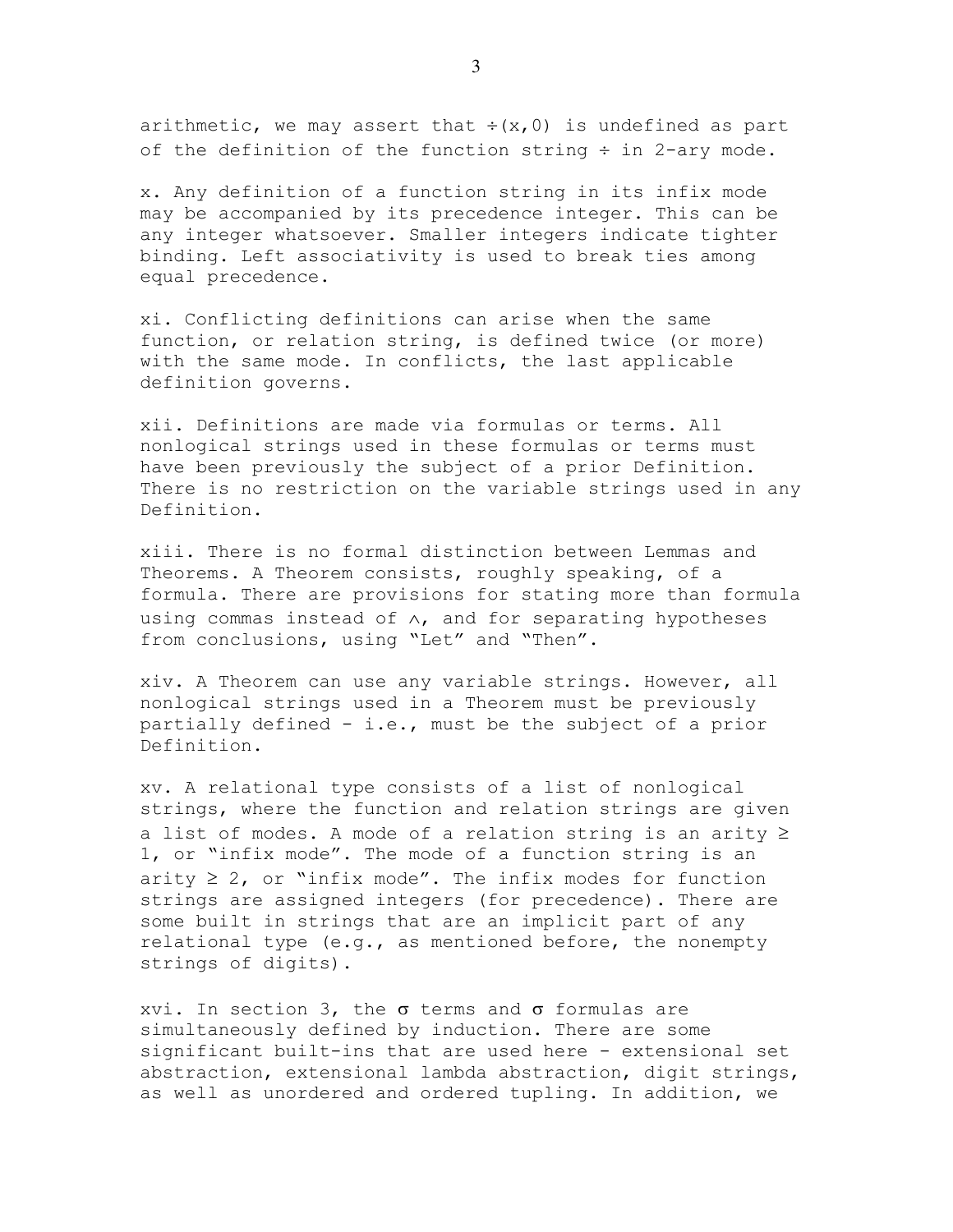have chosen to include the set theoretic primitives ∈,∉,⊆,⊇,⊂,⊃,℘,∪,∩,\,∅, and also {...}, <...>. Axioms and rules involving these notions will be built in.

xvii. There are no user created bracketing operators. There are two built in bracketing operators which have arbitrary arity  $\geq 1$ . These are { }, < >. The first two have proscribed meaning, whereas the third has no proscribed meaning.

xviii. There are no user created variable binding operators. Two variable binding operators are built in. They are set abstraction and lambda abstraction. They have proscribed meaning. Their meaning is strictly extensional, thereby avoiding any issues of intensionality.

#### **2. CHARACTERS, CHARACTER STRINGS, RELATIONAL TYPES.**

We now present the alphabet of characters, divided into 6 useful categories.

We also give complete instructions for one workable computer system that we use.

We use a standard kind of MacIntosh keyboard with the fonts

12 pt Courier New. 12 pt Symbol.

We also use friendly certain key combinations that are easily set up by the user by going to Insert at the menu bar and choosing Symbol, and then picking the font symbol. Then click on the desired character and fill out the menu for making an assigned key combination.

When using a Windows keyboard, use the Alt key instead of the Control key.

1. English letters. These are lower case and upper case.

abcdefghijklmnopqrstuvwxyz ABCDEFGHIJKLMNOPQRSTUVWXYZ

These are from 12 pt Courier New and are typed in the normal way on the keyboard.

2. Basic Greek letters.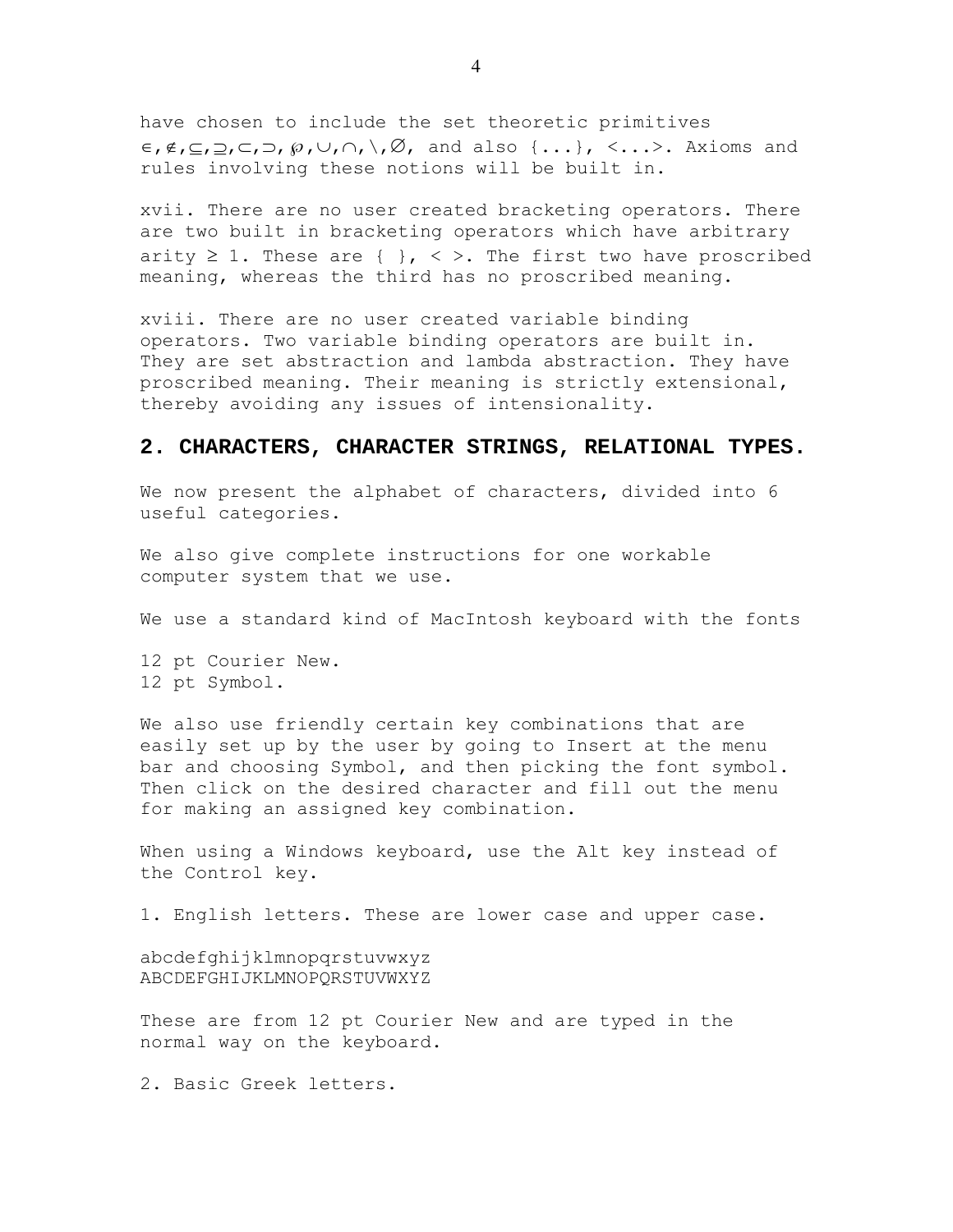# αβγδεζηθκμνξρστφψ

These are from the 12 pt Symbol font. We recommend that the user set up the following key combinations for these basic Greek letters.

| α      | Control al | "alpha"   |
|--------|------------|-----------|
| β      | Control be | "beta"    |
| γ      | Control ga | "gamma"   |
| δ      | Control de | "delta"   |
| ε      | Control ep | "epsilon" |
| ζ      | Control ze | "zeta"    |
| η      | Control et | "eta"     |
| θ      | Control th | "theta"   |
| κ      | Control ka | "kappa"   |
| μ      | Control mu | "mu"      |
| ν      | Control nu | "nu"      |
| ξ      | Control xi | "xi"      |
| $\rho$ | Control rh | "rho"     |
| σ      | Control si | "sigma"   |
| τ      | Control ta | "tau"     |
| φ      | Control ph | "phi"     |
| Ψ      | Control ps | "psi"     |

3. Digits.

0123456789

These are from the 12 pt Courier New font and are typed in the normal way on the keyboard.

4. Function characters.

 $+-\wedge$  / | "

∪∩×÷Δ°∅∞℘πχωΠΣΩΨΞΓℵℑ⊕⊗∑∏

•

The first row is from the 12 pt Courier New font, and are typed in the normal way on the keyboard.

The second row is from the 12 pt Symbol font. We recommend that the user set up the following key combinations for these function characters.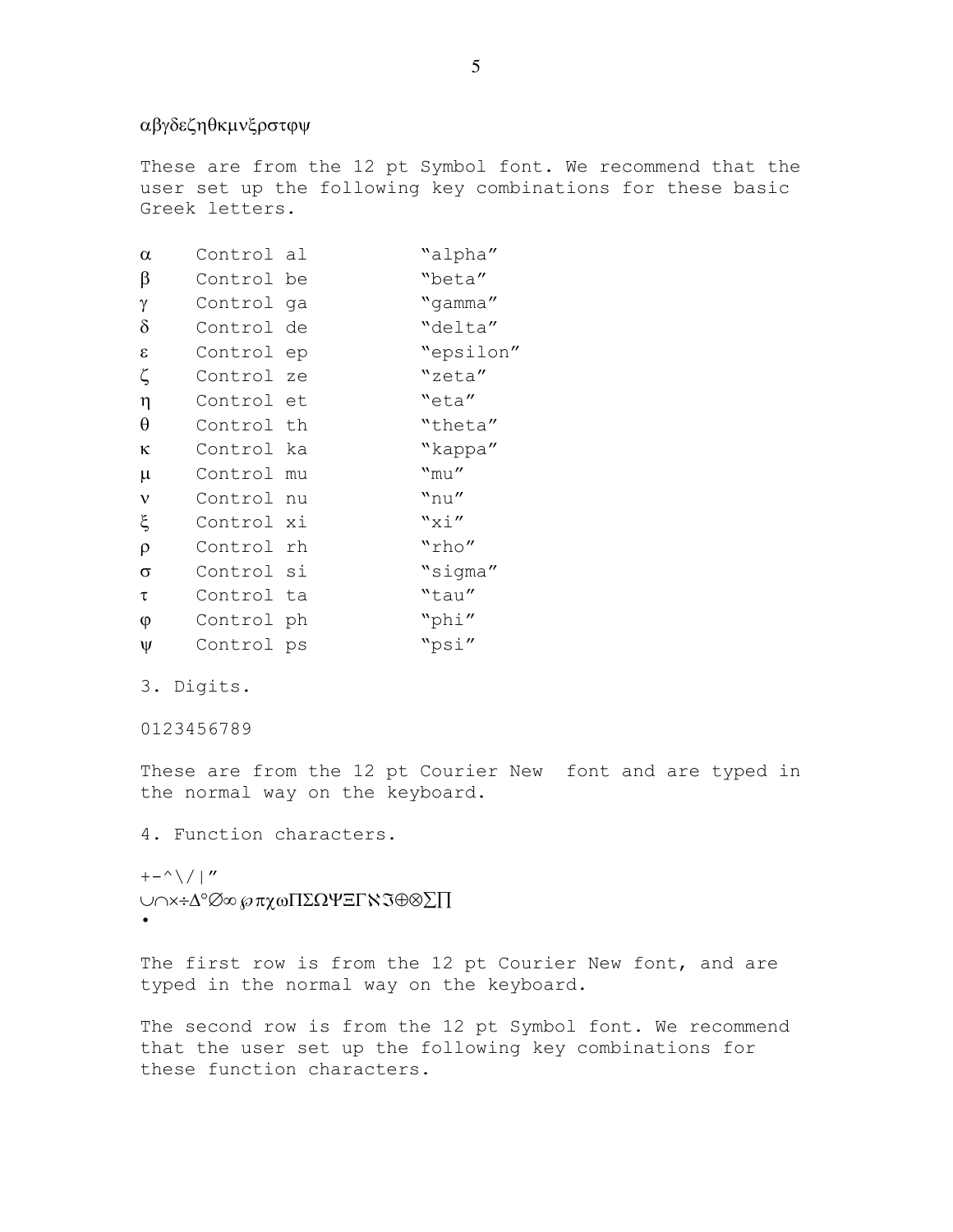| $\cup$         | Control cu | "cup"                        |
|----------------|------------|------------------------------|
| $\cap$         | Control ca | "cap"                        |
| $\times$       | Control cr | "cross"                      |
| ÷              | Control di | "divide"                     |
| Δ              | Control cd | "capital delta"              |
| $\circ$        | Control ci | "circle"                     |
| Ø              | Control em | "empty"                      |
| $\infty$       | Control iy | "infinity"                   |
| $\wp$          | Control po | "powerset"                   |
| $\pi$          | Control pi | "pi"                         |
| χ              | Control ch | "chi"                        |
| $\omega$       | Control om | "omega"                      |
| П              | Control cp | "capital pi"                 |
| Σ              | Control cs | "capital sigma"              |
| $\Omega$       | Control cw | "capital omega"              |
| Ψ              | Control sh | "capital psi"                |
| Ξ              | Control cx | "capital xi"                 |
| $\Gamma$       | Control cq | "capital gamma"              |
| $\aleph$       | Control ha | "hebrew aleph"               |
| $\mathfrak{I}$ | Control hb | "hebrew beth"                |
| $\oplus$       | Control aa | "alternative addition"       |
| $\otimes$      | Control am | "alternative multiplication" |
| Σ              | Control su | "sum"                        |
| $\prod$        | Control pr | "product"                    |

The third row is from the 12 pt Courier New font and is typed as

• Option 8 "dot"

The reason that we do not use the corresponding character from 12 pt Symbol is that it does not show up when converting to pdf on MacIntosh computers. The Option 8 is built in and does not need a user generated key combination.

5. Relation characters.

≤≥<>∈∉⊆⊇⊂⊃≡≈

 $\sim$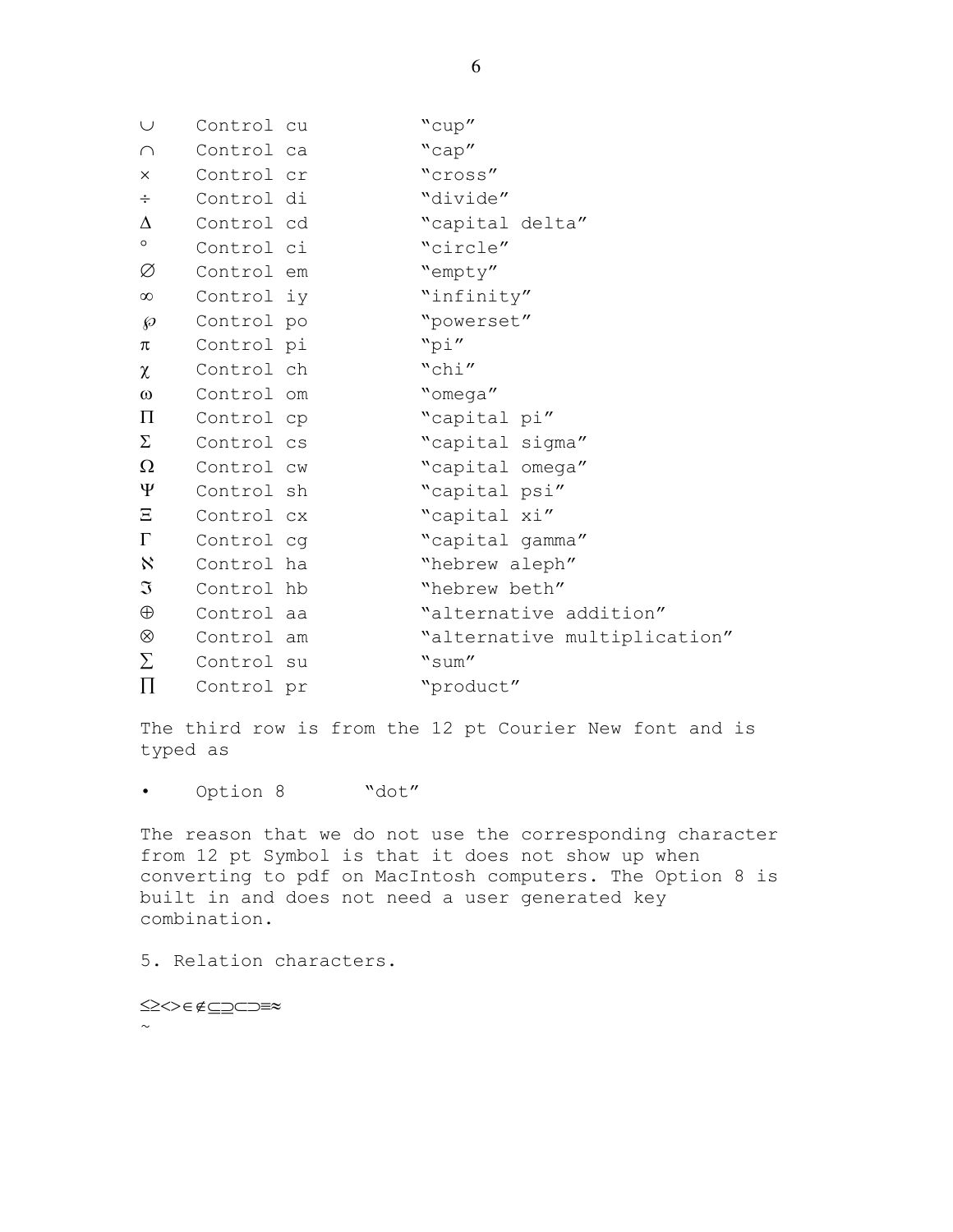These characters are from the 12 point Symbol font. We recommend that the user set up the following key combinations for these relation characters.

| $\leq$      | Control $\langle$ | "less than or equal"       |
|-------------|-------------------|----------------------------|
| $\geq$      | $Control$ >       | "greater than or equal"    |
| $\lt$       | Control lt        | "less than"                |
| >           | Control gt        | "greater than"             |
| $\in$       | Control in        | "element of"               |
| ∉           | Control ni        | "not element of"           |
| $\subseteq$ | Control co        | "contained in"             |
| $\supseteq$ | Control ri        | "reverse inclusion"        |
| $\subset$   | Control sc        | "strict contained in"      |
| $\supset$   | Control sr        | "strict reverse inclusion" |
| $\equiv$    | Control qu        | "equivalence"              |
| $\approx$   | Control wi        | "wiggle"                   |

The second row is from the 12 point Courier New font, and is typed in the normal way on the keyboard (far upper left key).

6. Decorating characters.

 $'$ \*#;

These are from 12 pt Courier New and are typed in the normal way on the keyboard.

7. Reserved characters.

```
!= [ ] \{ \} : \leq > .
∃∀⊥¬∧∨→↔↑↓λ≅
≠
```
The first row is from the 12 pt Courier New font and is typed in the normal way on the keyboard. Note that <> are to be distinguished from the relation characters  $\Leftrightarrow$ .

The second row is from the 12 pt Symbol font. We recommend that the user set up the following key combinations for these relation characters.

| 3. | Control ex | "there exists" |
|----|------------|----------------|
|    | Control fo | "for all"      |
|    | Control ab | "absurdity"    |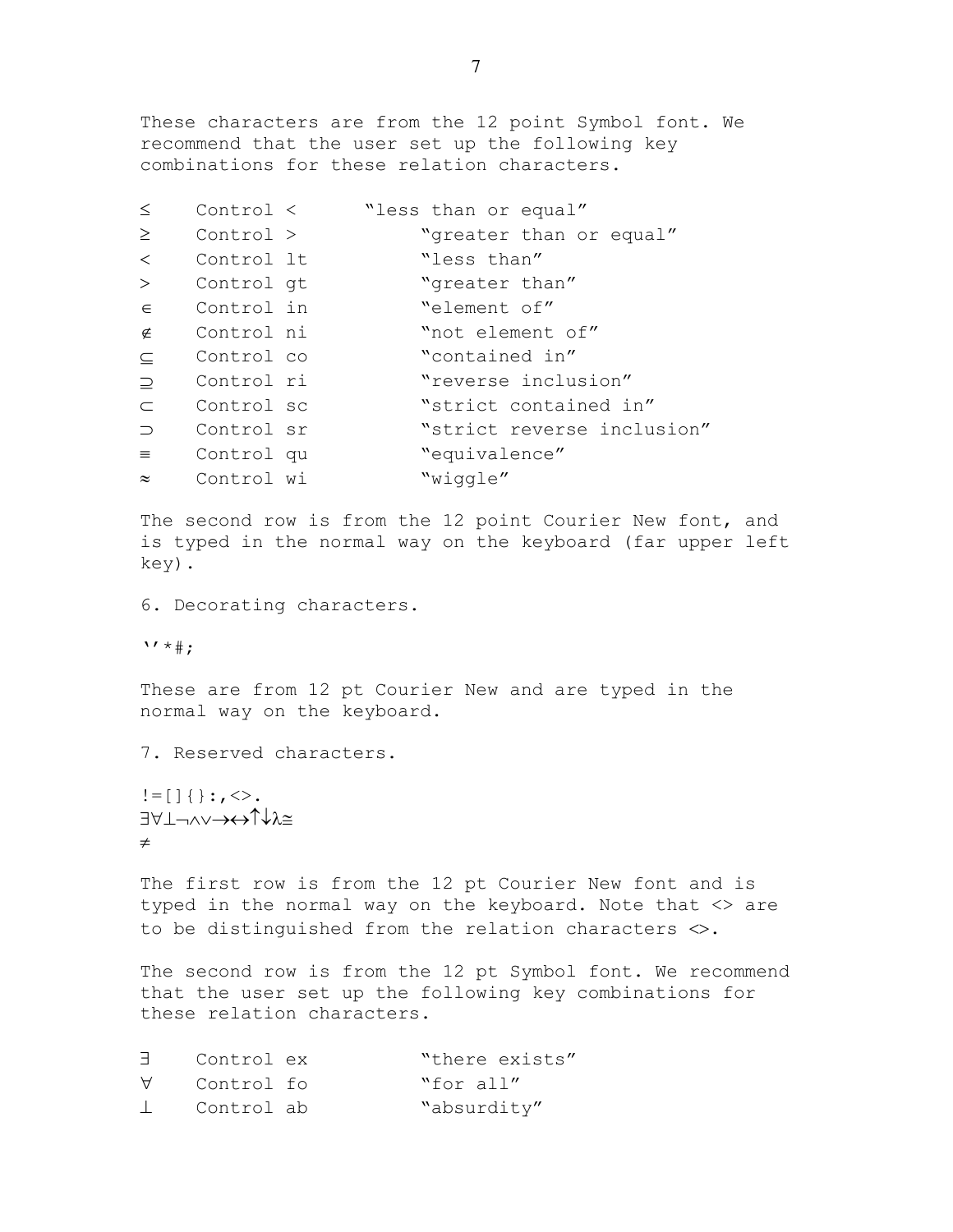| $\qquad \qquad$   | Control no | "not"              |
|-------------------|------------|--------------------|
| $\wedge$          | Control an | "and"              |
| $\vee$            | Control or | $"$ or"            |
| $\rightarrow$     | Control /  | "implies"          |
| $\leftrightarrow$ | Control if | "if and only if"   |
| ↑                 | Control up | "undefined"        |
| $\downarrow$      | Control dn | "defined"          |
| λ                 | Control la | "lambda"           |
| $\cong$           | Control pe | "partial equality" |

The third row is from the 12 pt Courier New font and is typed as

≠ Option + "not equaled to"

The reason that we do not use the corresponding character from 12 pt Symbol is that it does not show up when converting to pdf on MacIntosh computers. The Option + is built in and does not need a user generated key combination.

This concludes the discussion of the characters used in Proofless Text.

A displayed character consists of a character together with an element of {normal, subscript, superscript} × {normal, boldface, italic}. This ordered pair is called the display of the character.

The character strings consist of the nonempty finite strings of displayed characters. Note that a character can appear in a character string in any one of 9 displays.

We now define important categories of character strings.

1. Variable strings. These are character strings starting with any English letter in (normal,normal), or basic Greek letter in (normal, normal), followed by zero or more digits in (subscript,normal), followed by zero or more decorating characters in (normal, normal).

TWO EXAMPLES.  $x \alpha_5'$ 

2. Function strings. These are character strings that start with either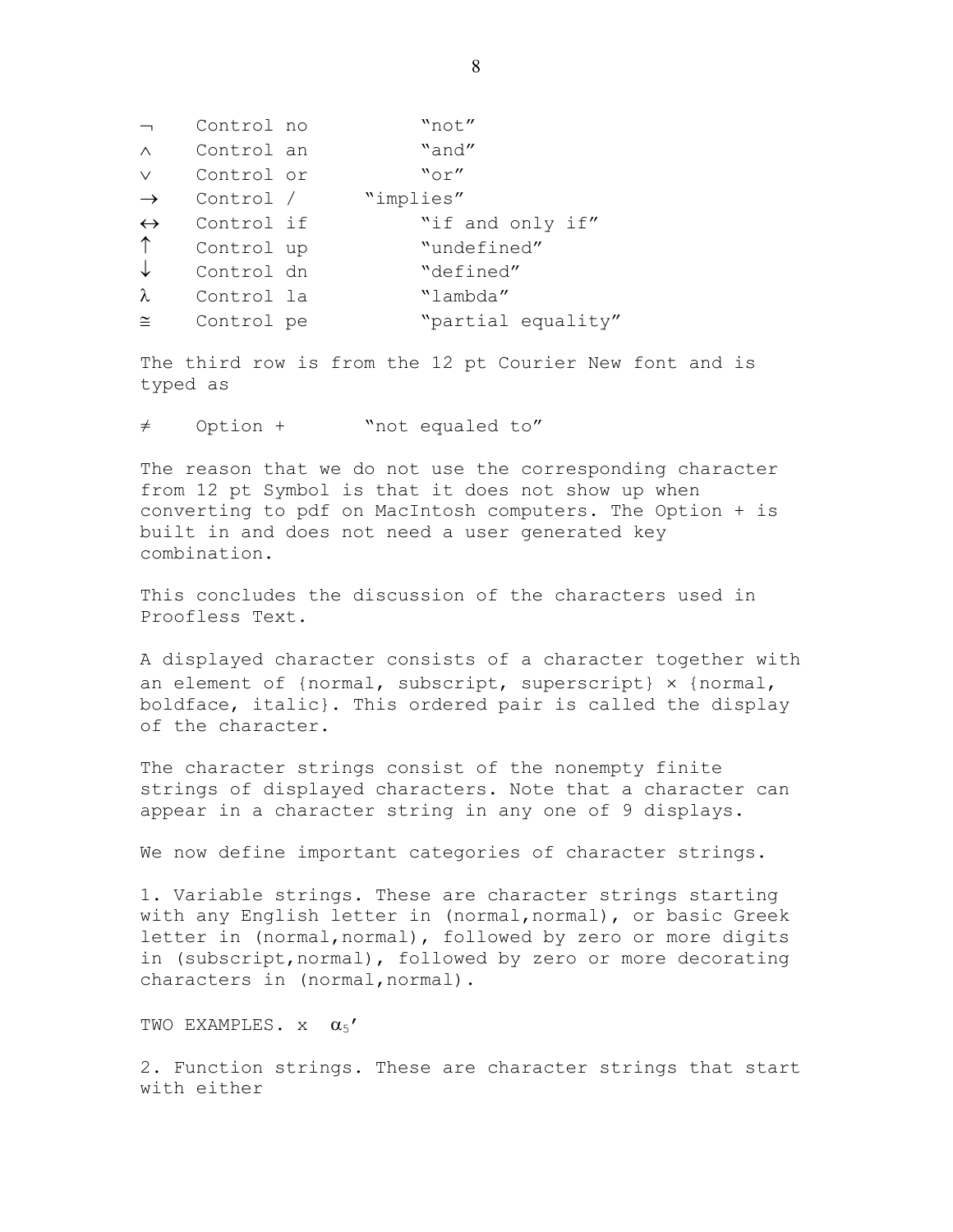i. A function character in (normal, normal). ii. Two or more English letters in (normal, normal), the first of which is capitalized, and the remainder of which are in lower case. iii. A digit in (normal,normal). This is followed by zero or more of the following: any character in (subscript, normal). any decorating character in (normal, normal). In case iii, there must be at least one later character. TWO EXAMPLES.  $+_{\Re}$  Exp# 0\* 3. Relation strings. These are character strings that start with either i. A relation character in (normal,normal). ii. Two or more English letters in (normal,normal), all of which are capitalized. This is followed by zero or more of the following: any character in (subscript, normal). any decorating character in (normal, normal). TWO EXAMPLES.  $\leq_{\mathbb{Z}}$  CONTRR The nonlogical strings consist of the function strings and the relation strings. Note that there cannot be any itaic or boldface in any nonlogical string. An applied function string is a pair  $(x, k)$  or  $(x, infix)$ , where x is a function string and  $k \geq 0$ . The idea is that  $(x, k)$  indicates x in the mode of a k-ary function symbol, and (x,infix) indicates x in the mode of an infix function symbol. An applied relation string is a pair  $(x, k)$  or  $(x, infix)$ , where x is a relation string and  $k \geq 1$ . The idea is that

 $(x, k)$  indicates x in the mode of a k-ary relation symbol, and (x,infix) indicates x in the mode of an infix relation symbol.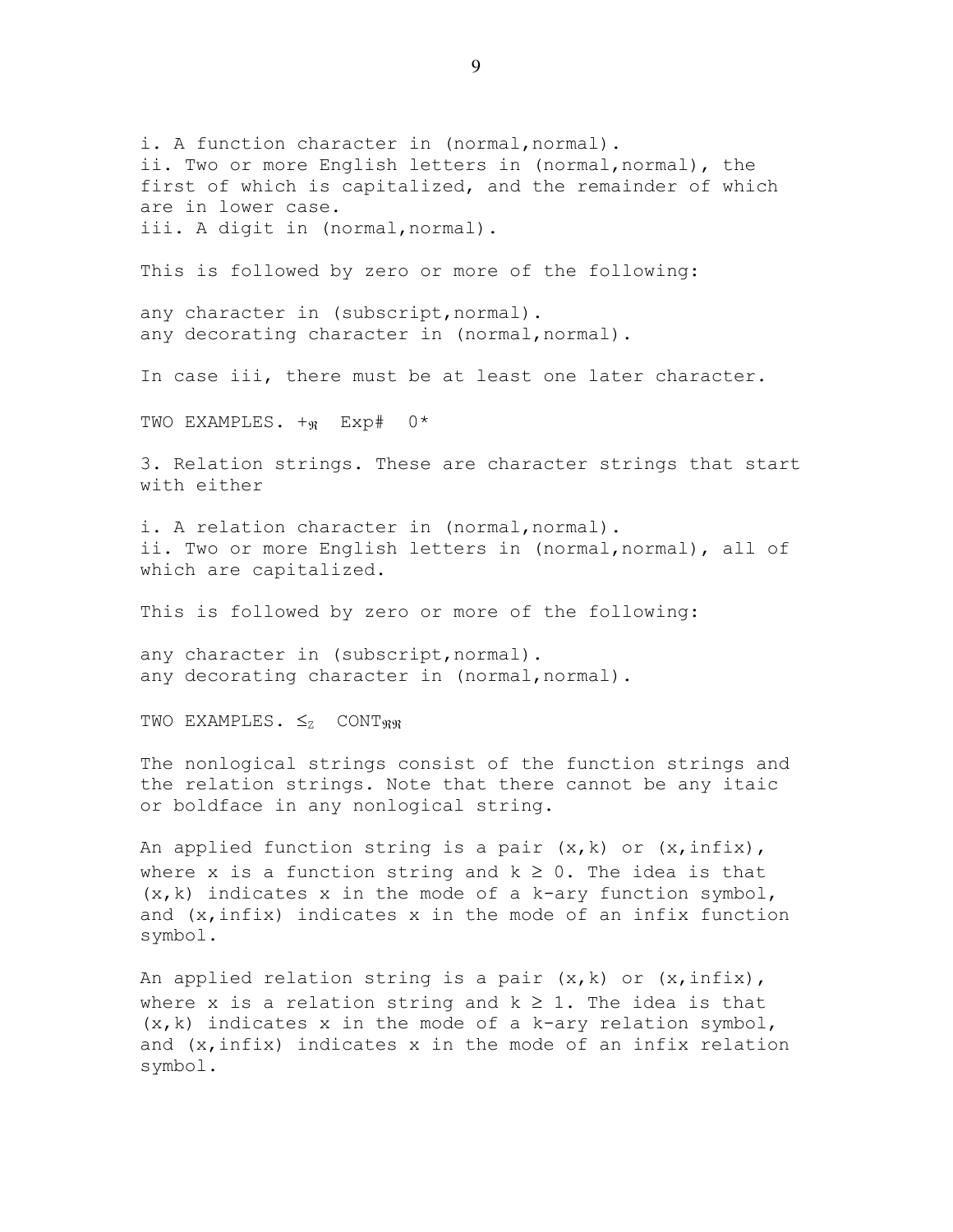A relational type  $\sigma$  consists of a list of applied function strings and applied relation strings, provided  $\sigma$  contains the following built in applied function strings and applied relation strings.

```
a. (\cup,1), (\cup, \text{infix}), (\cap,1), (\cap, \text{infix}), (\setminus, \text{infix}), (\varnothing,0),
(\omega, 0), (\wp, 1).
```
b. (∈,infix), (∉,infix), ( $\subseteq$ ,infix), ( $\supseteq$ ,infix), ( $\subset$ ,infix), (⊃,infix).

## **3.** σ **TERMS AND** σ **FORMULAS.**

We fix a relational type  $\sigma$ . We simultaneously define the i. σ terms. ii. bracketed σ terms. iii. σ formulas. iv. bracketed σ formulas. 1. Every variable string is a bracketed  $\sigma$  term. Every nonempty string of digits is a bracketed  $\sigma$  term.  $\bot$  is a bracketed  $\sigma$  formula. Let  $\alpha$  be an applied function string in σ with arity 0. Then α is a bracketed σ term. 2. Let  $k \ge 1$  and  $s, t_1, \ldots, t_k$  be  $\sigma$  terms. Let r be a bracketed  $\sigma$  term. Then  $(s)$  $\{t_1,\ldots,t_k\}$  $\langle t_1, \ldots, t_k \rangle$  $r(t_1,\ldots,t_k)$ are bracketed σ terms. 3. Let  $k \ge 1$  and  $r, s, t_1, \ldots, t_k$  be  $\sigma$  terms. Then s↑ s↓  $s = t$  $s \neq t$ s ≅ t  $s[t_1,\ldots,t_k]$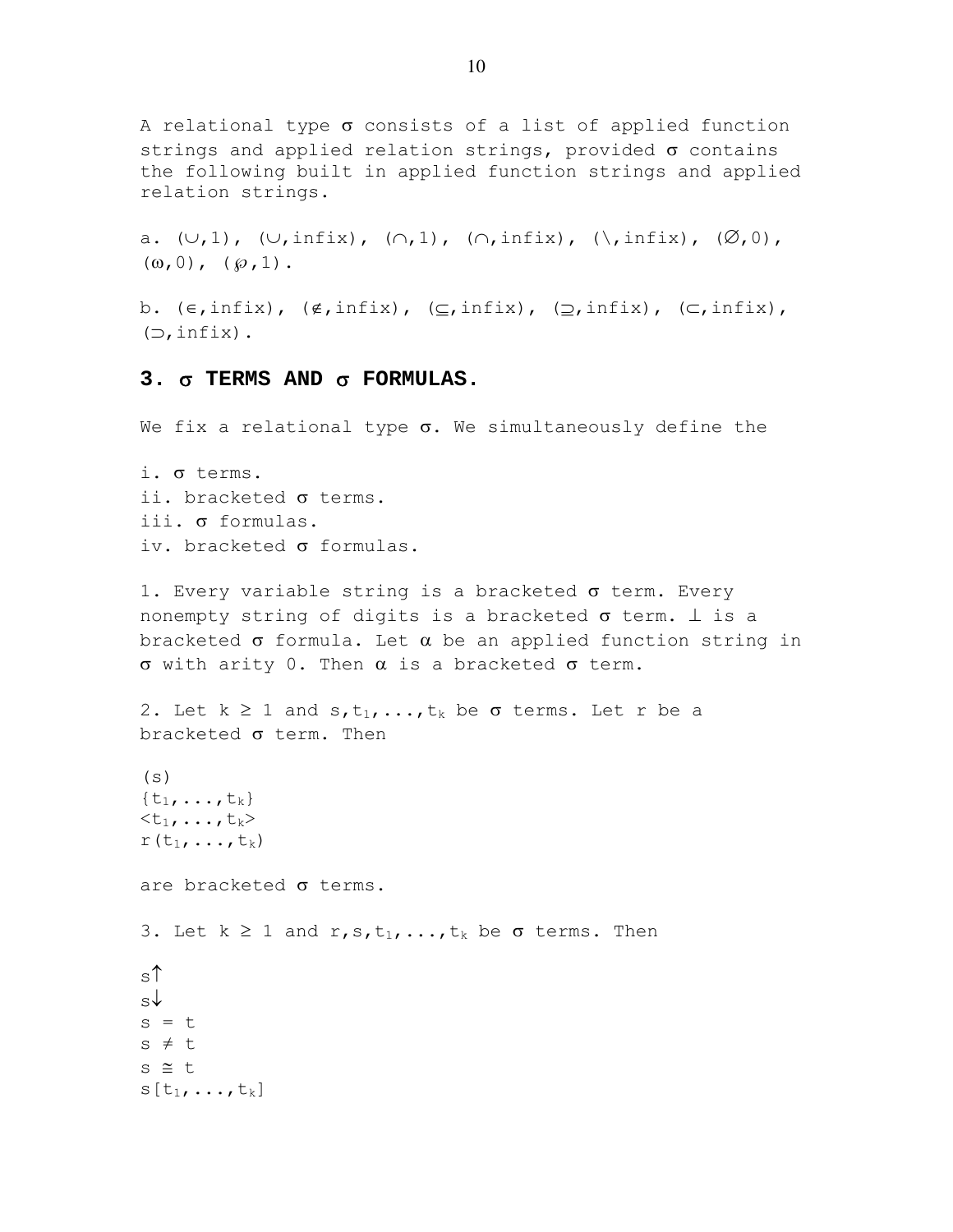are bracketed  $\sigma$  formulas.

4. Let  $\alpha$  be an applied function string in  $\sigma$  with arity 1, whose leading character is a function character, and t be a bracketed  $\sigma$  term. Then  $\alpha t$  is a bracketed  $\sigma$  term. 5. Let  $k \ge 1$  and α be an applied function string in  $σ$  with arity k  $\geq 1$ . Let  $s_1, \ldots, s_k$  be  $\sigma$  terms. Then  $\alpha(s_1, \ldots, s_k)$  is a bracketed σ term. 6. Let  $k \geq 2$ . For each  $1 \leq i \leq k-1$ , let  $\alpha_i$  be i) an infix function string in  $\sigma$ ; or ii) a σ term with no boldface or italic characters. Let  $s_1, \ldots, s_k$  be bracketed  $\sigma$  terms. Then  $s_1 \alpha_1 s_2 \ldots \alpha_{k-1} s_k$ is a  $\sigma$  term, where each  $\alpha_i$  with ii) appears in boldface. 7. Let  $\beta$  be an applied relation string in  $\sigma$  with arity k ≥ 1. Let  $s_1,\ldots,s_k$  be  $\sigma$  terms. Then  $\beta[s_1,\ldots,s_k]$  is a bracketed σ formula. 8. Let  $p \ge 2$  and  $n_1, \ldots, n_p \ge 1$ . For  $1 \le i \le p$  and  $1 \le j \le n_i$ , let s<sub>ij</sub> be a σ term. For all  $1 \le i \le p$ , let  $β_i$  be i) an infix relation string in σ; or ii) =,  $\neq$ , or  $\cong$ ; or iii) a σ term with no boldface or italics. Then  $s_{11},\ldots,s_{1,n1}$   $\beta_1$   $s_{21},\ldots,s_{2,n2}$  ...  $\beta_{p-1}$   $s_{p1},\ldots,s_{p,np}$ is a bracketed  $\sigma$  formula, where the  $\beta_i$  with iii) appear in italics. 9. Let  $k,n \geq 1$ ,  $v_1, \ldots, v_k$  be distinct variables,  $t, s_1, \ldots, s_n$ be  $\sigma$  terms,  $\varphi$  be a bracketed  $\sigma$  formula, and  $\psi$  be a  $\sigma$ formula. Let α be i) an infix relation string in σ; or ii) =,  $\neq$ , or  $\cong$ ; or iii) a σ term with no boldface or italics. Then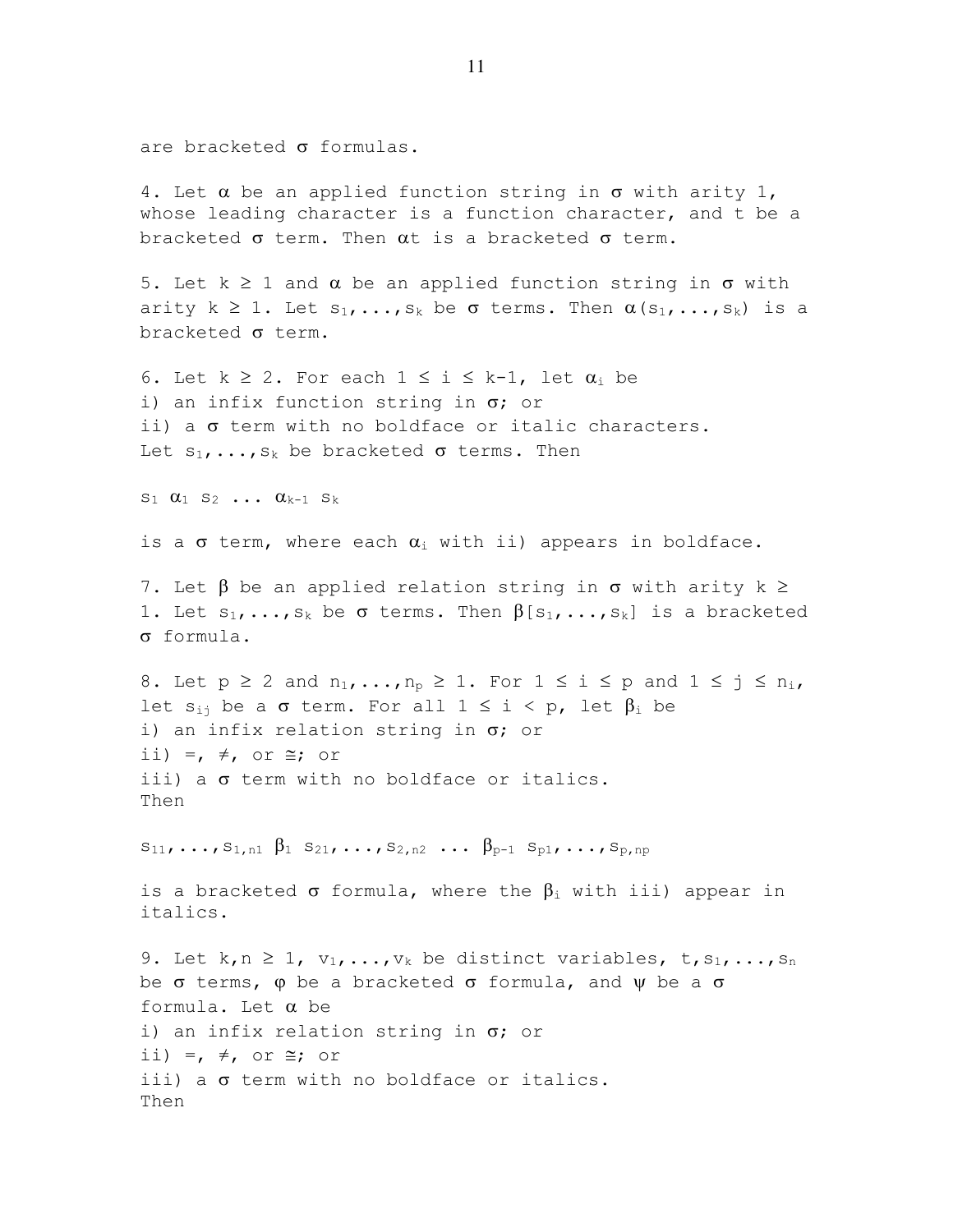```
(!t)\varphi(!t)(\Psi, V_1, ...,V_k fixed)
(!t \alpha s<sub>1</sub>, ..., s<sub>n</sub>) \varphi(!t \alpha s<sub>1</sub>, ..., s<sub>n</sub>) (\Psi, V_1, ..., V_k fixed)
\{t: \psi\}\{t: \Psi, \Psi_1, \ldots, \Psi_k \text{fixed}\}\\{t \alpha s_1, \ldots, s_n: \Psi\}\{t \alpha s_1, \ldots, s_n: \psi, v_1, \ldots, v_k \text{fixed}\}\are bracketed \sigma terms, where the \alpha with iii) are
italicized. 
10. Let k, n \geq 1, v_1, \ldots, v_k be distinct variables, s_1, \ldots, s_nbe \sigma terms, t a bracketed \sigma term, and \varphi be a \sigma formula. Let
α be 
i) an infix relation string in \sigma; or
ii) =, \neq, or \cong; or
iii) a \sigma term with no boldface or italics.
Then 
(\lambda v_1, \ldots, v_k) t
(\lambda v_1, \ldots, v_k; \varphi)t
(\lambda v_1, \ldots, v_k \alpha s_1, \ldots, s_n)t
(\lambda v_1, \ldots, v_k \alpha s_1, \ldots, s_n; \varphi)t
are bracketed \sigma terms, where the \alpha with iii) are
italicized. 
11. Let k \ge 2 and \varphi, \rho_1, \ldots, \rho_k be \sigma formulas. Let \psi be a
bracketed \sigma formula. Let \alpha_1, \ldots, \alpha_{k-1} be among \vee, \wedge, \vee\vee, \rightarrow, \leftrightarrow.
Then 
(\varphi)\neg \Psi\rho_1 \alpha_1 \rho_2 \ldots \alpha_{k-1} \rho_k! [\rho_1, \ldots, \rho_k]are σ formulas. The first two and the fourth are bracketed 
σ formulas.
```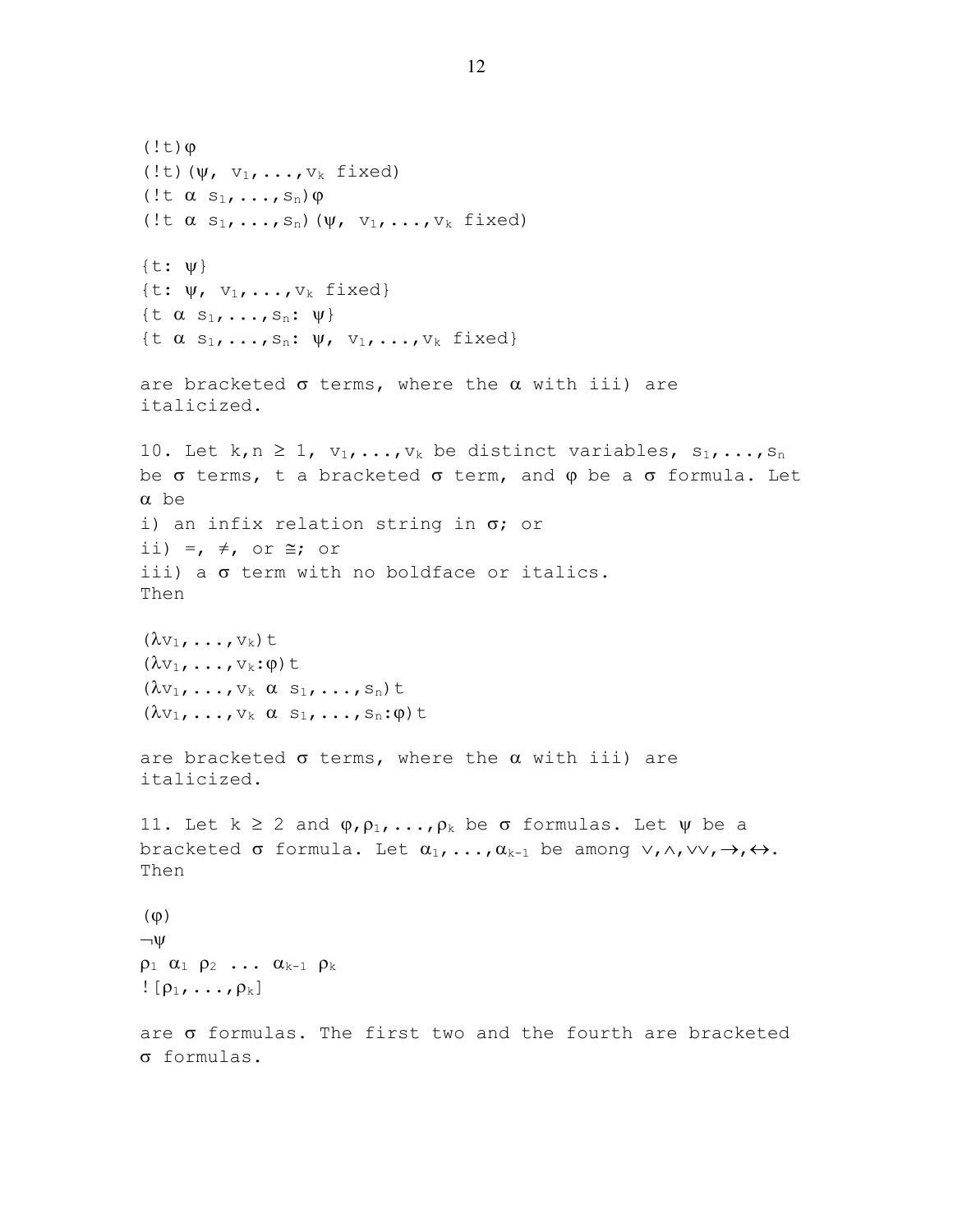```
12. Let k, n, m \geq 1, v_1, \ldots, v_k be distinct variables, and
t_1,\ldots,t_n,s_1,\ldots,s_m be \sigma terms. Assume that t_1,\ldots,t_n are
distinct. Let α be 
i) a relation string listed with infix mode in \sigma; or
ii) =, \neq, or \cong; or
iii) a σ term with no boldface or italics.
Let \varphi be a bracketed \sigma formula and \psi, \rho be \sigma formulas. Then
(\forall t_1, \ldots, t_n)\varphi(\exists t_1, \ldots, t_n)\varphi(\exists ! t_1, \ldots, t_n)\varphi(\forall t_1, \ldots, t_n \alpha s_1, \ldots, s_m)\varphi(\exists t_1,\ldots,t_n \alpha s_1,\ldots,s_m)\phi(\exists ! t_1, \ldots, t_n \alpha s_1, \ldots, s_m)\varphi(\forall t_1, \ldots, t_n) (\psi, \forall t_1, \ldots, \forall k fixed)
(\exists t_1, \ldots, t_n) (\psi, v_1, \ldots, v_k fixed)
(\exists ! t_1, \ldots, t_n) (\psi, v_1, \ldots, v_k fixed)
(\forall t_1,\ldots,t_n \alpha s_1,\ldots,s_m) (\psi, v_1,\ldots,v_k \text{fixed})(\exists t_1, \ldots, t_n \alpha s_1, \ldots, s_m) (\psi, v_1, \ldots, v_k fixed)
(\exists ! t_1, \ldots, t_n \alpha s_1, \ldots, s_m) (\psi, v_1, \ldots, v_k fixed)
(\forall t_1, \ldots, t_n : \rho) \varphi(\exists t_1,\ldots,t_n:\rho)\phi(\exists ! t_1, \ldots, t_n : \rho) \phi
```

```
are bracketed \sigma formulas, where the \alpha for which iii) holds
are italicized.
```
This concludes the definition of  $\sigma$  terms and  $\sigma$  formulas.

#### **4. UNIQUE PARSING.**

We claim unique parsing.

## **5. FREE AND BOUND OCCURRENCES.**

#### **6. DEFINITIONS, LEMMAS, AND THEOREMS OVER** σ**.**

Let  $\sigma$  be a relational type. The body of a definition over  $\sigma$ must begin with the phrase

k-ary α.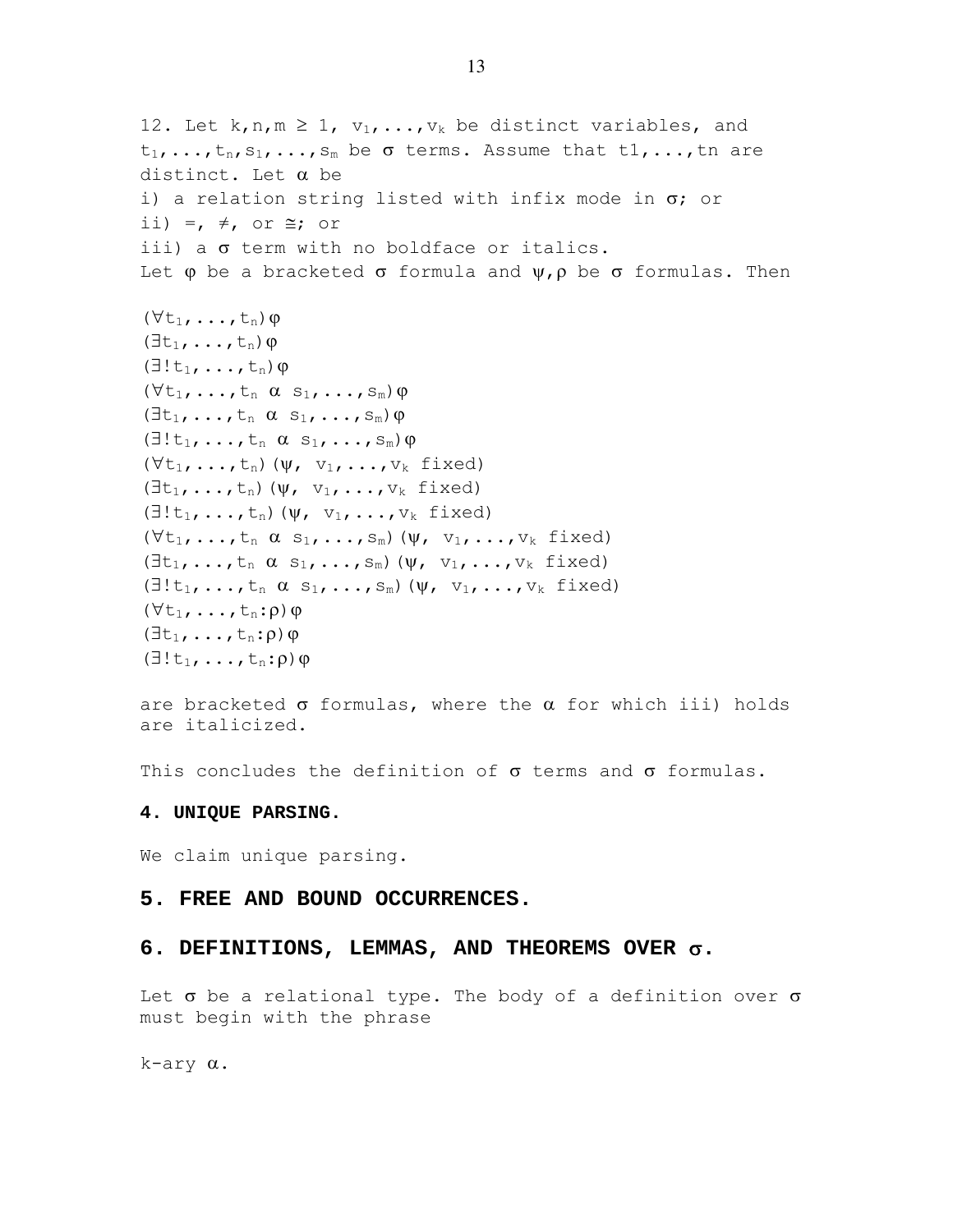This is called the subject of the definition. Here either  $\alpha$ is a function string and  $k \geq 0$ , or  $\alpha$  is a relation string and  $k \geq 1$ . There is no other restriction on  $k \cdot \alpha$ . Let us first take up the case where  $\alpha$  is a relation string. Then the definition is required to take one of the following forms. k-ary relation  $\alpha$ .  $\alpha$ [ $v_1$ ,..., $v_k$ ]  $\leftrightarrow$   $\psi$ . k-ary relation  $\alpha$ . If  $\varphi_1$  then  $\alpha[v_1,\ldots,v_k] \leftrightarrow \psi_1$ . ... If  $\varphi_n$ then  $\alpha[v_1, \ldots, v_k] \leftrightarrow \Psi_n$ . k-ary relation  $\alpha$ . If  $\varphi_1$  then  $\alpha$ [ $v_1, \ldots, v_k$ ]  $\leftrightarrow$   $\psi_1, \ldots$  If  $\varphi_n$ then  $\alpha[v_1,\ldots,v_k] \leftrightarrow \psi_n$ . Otherwise  $\alpha[v_1,\ldots,v_k] \leftrightarrow \psi_{n+1}$ . Infix relation  $\alpha$ . v  $\alpha$  w  $\leftrightarrow$   $\psi$ . Infix relation  $\alpha$ . If  $\varphi_1$  then v  $\alpha$  w  $\leftrightarrow$   $\psi_1$ . ... If  $\varphi_n$  then v  $\alpha$  $w \leftrightarrow \Psi_n$ . Infix relation α. If  $φ_1$  then v α w  $leftrightarrow$   $ψ_1$ . ... If  $φ_n$  then v α  $w \leftrightarrow \psi_n$ . Otherwise v  $\alpha$  w  $\leftrightarrow \psi_{n+1}$ . For the first four forms,  $k,n \geq 1$ ,  $v_1, \ldots, v_k$  are distinct variables, and  $\varphi_1, \ldots, \varphi_n, \psi, \psi_1, \ldots, \psi_{n+1}$  are bracketed  $\sigma$ formulas whose free variables are among  $v_1, \ldots, v_k$ . For the last three forms,  $n \geq 1$ , v,w are distinct variables, and  $\varphi_1,\ldots,\varphi_n,\psi,\psi_1,\ldots,\psi_{n+1}$  are bracketed  $\sigma$  formulas whose free variables are among v, w. We now come to the case where  $\alpha$  is a function string. 0-ary function  $\alpha$ .  $\alpha \cong t$ . k-ary function  $\alpha$ .  $\alpha$  ( $v_1$ ,..., $v_k$ )  $\approx$  t. k-ary function  $\alpha$ . If  $\varphi_1$  then  $\alpha(v_1, \ldots, v_k) \cong t_1$ . ... If  $\varphi_n$ then  $\alpha(v_1, \ldots, v_k) \cong t_n$ . k-ary function  $\alpha$ . If  $\varphi_1$  then  $\alpha(v_1, \ldots, v_k) \cong t_1$ . ... If  $\varphi_n$ then  $\alpha(v_1,\ldots,v_k) \cong t_n$ . Otherwise  $\alpha(v_1,\ldots,v_k) \cong t_{n+1}$ .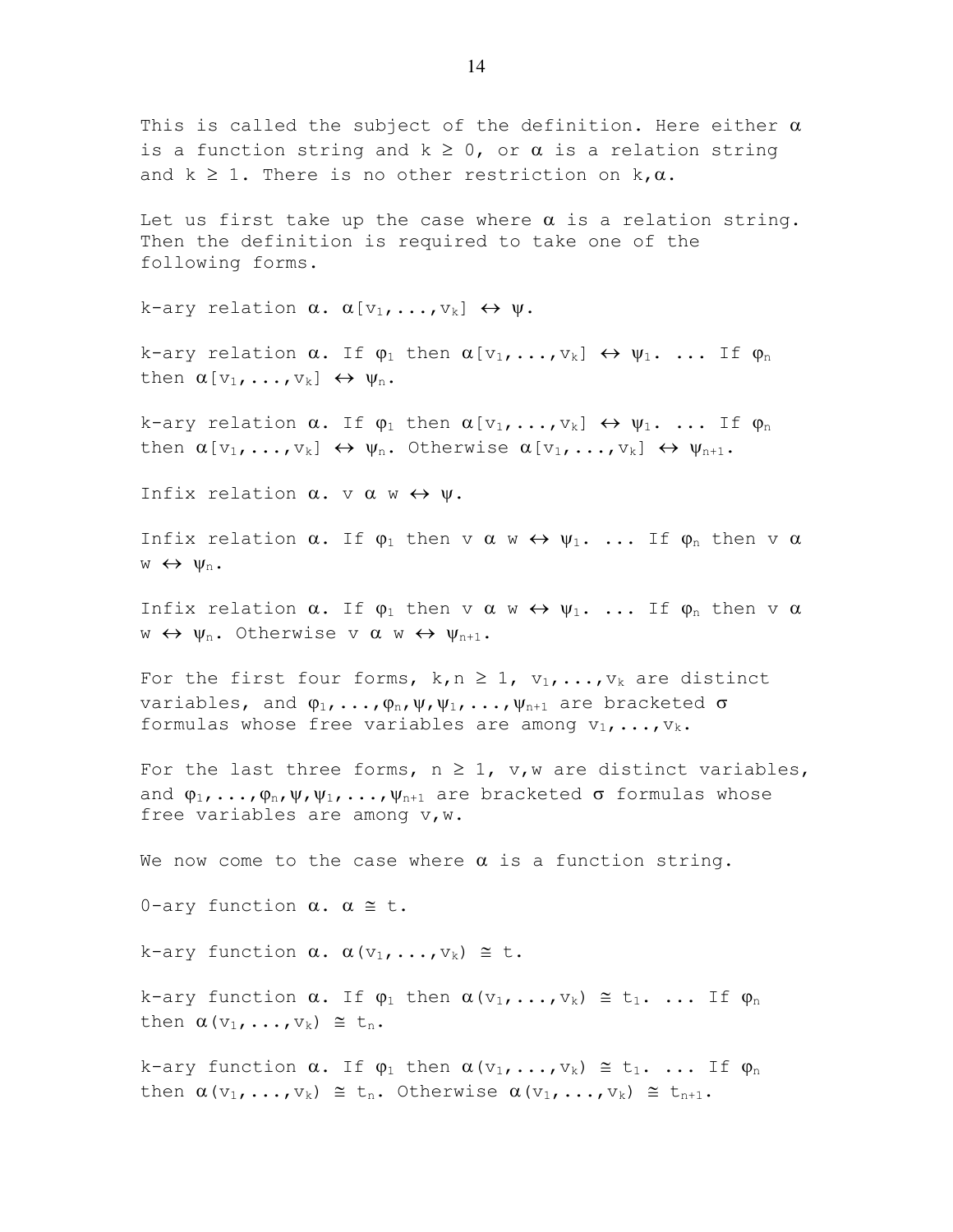Infix function  $\alpha$ . v  $\alpha$  w  $\approx$  t. Precedence r.

Infix function  $\alpha$ . If  $\varphi_1$  then v  $\alpha$  w  $\cong \psi_1$ . ... If  $\varphi_n$  then v  $\alpha$  $w \cong W_n$ . Precedence r.

Infix function  $\alpha$ . If  $\varphi_1$  then v  $\alpha$  w  $\cong \psi_1$ . ... If  $\varphi_n$  then v  $\alpha$  $w \cong \Psi_n$ . Otherwise v  $\alpha$  w  $\cong \Psi_{n+1}$ . Precedence r.

For the first form, t is a  $\sigma$  term with no free variables.

For the next three forms,  $k, n \ge 1$ ,  $v_1, \ldots, v_k$  are distinct variables, and  $\varphi_1, \ldots, \varphi_n, t, t_1, \ldots, t_{n+1}$  are  $\sigma$  terms whose free variables are among  $v_1, \ldots, v_k$ .

For the final three forms,  $n \geq 1$ ,  $v,w$  are distinct variables, and  $\varphi_1, \ldots, \varphi_n, t, t_1, \ldots, t_{n+1}$  are  $\sigma$  terms whose free variables are among v,w. Also r is either a finite string of digits, or a finite string of digits with a minus sign in front.

We will also have the following two special empty forms of definitions:

k-ary relation  $\alpha$ .

Such empty definitions have a special status in the semantics:  $\alpha$  is being declared to be a free relation symbol. This has a special role in the semantics.

This concludes the treatment of bodies of Definitions.

As indicated earlier, we will not distinguish between the bodies of Lemmas, and Theorems.

Here are the forms of bodies of Lemmas and Theorems.

 $\Psi_1,\ldots,\Psi_m$ .

Let  $\varphi_1, \ldots, \varphi_n$ . Then  $\psi_1, \ldots, \psi_m$ .

Here  $n,m \geq 1$  and  $\varphi_1, \ldots, \varphi_n, \psi_1, \ldots, \psi_m$  are  $\sigma$  formulas.

The idea here is that there are r statements. The i-th statement can be viewed as universally asserting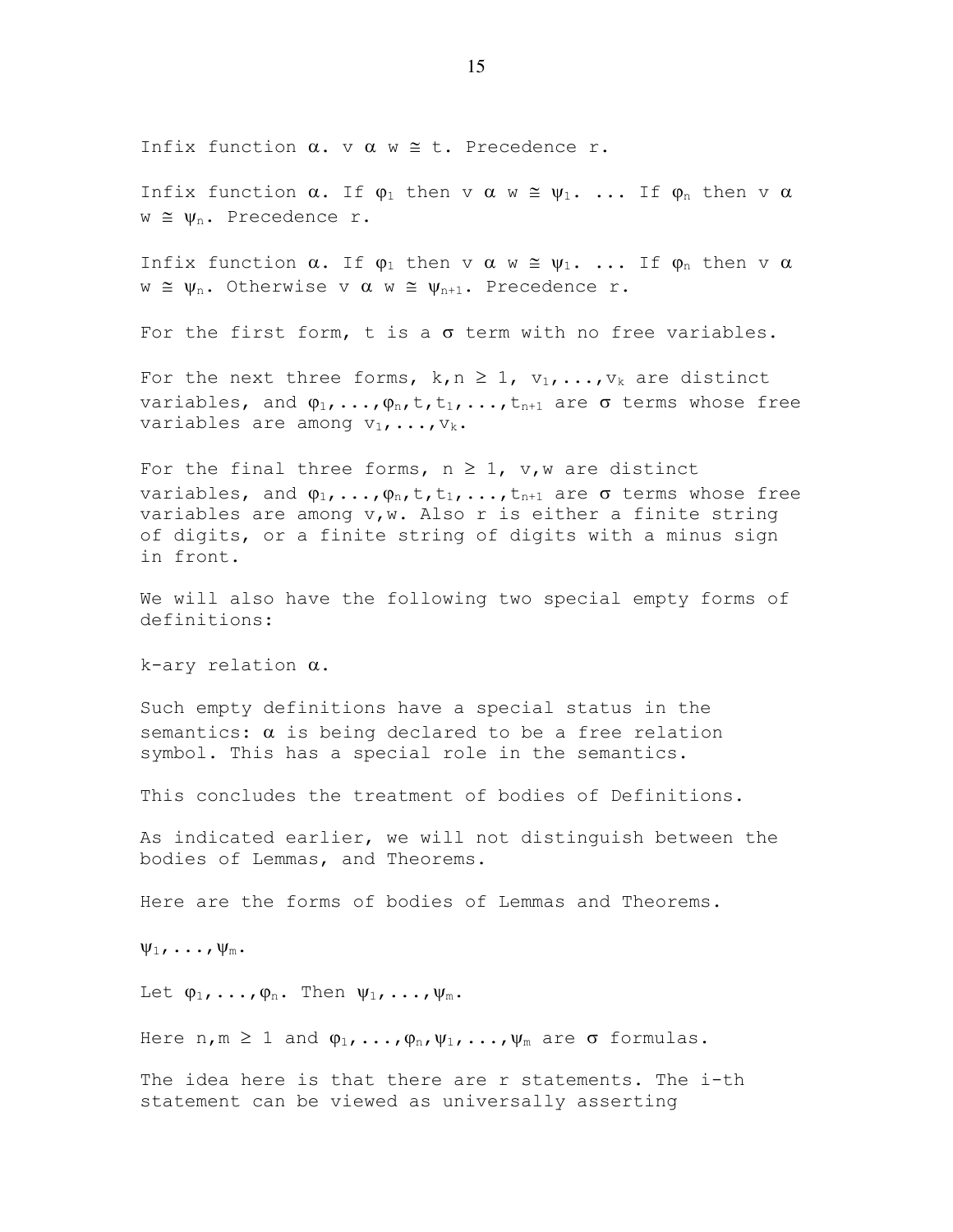Definitions take the form

DEFINITION L. body

Here L is the label of the definition. L can be any character string, provided that the entire definition is unambiguous. This will the case unless the label L is truly bizarre.

NOTE: We do not allow definitions of the eight built in applied relation strings and the six built in applied function strings at the end of section 2 above.

Lemmas and Theorems take the form

LEMMA L. body THEOREM L. body

Here L is the label of the Lemma, or Theorem. L can be any character string.

#### **7. SYNTAX OF PROOFLESS TEXT.**

A proofless text is a character string  $\mu$  subject to several requirements.

The first requirement is that for some  $n \geq 1$ ,  $\mu$  is the concatenation of n strings  $\mu_1, \ldots, \mu_n$ , each of which starts with either DEFINITION, LEMMA, or THEOREM (the header).

The second requirement is that there is a sequence of relational types  $\sigma_1, \ldots, \sigma_n$  such that

i.  $\sigma_1$  is the empty relational type. ii.  $\mu_i$  is a Definition, Lemma, or Theorem over  $\sigma_i$ , according to its header. iii. If  $\mu_i$  is a Lemma or Theorem then  $\sigma_{i+1} = \sigma_i$ . iv. If  $\mu_i$  is a Definition of  $\alpha$  in k-ary mode, then  $\sigma_{i+1}$  is  $\sigma$ adjoined with the listing of  $\alpha$  in k-ary mode. v. If  $\mu_i$  is a Definition of  $\alpha$  in infix mode, then  $\sigma_{i+1}$  is  $\sigma$ adjoined with the listing of  $\alpha$  in infix mode.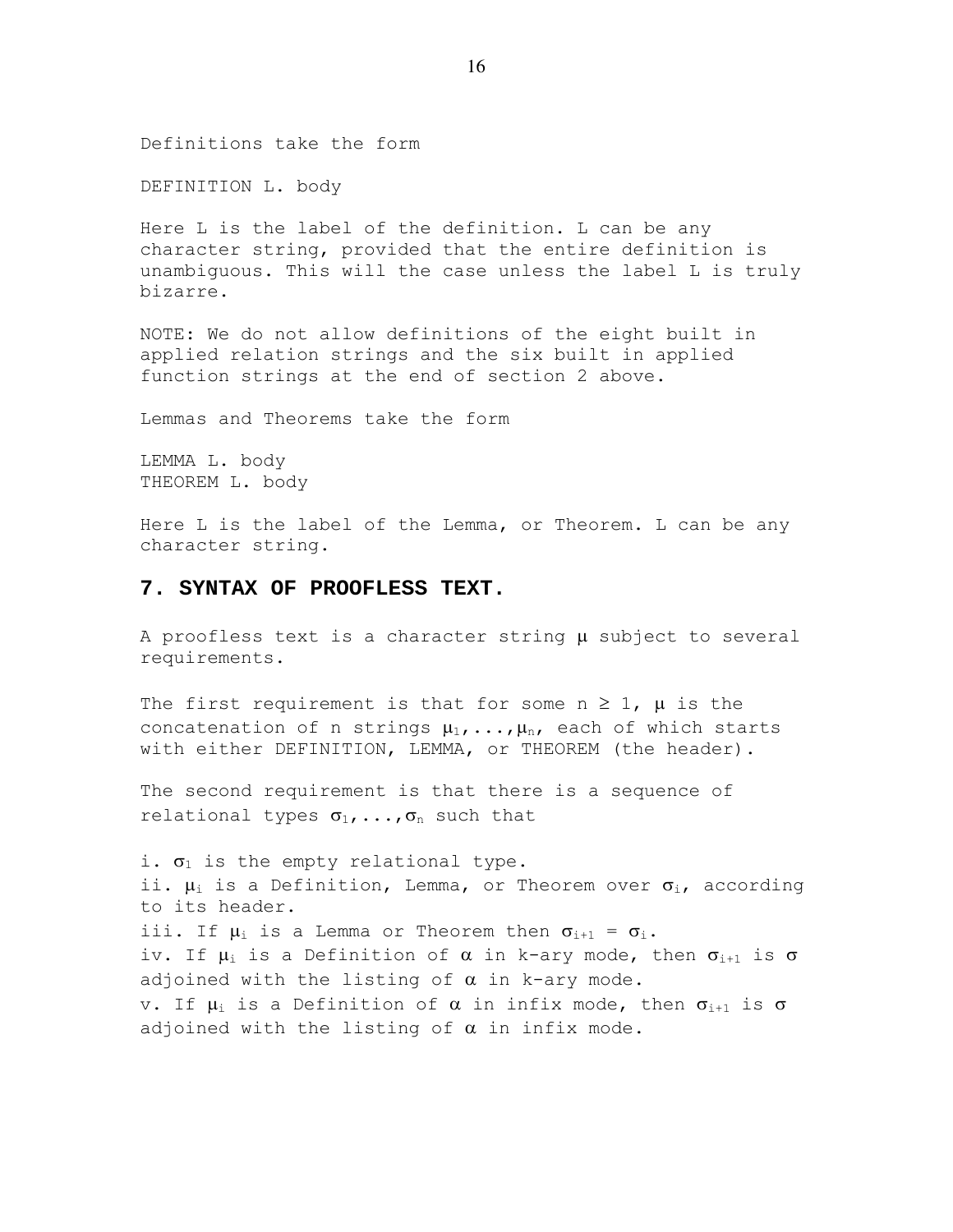The final requirement is that the labels of all of the Definitions be distinct, the labels of all of the Lemmas be distinct, Theorems be distinct.

Note that  $\sigma_1, \ldots, \sigma_n$  are unique if they exist.

The relational type of the proofless text is taken to be  $\sigma_n$ .

## **8. SEMANTICS OF TERMS AND FORMULAS.**

Fix a relational type  $\sigma$ . A  $\sigma$  structure consists of the following data, subject to a requirement.

i. A nonempty class D (the domain). ii. An interpretation of all function strings in their listed modes in  $\sigma$ . iii. An interpretation of all relation strings in their listed modes in  $\sigma$ , except for those that are free. iv. D together with the interpretation of ∈ forms a model of ZFC. v. The interpretations of infix ∉, 1-ary ∪, infix ∪, 1-ary  $\cap$ , infix  $\cap$ , infix  $\setminus$ , 1-ary  $\wp$ , 0-ary  $\varnothing$ , infix  $\subseteq$ , infix  $\supseteq$ , infix ⊂, infix ⊃, are as they normally are in the model (D,∈^) of ZFC. (Here ∈^ is from iv).

The interpretation of the function string  $\alpha$  with arity 0 is written  $\alpha:0$ , and is either an element of D or the special object  $*$ . Here  $* \notin D$ , and will be used to indicate "undefined".

The interpretation of the function string  $\alpha$  with arity  $k \ge 0$ is written  $\alpha: k$ , and is a function from  $D^k$  into  $D \cup \{ * \}$ .

The interpretation of the infix function string  $\alpha$  string is written  $\alpha^{\wedge}$ , and is a function from  $D^2$  into D  $\cup$  {\*}.

The interpretation of the relation string  $\beta$  with arity  $k \geq 1$ is written  $\beta: k$ , and is a subset of  $D^k$ .

The interpretation of the infix relation string  $\beta$  is written  $\beta^\wedge$ , and is a subset of  $\mathsf{D}^2.$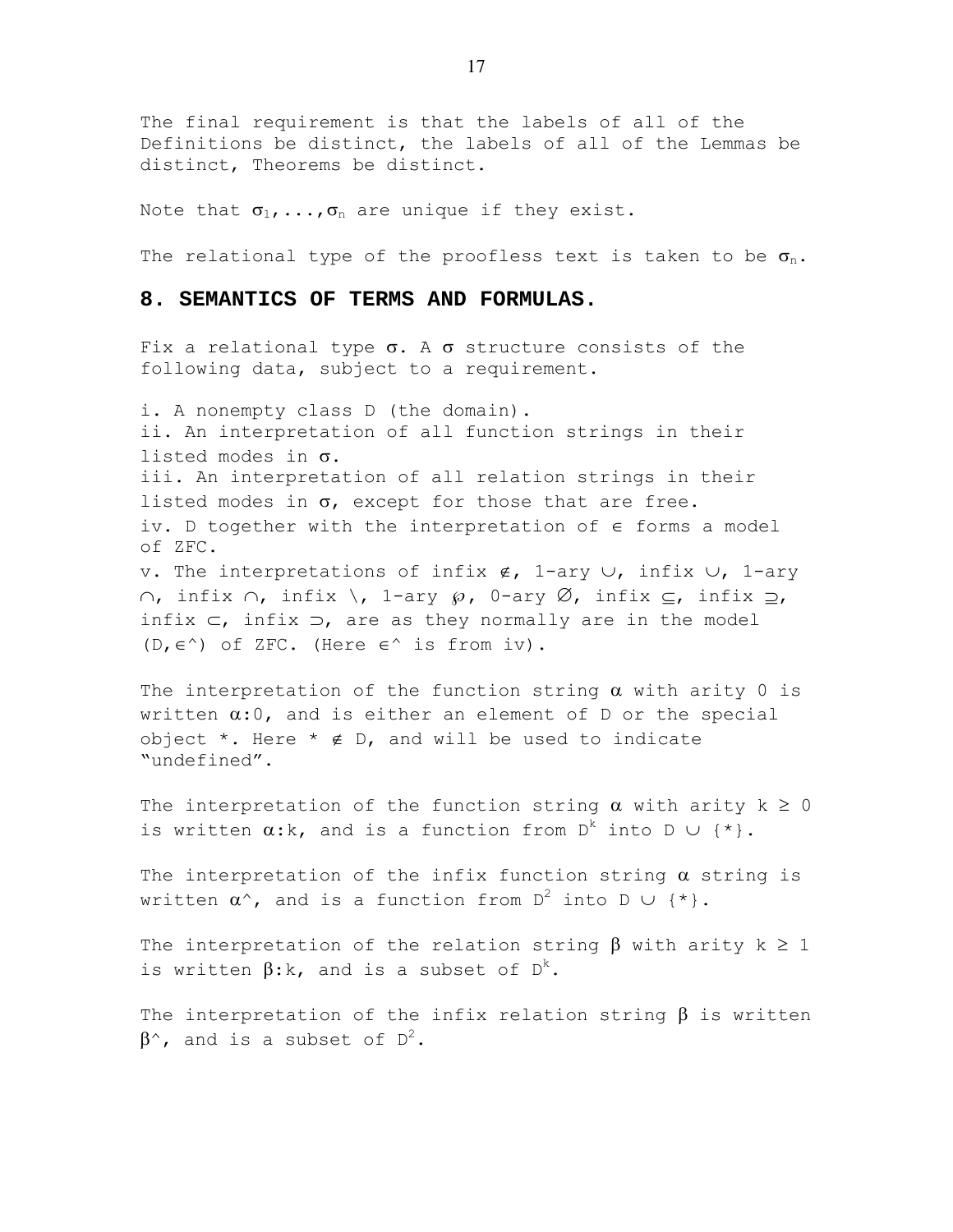Note that we do not require  $\alpha:2$  and  $\alpha^*$  to be the same, or  $β:2$  and  $β<sup>^</sup>$  to be the same. We write  $\sigma$  structures in the form  $M = (D, \epsilon^*, \dots)$ . A D assignment is a function f from the set of all variables into D. (Note that we say "function" instead of "partial function" here). We simultaneously define Val $(M, t, f)$ Sat $(M, \varphi, f)$ where t is a  $\sigma$  term with no free relations or functions, and  $\varphi$  is a  $\sigma$  formula with no free relations or functions, and f is an D assignment. Here every Val(M,t,f) is an element of  $D \cup \{ \star \}$ . Here Sat is a ternary relation. Thus Sat(M, $\varphi$ , f) either holds or fails. In the definition below,  $\sigma$  and M are fixed, and  $t, \varphi, f$  vary. We take this to be a definition by induction on unambiguous σ terms and unambiguous σ formulas. 1. For variables v, Val $(M, v, f) = f(v)$ . For nonempty strings of digits,  $\mu$ , Val(M, $\mu$ , f) is the usual interpretation of the nonnegative integer represented by  $\mu$ in the ZFC model  $(D, \epsilon^*)$ , as an internally finite epsilon connected set.  $\neg$ Sat $(M, \perp, f)$ . Val $(M,\alpha,f) = f(\alpha:0)$ . 2. Val $(M, (s), f) = Val(M, s, f)$ . If Val(M,t<sub>1</sub>,f),...,Val(M,t<sub>k</sub>,f)  $\in$  D, then Val(M,{t<sub>1</sub>,...,t<sub>k</sub>},f) is the usual interpretation of the set  $\{Val(M, t_1, f), \ldots, Val(M, t_k, f)\}\$  in the ZFC model  $(D, \in \hat{\ })$ . Otherwise, Val $(M, \{t_1, \ldots, t_k\}, f) = *$ .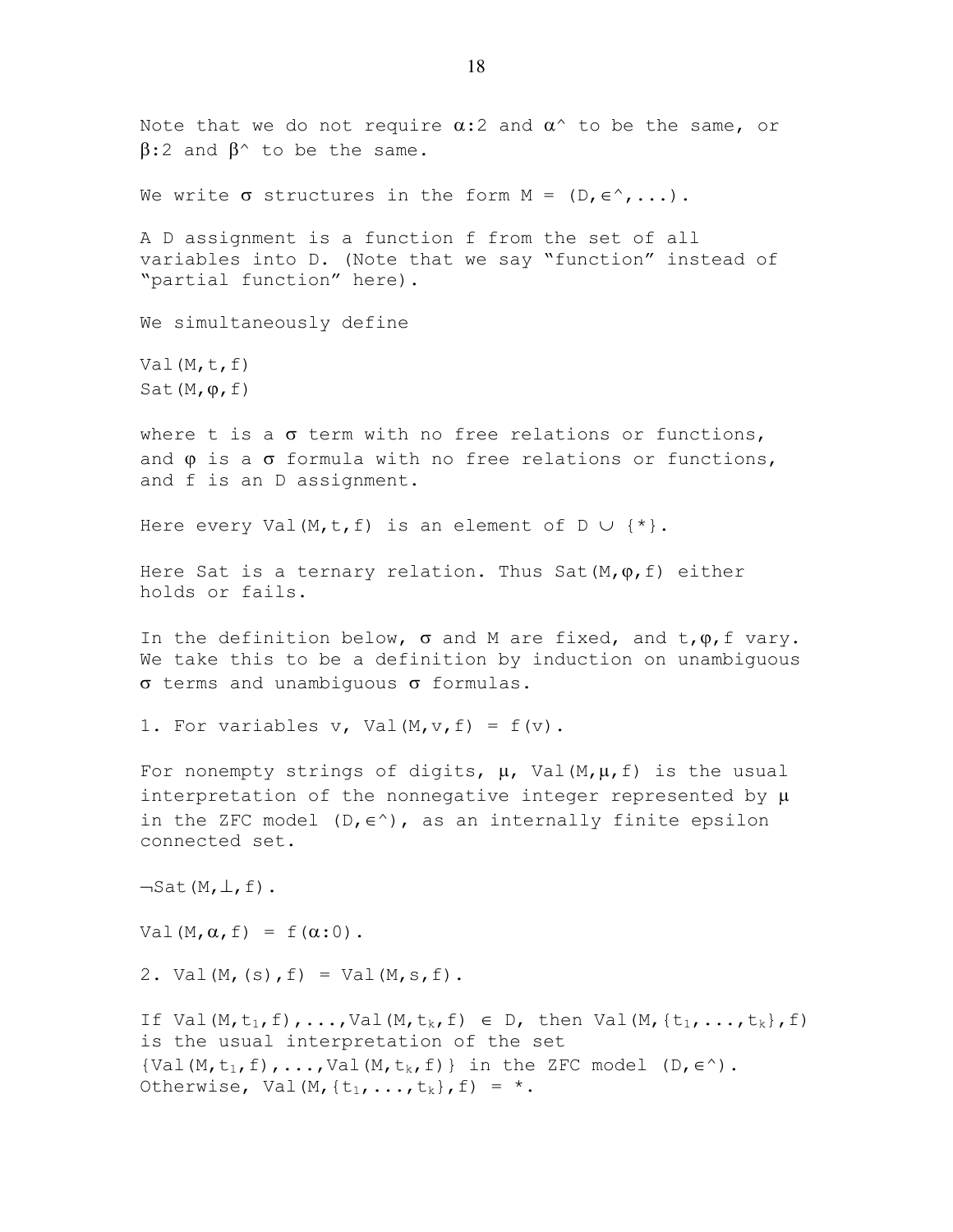```
If Val(M,t<sub>1</sub>,f),...,Val(M,t<sub>k</sub>,f) \in D, then Val(M,<t<sub>1</sub>,...,t<sub>k</sub>>,f)
is the usual interpretation of the ordered tuple 
\forallVal(M,t<sub>1</sub>,f),...,Val(M,t<sub>k</sub>,f)> in the ZFC model (D,\in^). Here
we use left associativity, with the usual internal pairing 
operation \{\{a\},\{a,b\}\}\.
Otherwise, Val(M, \langle t_1, \ldots, t_k \rangle, f) = *.
Val(M, s(t_1,...,t_k), f) is the unique x \in D such that
Val(M, \langle t_1, \ldots, t_k, x \rangle, f \in \hat{A} Val(M, s, f); * otherwise.
3. Sat(M,s<sup>\uparrow</sup>,f) if and only if Val(M,s,f) \in D.
Sat(M, s\downarrow, f) if and only if Val(M, s, f) = *.
Sat(M, s = t, f) if and only if Val(M, s, f) = Val(M, t, f) \in D.
Sat(M, s \neq t, f) if and only if Val(M, s, f), Val(M, t, f) \in D and
Val(M, s, f) \neq Val(M, t, f).Sat(M,s \cong t, f) if and only if Val(M,s, f) = Val(M,t, f).
Sat(M, s \in t, f) if and only if Val(M, s, f) \in ^ Val(M, t, f).
Sat(M, s \notin t, f) if and only if Val(M, s, f), Val(M, t, f) \in D and
not Val(M,s,f) \in \hat{N} Val(M,t,f).
Sat(M,s[t<sub>1</sub>,...,t<sub>k</sub>],f) if and only if Val(M, \langle t_1, \ldots, t_k \rangle,f) \in ^
Val(M,s,f).
4. Val(M, \alpha t, f) = \alpha : 1 (Val(M, t, f)) if Val(M, t, f) \in D; *
otherwise. 
5. Val(M, \alpha(s_1, \ldots, s_k), f) = \alpha: k(\text{Val}(M, s_1, f), \ldots, \text{Val}(M, s_k, f))provided Val(M, s_1, f), \ldots, \text{Val}(M, s_k, f) \in D; * otherwise.
6. We now come to Val(M, s_1, \alpha_1, s_2, \ldots, \alpha_{k-1}, s_k, f).
case 1. Val(M, s_1, f), \ldots,Val(M, s_k, f) \in D, and for \sigma terms \alpha_i,
Val(M, \alpha_i, f) \in D. Combine Val(M, s_1, f),..., Val(M, s_k, f) using
the interpretations of the \alpha_i as follows. For \alpha_i that are
not \sigma terms, use \alpha_i^{\wedge} as its interpretation. To determine the
order of the k-1 operations, use the precedence numbers for 
the \alpha_i^{\wedge}, and consider the terms \alpha_i as having precedence
number ∞. If we run into * anywhere during the computation, 
return *.
```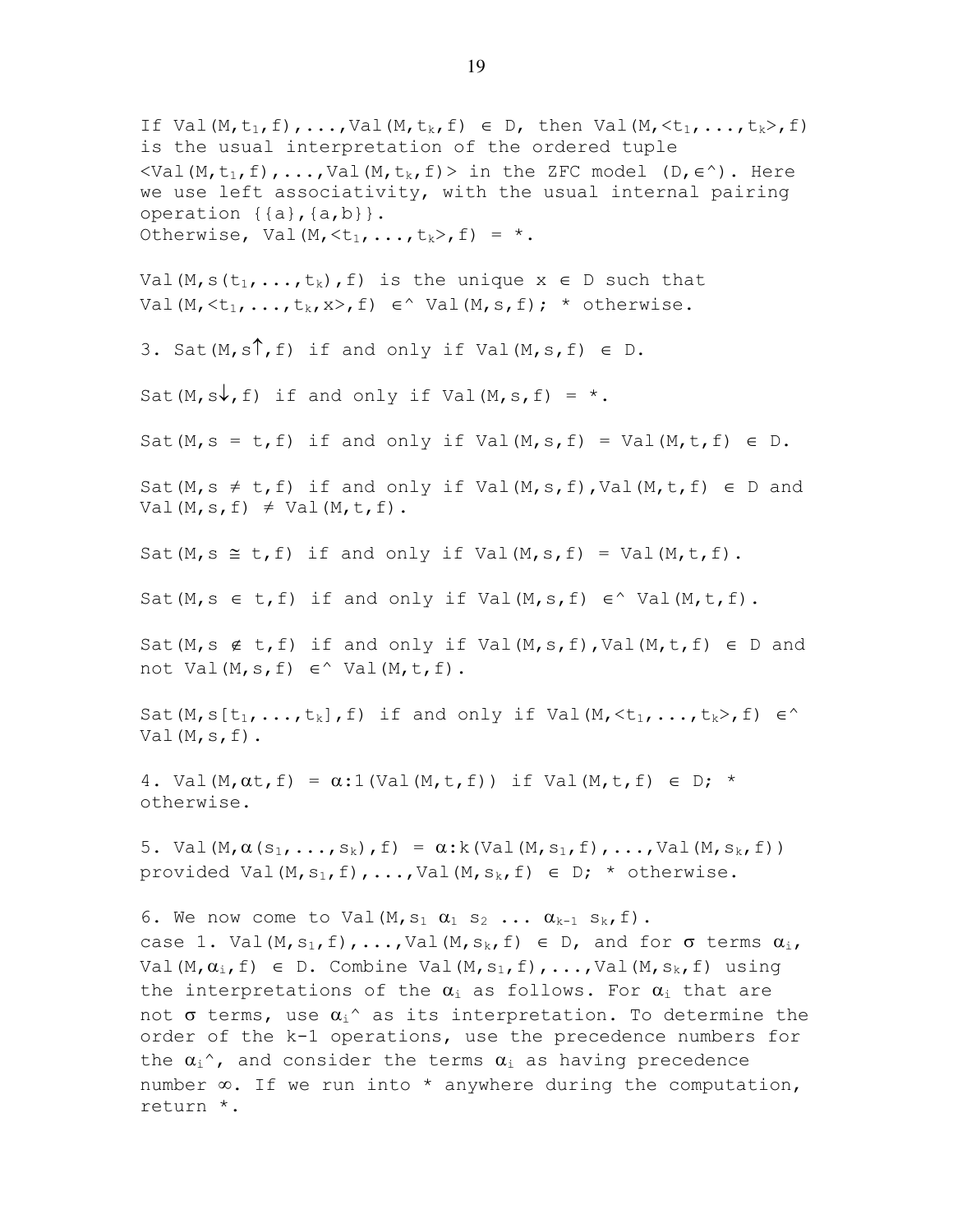```
case 2. Otherwise. Then Val(M, s_1 \alpha_1 s_2 ... \alpha_{k-1} s_k) = *.
7. Sat(M,\beta[s_1,\ldots,s_k],f) if and only if Val(M,\langle s_1,\ldots,s_k\rangle,f)
∈ β:k. 
8. Sat (M, s_{11}, \ldots, s_{1,n1} \beta_1 s_{21}, \ldots, s_{2,n2} \ldots \beta_{p-1}s_{p1}, \ldots, s_{p, np}, f) if and only if the following holds for all 1
≤ i ≤ p-1. 
case 1. \beta_i is a relation string or \in. For all 1 \leq p \leq n<sub>i</sub> and
1 \leq q \leq n_{i+1}, \langle \text{Val}(M, s_{ip}, f) \rangle, Val(M, s_{i+1,q}, f) \rangle \in \beta_i.
case 2. \beta_i is \notin. For all 1 \leq p \leq n_i and 1 \leq q \leq n_{i+1},
Val(M, S_{\text{ip}}(f), Val(M, S_{\text{iq}}(f) \in D and not Val(M, S_{\text{ip}}(f) \in \hat{C}Val(M, s_{i+1,q}, f).
case 3. \beta_i is =. For all 1 \le p \le n_i and 1 \le q \le n_{i+1},
Val(M, s_{ip}f) = Val(M, s_{iq}f) \in D.
case 4. \beta_i is \neq. For all 1 \leq p \leq n_i and 1 \leq q \leq n_{i+1},
Val(M, s_{ip}, f), Val(M, s_{iq}, f) \in D and Val(M, s_{ip}, f) \neqVal(M, s_{i+1,q}, f).
case 5. \beta_i is ≅. For all 1 \leq p \leq n_i and 1 \leq q \leq n_{i+1},
Val(M, s_{ip}f) = Val(M, s_{i+1,q}f).
9. For the sake of brevity, we will only handle the first 
four items. 
We evaluate Val(M, (!t)\varphi, f) by cases.
case 1. There exists a unique x \in D such that the following
holds. There exists a D assignment g such that every 
argument at which f,g differ is free in t, and 
i) Sat(M,\varphi,q);ii) Val(M, t, q) = x.
Return x. 
case 2. Otherwise. Return *. 
We evaluate Val(M,(!t)(\varphi, v_1, \ldots, v_k fixed), f) by cases.
case 1. There exists a unique x \in D such that the following
holds. There exists a D assignment g such that every 
argument at which f,g differ is free in t and not among 
v_1, \ldots, v_k, and
i) Sat(M, \phi, q);
ii) Val(M, t, q) = x.
Return x.
```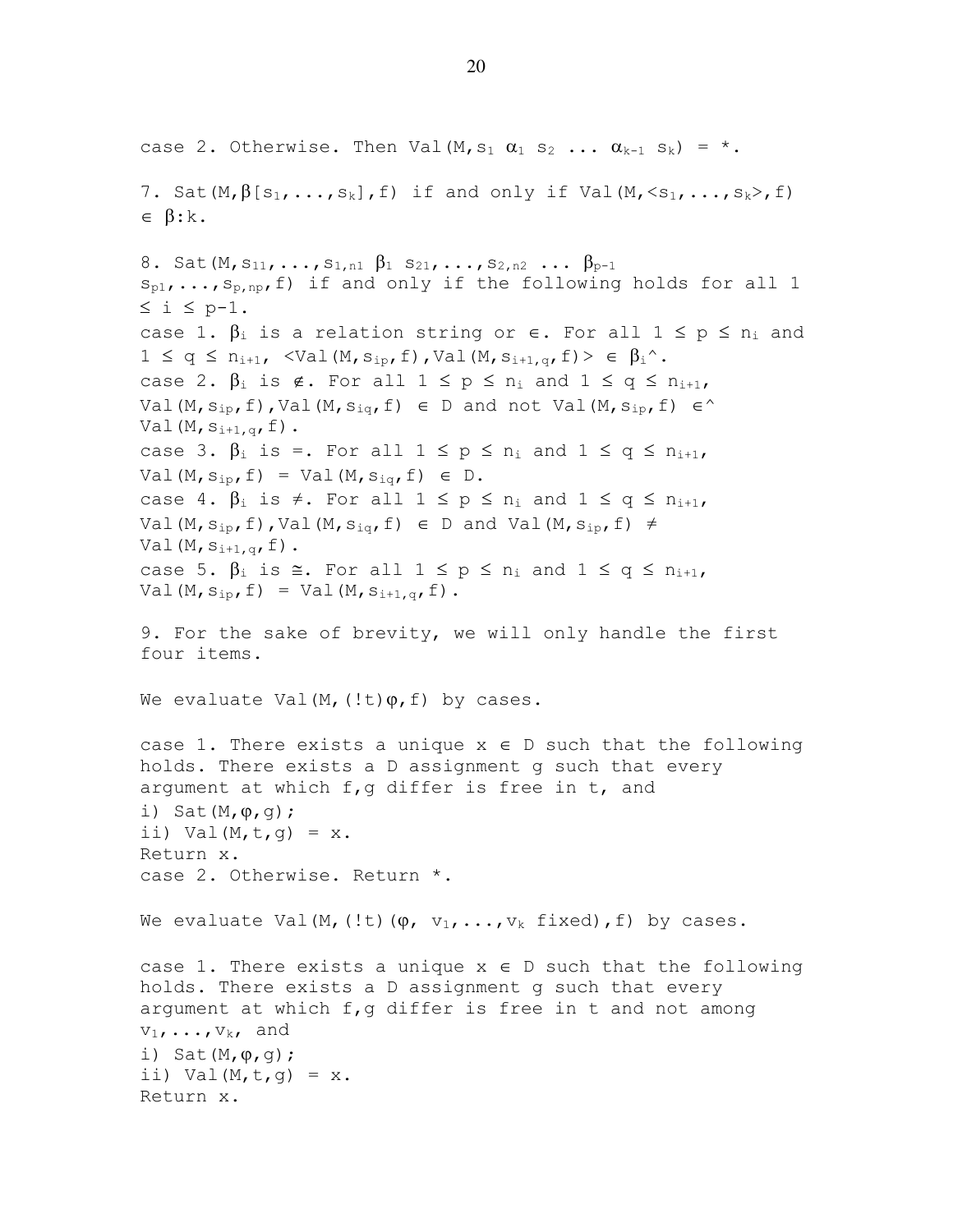```
case 2. Otherwise. Return *. 
We evaluate Val(M, (!t \alpha s<sub>1</sub>,..., s<sub>n</sub>)\varphi, f) by cases.
case 1. There exists a unique x \in D such that the following
holds. There exists a D assignment g such that every 
argument at which f,g differ is free in t and 
i) Sat(M, t \alpha s_1, \ldots, s_n, g);
ii) Sat(M, \phi, q);
iii) Val(M, t, q) = x.
Return x. 
case 2. Otherwise. Return *. 
We evaluate Val(M, (!t \alpha s<sub>1</sub>, ..., s<sub>n</sub>) (\varphi, v_1, ..., v_k fixed), f) by
cases. 
case 1. There exists a unique x \in D such that the following
holds. There exists a D assignment g such that every 
argument at which f,g differ is free in t and not among 
v_1, \ldots, v_k, and
i) Sat(M,t \alpha s<sub>1</sub>,...,s<sub>n</sub>,g);
ii) Sat(M, \phi, q);
iii) Val(M, t, g) = x.
Return x. 
case 2. Otherwise. Return *. 
10. For the sake of brevity, we only handle the first four 
items. 
We evaluate Val(M, (\lambda v_1, \ldots, v_k)t, f) by cases.
For x, y_1, \ldots, y_k \in D, we write x(y_1, \ldots, y_k) for the unique z
∈ D such that \langle y_1, ..., y_k, z \rangle ∈^ x if such a unique z exists;
* otherwise. Here \langle > is the internal k+1-tupling in the
ZFC model (D, \epsilon^*), with left associativity.
case 1. There exists x \in D such that the following holds. x
is a k-ary function internal to the ZFC model (D,\epsilon^{\wedge}). For
all y_1, ..., y_k \in D, x(y_1, ..., y_k) = Val(M, t, f[v_1/y_1, ..., v_k/y_k]).
Since (D, \epsilon^{\wedge}) is extensional, x is unique. Return x.
case 2. Otherwise. Return *. 
We evaluate Val(M,\lambda v_1, \ldots, v_k : \varphi t, f) by cases.
```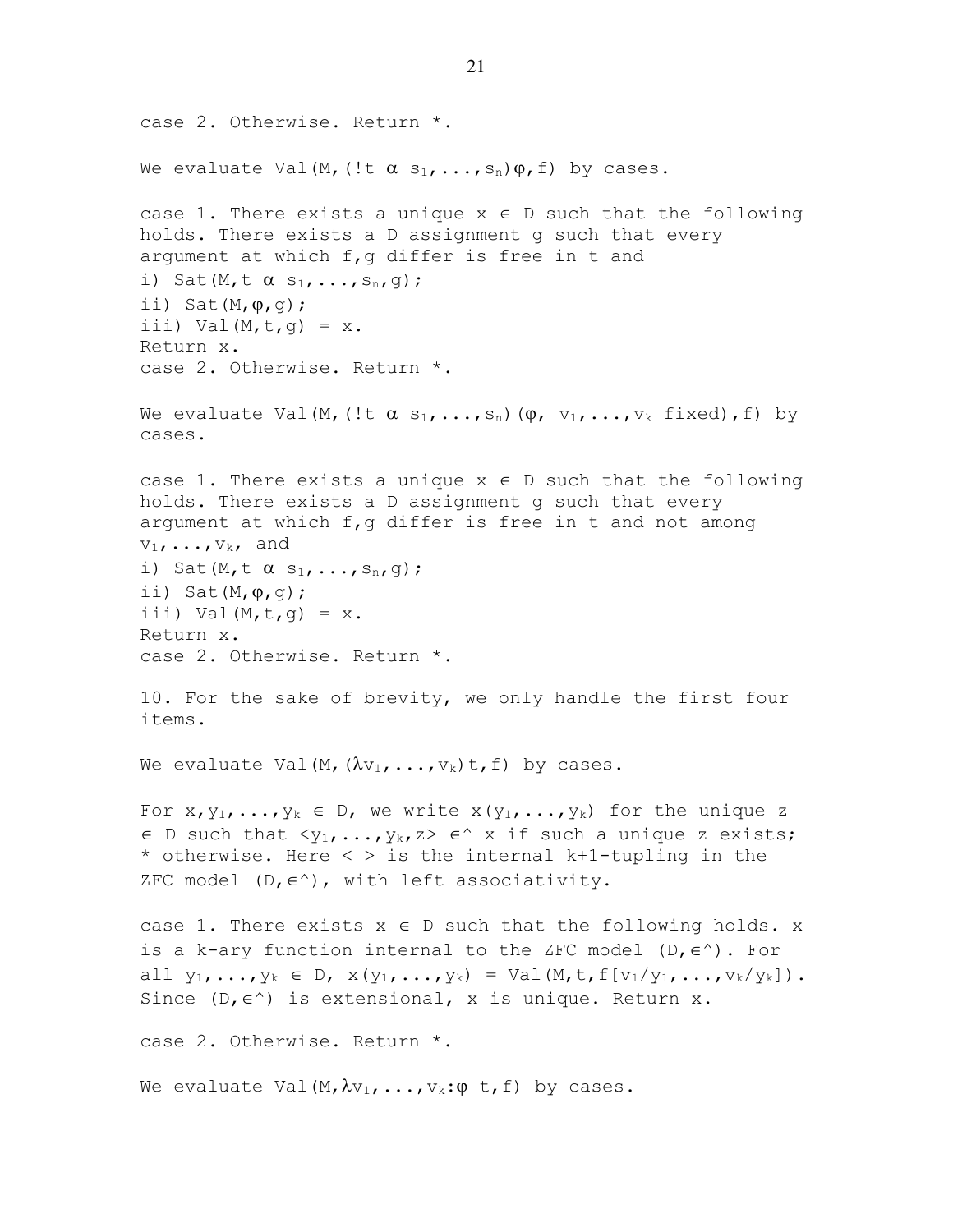case 1. There exists  $x \in D$  such that the following holds. x is a k-ary function internal to the ZFC model (D, $\in$ <sup>^</sup>). For all  $y_1, \ldots, y_k \in D$  with Sat $(M, \varphi, f[v_1/y_1, \ldots, v_k/y_k])$ , we have  $x(y_1, \ldots, y_k) = \text{Val}(M, t, f[v_1/y_1, \ldots, v_k/y_k])$ . For the remaining  $y_1, \ldots, y_k \in D$ , we have  $x(y_1, \ldots, y_k) = *$ . Since  $(D, \in \hat{C})$  is extensional, x is unique. Return x. case 2. Otherwise. Return \*. We evaluate Val(M,  $(\lambda v_1, \ldots, v_k \alpha s_1, \ldots, s_n)$ t, f) by cases. case 1. There exists  $x \in D$  such that the following holds. x is a k-ary function internal to the ZFC model (D, $\epsilon^{\wedge}$ ). For all  $y_1, \ldots, y_k \in D$  with Sat $(M, v_1, \ldots, v_k \alpha s_1, \ldots, s_n,$  $f[v_1/y_1, \ldots, v_k/y_k]$ ), we have  $x(y_1, \ldots, y_k)$  = Val(M,t,f[v<sub>1</sub>/y<sub>1</sub>,...,v<sub>k</sub>/y<sub>k</sub>]). For the remaining  $y_1, \ldots, y_k \in D$ , we have  $x(y_1,...,y_k) = *$ . Since (D,  $\epsilon^{\wedge}$ ) is extensional, x is unique. Return x. case 2. Otherwise. Return \*. We evaluate Val(M,  $(\lambda v_1, \ldots, v_k \alpha s_1, \ldots, s_n; \varphi)$  t, f) be cases. case 1. There exists  $x \in D$  such that the following holds. x is a k-ary function internal to the ZFC model (D, $\epsilon^{\wedge}$ ). For all  $y_1, \ldots, y_k \in D$  with Sat $(M, v_1, \ldots, v_k \alpha s_1, \ldots, s_n,$  $f[v_1/y_1,...,v_k/y_k]$ , Sat $(M, \varphi, f[v_1/y_1,...,v_k/y_k])$ , we have  $x(y_1,\ldots,y_k) = \text{Val}(M, t, f[v_1/y_1,\ldots,v_k/y_k])$ . For the remaining  $y_1, \ldots, y_k \in D$ , we have  $x(y_1, \ldots, y_k) = *$ . Since  $(D, \in \hat{C})$  is extensional, x is unique. Return x. case 2. Otherwise. Return \*. 11. Sat(M,( $\varphi$ ),f) if and only if Sat(M, $\varphi$ ,f). Sat(M, $\neg \varphi$ ,f) if and only if not Sat(M, $\varphi$ ,f). Sat(M,  $\rho_1$   $\alpha_1$   $\rho_2$  ...  $\alpha_{k-1}$   $\rho_k$ , f) if and only if the following holds. Let  $c_1, \ldots, c_k$  be the truth values of Sat(M,  $\rho_1$ , f),..., Sat(M,  $\rho_k$ , f), respectively. First parenthesize  $c_1 \alpha_1 \alpha_2 \ldots \alpha_{k-1} \alpha_k$ , using the precedence table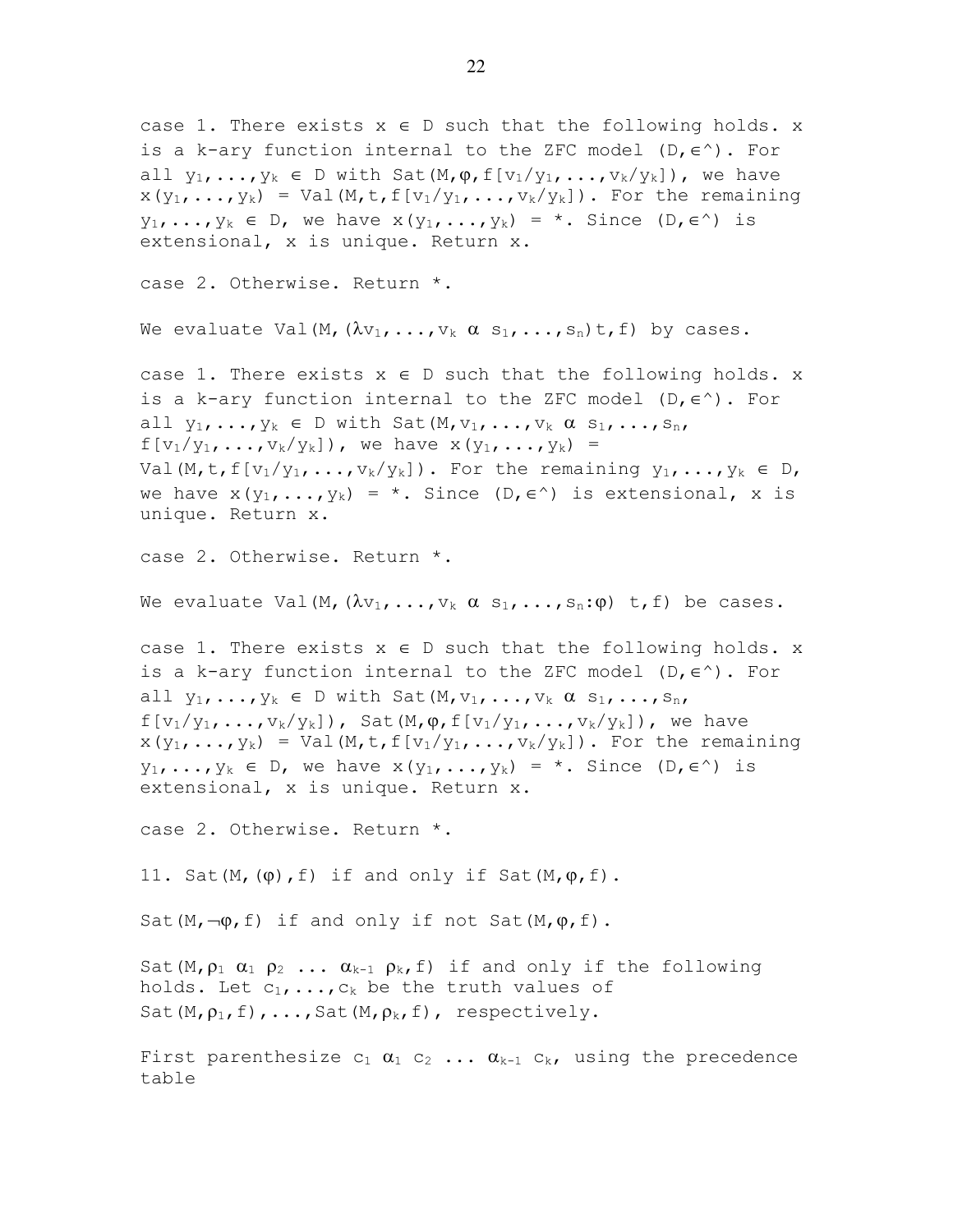∧ ∨∨ ∨  $\rightarrow \leftrightarrow$ 

This creates blocks of ∧'s, blocks of ∨∨'s, blocks of ∨, and blocks consisting of  $\rightarrow$ ,  $\leftrightarrow$ .

First evaluate the ∧ blocks. Then evaluate the resulting ∨∨ blocks, where ∨∨ is exclusive or. Then evaluate the resulting ∨ blocks. Finally, evaluate the resulting blocks of  $\rightarrow$ ,  $\leftrightarrow$  conjunctively. E.g.,

 $F \leftrightarrow F \leftrightarrow F \rightarrow T \leftrightarrow T$ comes out T since each of  $F \leftrightarrow T$  $F \leftrightarrow F$  $F \rightarrow T$  $T \leftrightarrow T$ come out T. If the truth value is true, then Sat  $(M, \rho_1 \alpha_1 \rho_2 \ldots \alpha_{k-1})$  $\rho_k$ ,f). Otherwise, not Sat(M, $\rho_1$   $\alpha_1$   $\rho_2$  ...  $\alpha_{k-1}$   $\rho_k$ ,f). Sat(M, ! $[p_1, \ldots, p_k]$ , f) if and only if there is a unique i such that  $Sat(M, \rho_i, f)$ . 12. For the sake of brevity, we only handle items 1,4,8,12. Sat(M,( $\forall$ t<sub>1</sub>,...,t<sub>n</sub>) $\varphi$ ,f) if and only if the following holds. Let g be a D assignment which agrees with f at the variables that are not free in  $t_1, \ldots, t_n$ . If Val(M,t<sub>1</sub>,g),...,Val(M,t<sub>n</sub>,g)  $\in$  D then Sat(M, $\varphi$ ,g). Sat(M,( $\forall$ t<sub>1</sub>,...,t<sub>n</sub>  $\alpha$  s<sub>1</sub>,...,s<sub>m</sub>) $\varphi$ ,f) if and only if the following holds. Let g be a D assignment which agrees with f at the variables that are not free in  $t_1, \ldots, t_n$ . If Sat(M,t<sub>1</sub>,...,t<sub>n</sub>  $\alpha$  s<sub>1</sub>,...,s<sub>m</sub>) then Sat(M, $\varphi$ ,q). Sat(M,( $\exists t_1, \ldots, t_n$ )( $\varphi$ ,  $v_1, \ldots, v_k$  fixed),f) if and only if the following holds. There exists a D assignment g which agrees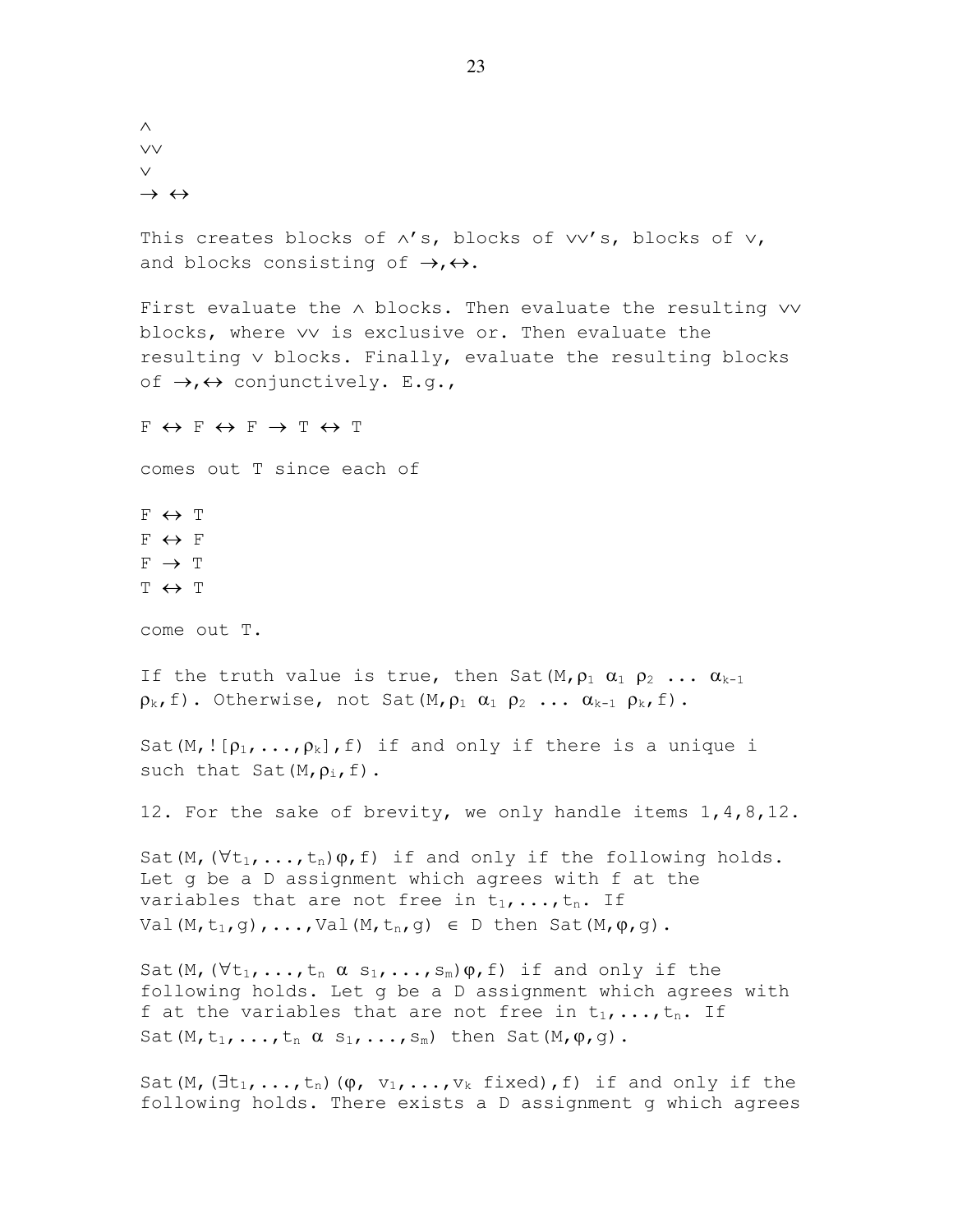with f at the variables that are not free in  $t_1, \ldots, t_n$ , and at  $v_1$ ,..., $v_k$ , where Val(M,t<sub>1</sub>,g),...,Val(M,t<sub>n</sub>,g)  $\in$  D and Sat $(M, \varphi, g)$ .

Sat(M,( $\exists$ !t<sub>1</sub>,...,t<sub>n</sub>  $\alpha$  s<sub>1</sub>,...,s<sub>m</sub>)( $\varphi$ , v<sub>1</sub>,...,v<sub>k</sub> fixed)) if and only if the following holds. There exists a D assignment g which agrees with f at the variables that are not free in  $t_1, \ldots, t_n$ , and at  $v_1, \ldots, v_k$ , where Sat  $(M, t_1, \ldots, t_n \alpha)$  $s_1, \ldots, s_m, g$ ). Furthermore, among such g, the values Val(M,t<sub>1</sub>, q),..., Val(M,t<sub>n</sub>, q) are unique.

This concludes the definition of Val(M,t,f) and Sat(M, $\varphi$ ,f).

We define Sat(M, $\varphi$ ) if and only if for all D assignments f, Sat $(M, \varphi, f)$ .

We now define Sat(M,  $\psi$ ), where  $\psi$  is a  $\sigma$  formula that may have free relations. We require that  $Sat(M, \rho)$  holds for all  $ρ$  obtained by substituting  $σ$  formulas without free relations for free relations in  $\psi$ . Here we require that the substitution be legal in the usual sense.

For sets K of  $\sigma$  formulas, we define Sat(M, K) if and only if for all  $\varphi \in K$ , Sat $(M, \varphi)$ .

Let T be a proofless text with relational type  $\sigma$ . We write T(def) for the set of all definitions in T.

We say that T is true if and only if for all  $\sigma$  structures M with  $D = V$  and  $\in^{\wedge} = \in$ , if Sat(M, T(def)) then Sat(M, T).

We say that T is valid if and only if for all  $\sigma$  structures  $M$ , if Sat(M, T(def)) then Sat(M, T).

## **9. SOME VALID PROOFLESS TEXT 1.**

In sections 9-15 below, we present some valid proofless text based on [1]. We follow the presentation of elementary set theory there quite closely.

In this proofless text below, we choose to separately label the Definitions and Lemmas. This is of course optional.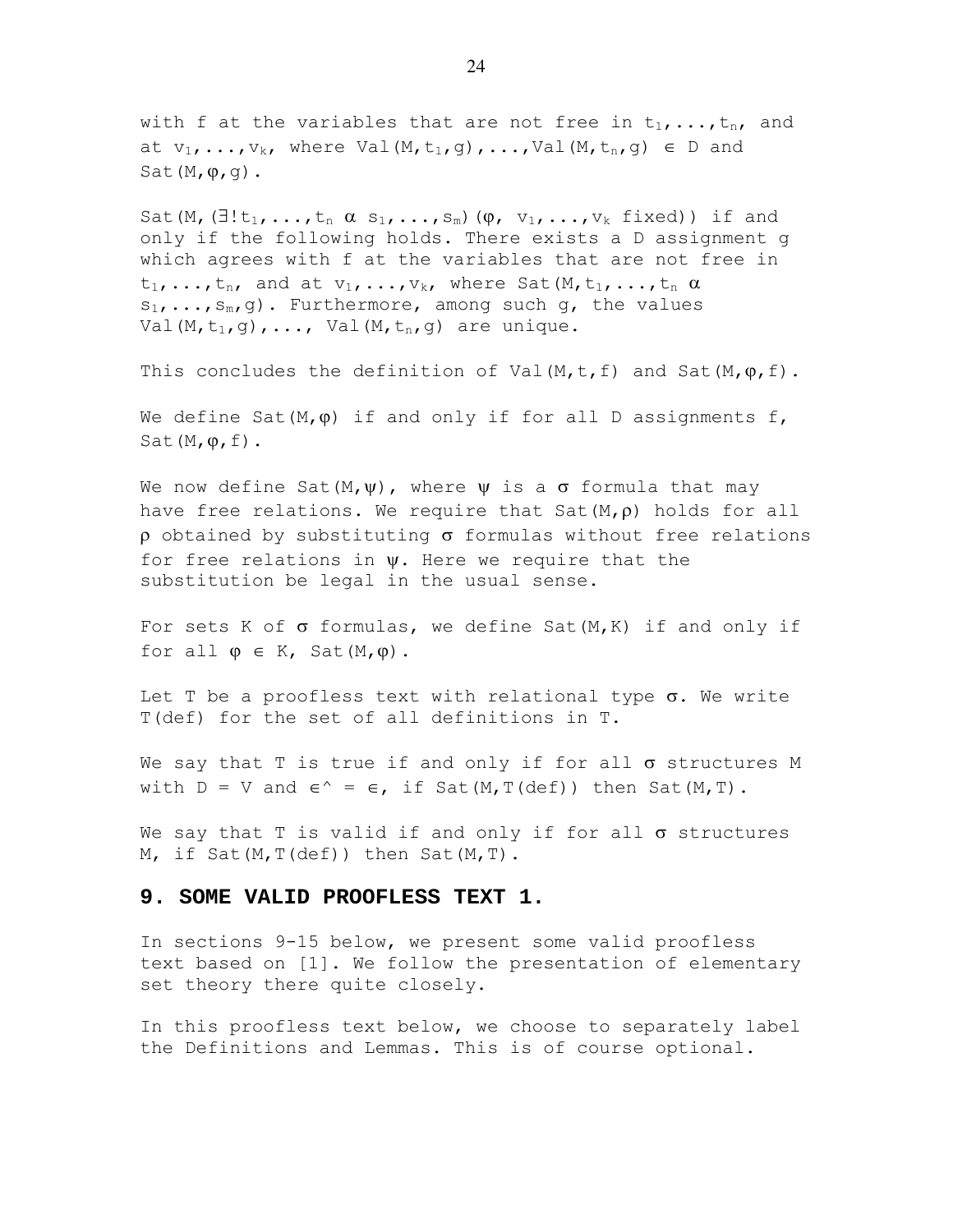We certainly to not think of the presentation in [1] as any kind of optimal presentation for our purposes. However, we think that this material is Ideal for an initial testing of the power of our setup for proofless text.

We also think it Ideal for an initial intensive investigation into proof structure. In Particular, this section 10 is based on [1], chapter 2, and basically consists of completely straightforward definitions and lemmas. We expect that most of these lemmas are self proving. I.e., the computer should generate completely readable proofs without user interaction. Whatever is not self proving should be generated by the computer with rather minimal user interaction. We will intensively investigate just what the required level of computer interaction should be.

The later sections contain more advanced material requiring more substantial user interaction. These include the equipollence of  $\Re$  with Maps( $\omega$ , {0,1}), Shroeder Bernstein theorem, and the Zermelo well ordering theorem. There are important intermediate cases requiring some notable level of user interaction but much less than these.

We have found that we can conveniently avoId using certain features of proofless text. It may turn out that because of the power of our setup, we can continue to conveniently avoId using these features when we get into more advanced material in other Parts of mathematics. Alternatively, we may find that we cannot continue to avoId using these features. Another possibility is the use of text macros that the user can activate, but are not Part of the semantics of proofless text. Such macros would serve only to simplify what appears on the computer screen. It could also serve to simplify what appears on the printout of readable text, but with some Segregated printout of the macro being used.

#### These features we deliberately avoid using are

a. Conflicting definitions. E.g., we have many different reflexive and irreflexive orderings, and we use subscripts to indicate what they are. We do however, use the same nonlogical string with different arity.

b. Incompletely defined nonlogical strings. In all of the definitions made here of functions (function strings), the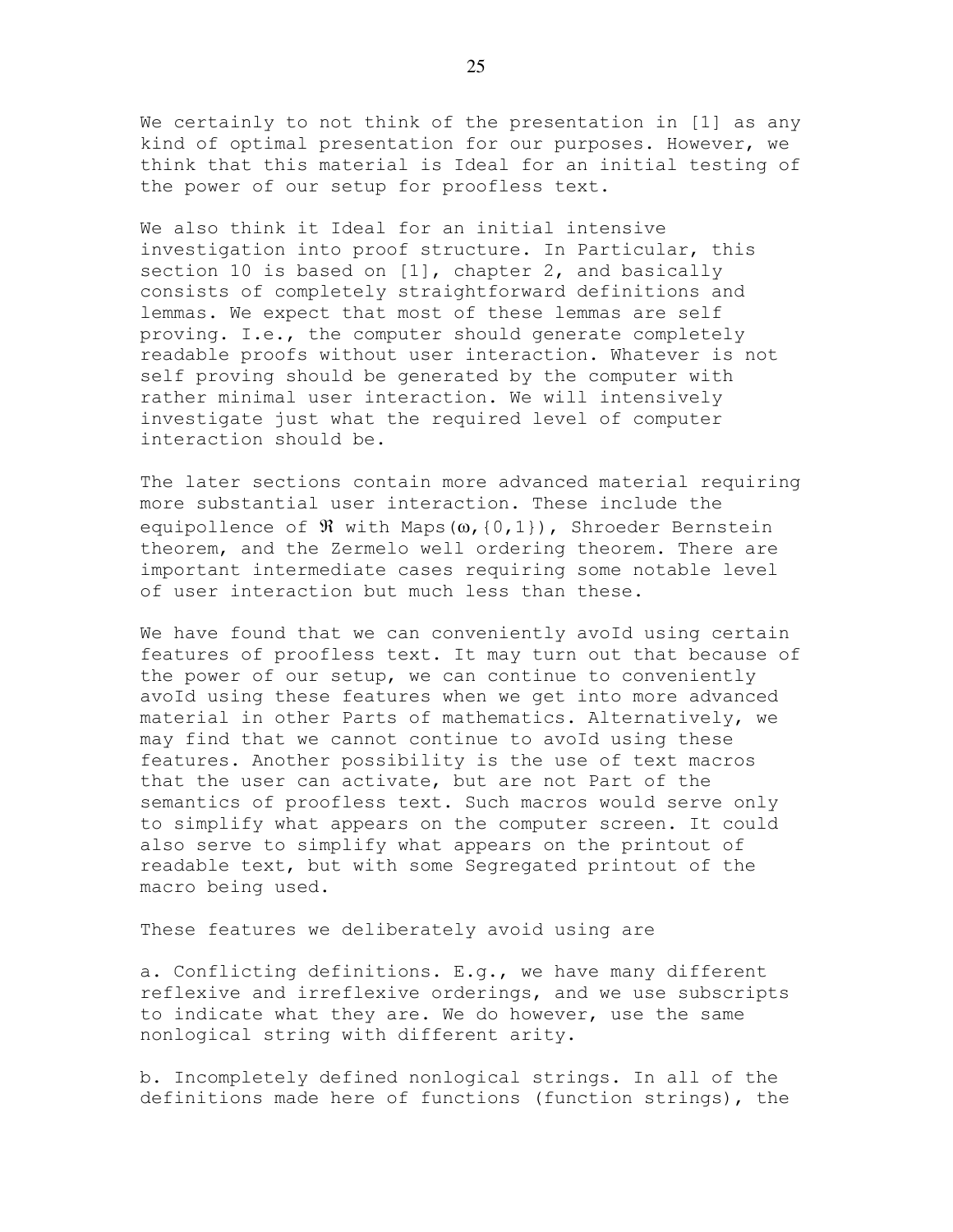definitions determine completely what the function returns at all possible arguments - even if it is to return "undefined". The truth value of defined relations (relation strings) at all arguments is also determined. c. Precedence declarations for infix functions. The additional use of parentheses that this entails does not seem to be visually disturbing - given all of our other rich features. d. More generally, we do not push unique parsing nearly as hard as we could. E.g., we always put parentheses around quantifiers. DEFINITION 1.1. Infix function  $\Delta$ . x  $\Delta$  y  $\cong$  (x\y)  $\cup$  (y\x). DEFINITION 1.2. Infix function  $\times$ .  $x \times y \cong \{ \langle z, w \rangle : z \in x \land w$ ∈ y}. LEMMA 1.1.  $x \Delta y \downarrow$ ,  $x \times y \downarrow$ . LEMMA 1.2.  $\cap x \downarrow \leftrightarrow x \neq \emptyset$ . LEMMA 1.3.  $x = \emptyset \leftrightarrow (\forall x) (x \notin A)$ . LEMMA 1.4.  $x \subseteq x$ . LEMMA 1.5.  $x \subseteq y \land y \subseteq x \rightarrow x = y$ . LEMMA 1.6.  $x \subseteq \emptyset \leftrightarrow x = \emptyset$ . LEMMA 1.7.  $x \subseteq y \land y \subseteq z \rightarrow x \subseteq z$ . LEMMA 1.9.  $x \subset y \land y \subseteq z \rightarrow x \subset y$ . LEMMA 1.9.  $x \subset y \land y \subset z \rightarrow x \subset z$ . LEMMA  $1.10.$   $\neg x \subset x$ . LEMMA 1.11.  $x \subset y \rightarrow \neg y \subseteq x$ . LEMMA 1.12.  $x \subset y \rightarrow x \subseteq y$ . LEMMA 1.13.  $x \in y \cup z \leftrightarrow x \in y \vee x \in z$ .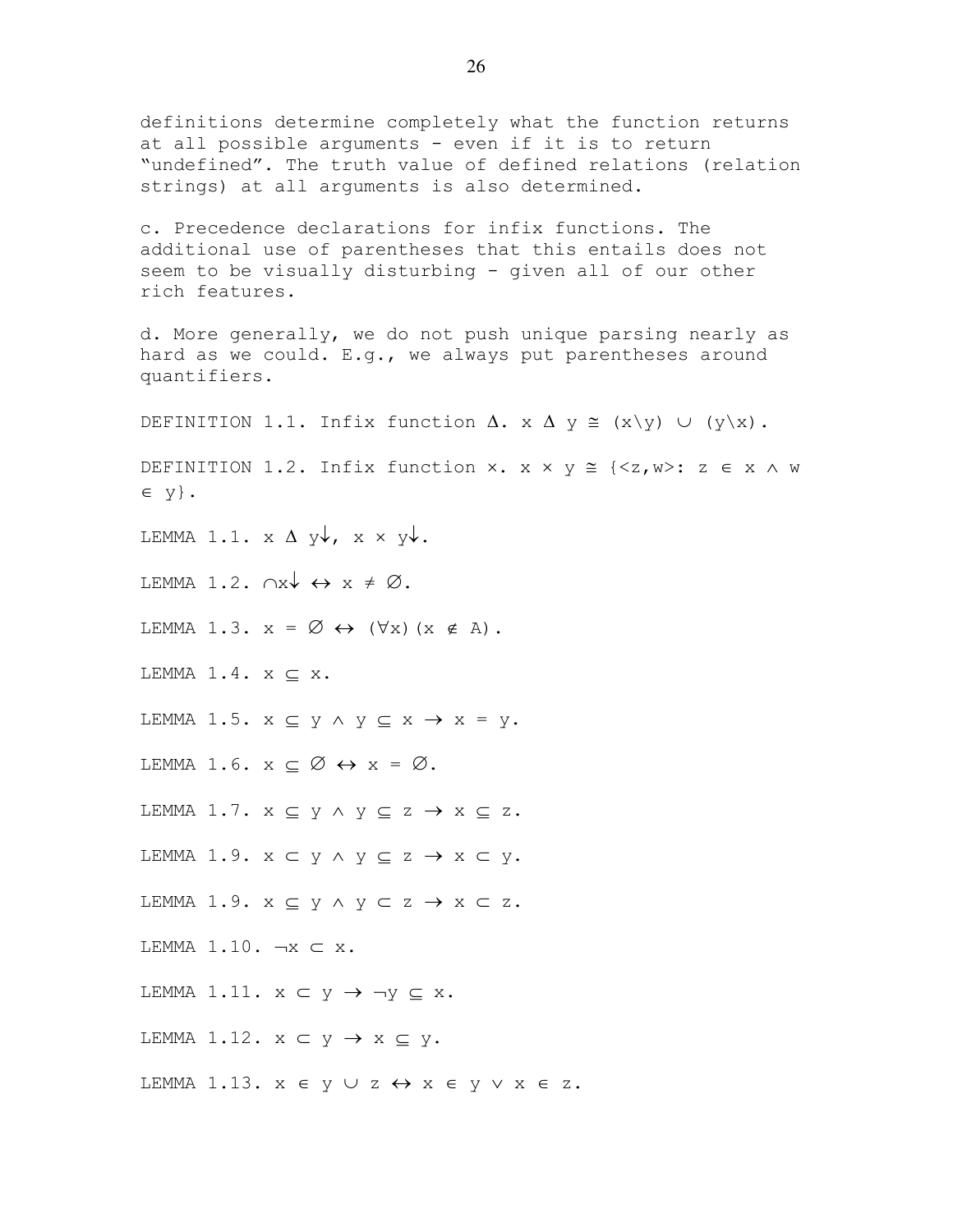LEMMA 1.14.  $x \in y \cap z \leftrightarrow x \in y \land x \in z$ . LEMMA 1.15.  $x \cup y = y \cup x$ ,  $x \cap y = y \cap x$ . LEMMA 1.16.  $x \cup x = x \cap x = x$ . LEMMA 1.17.  $x \cap \emptyset = \emptyset$ . LEMMA 1.18.  $x \cup \emptyset = A$ . LEMMA 1.19. x ∩ y ⊆ x,y ⊆ x ∪ y. LEMMA 1.20. (x ∩ y) ∩ z = x ∩ (y ∩ z). LEMMA 1.21. (x ∪ y) ∪ z = x ∪ (y ∪ z). LEMMA 1.22.  $x \subseteq y \leftrightarrow x \cap y = x$ . LEMMA 1.23.  $x \subseteq y \leftrightarrow x \cup y = y$ . LEMMA 1.24.  $x \subseteq z \land y \subseteq z \leftrightarrow x \cup y \subseteq z$ . LEMMA 1.25. (x ∪ y) ∩ z = (x ∩ z) ∪ (y ∩ z). LEMMA 1.26. (x ∩ y) ∪ z = (x ∪ z) ∩ (y ∪ z). LEMMA 1.27.  $x \ x = \emptyset$ . LEMMA 1.28.  $x \ (x \cap y) = x \ y$ . LEMMA 1.29.  $x \cap (x/y) = x\y.$ LEMMA 1.30.  $(x\y) \cup y = x \cup y$ . LEMMA 1.31.  $(x \cup y)\y = x\y$ . LEMMA 1.32.  $(x \cap y)$   $\vee$  y =  $\varnothing$ . LEMMA 1.33.  $(x \ y) \cap y = \emptyset$ . LEMMA 1.34.  $x \ (y \cup z) = (x \ y) \cap (x \ z)$ . LEMMA 1.35.  $x \ (y \cap z) = (x \ y) \cup (x \ z)$ .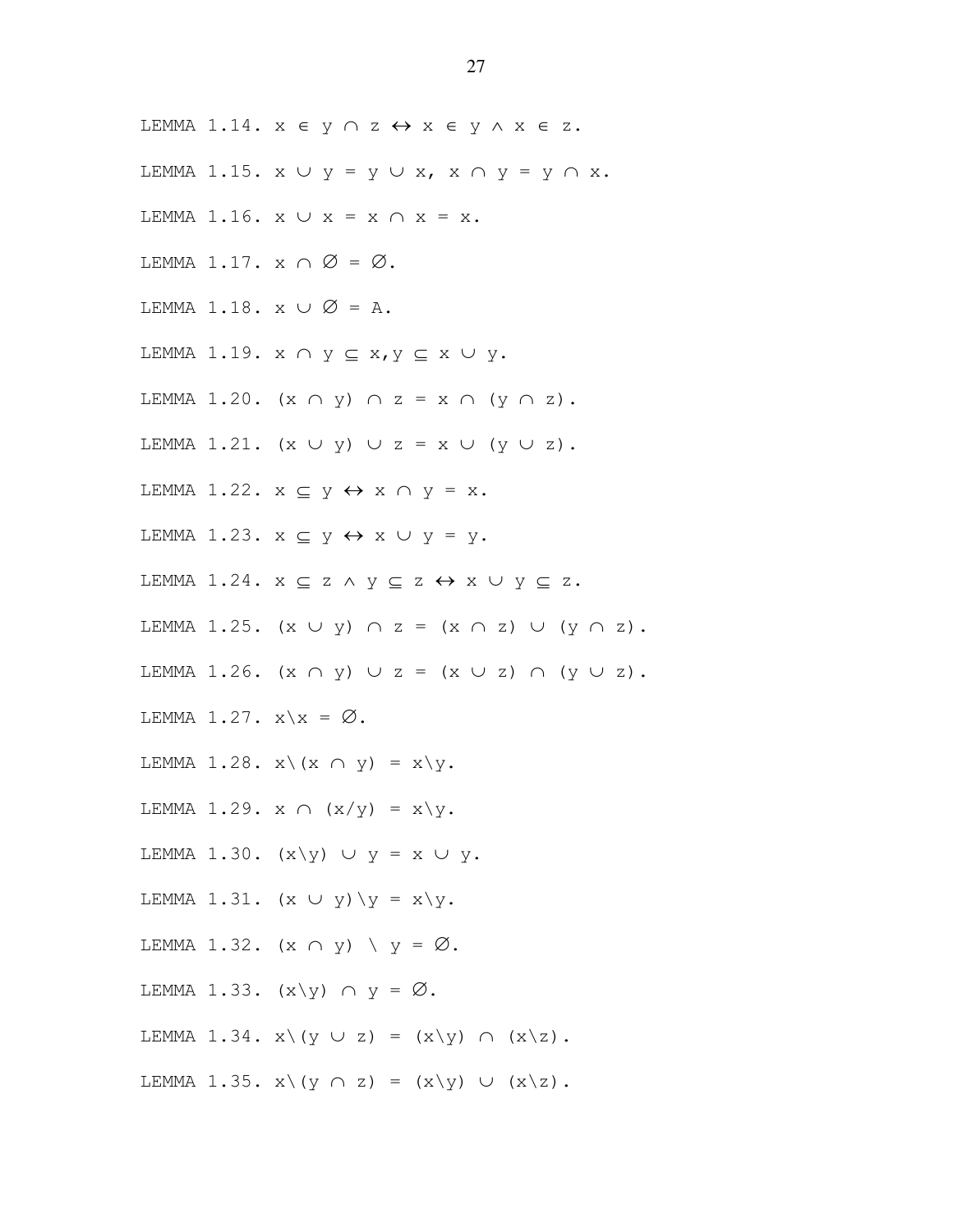LEMMA 1.36.  $\neg$ ( $\exists$ x)( $\forall$ y)( $y \in x$ ). LEMMA 1.37.  $\neg(\exists x)(\forall y)(y \subseteq x)$ . LEMMA 1.38.  $x \Delta \varnothing = x$ . LEMMA 1.39.  $x \Delta y = y \Delta x$ . LEMMA 1.40.  $(x \Delta y) \Delta z = x \Delta (y \Delta z)$ . LEMMA 1.41.  $x \cap (y \Delta z) = (x \cap y) \Delta (x \cap z)$ . LEMMA 1.42.  $x \ y \subseteq x \Delta y$ . LEMMA 1.43.  $x = y \leftrightarrow x \Delta y = \varnothing$ . LEMMA 1.44.  $x \Delta y = y \Delta z \rightarrow x = z$ . LEMMA 1.45.  $z \in \{x, y\} \leftrightarrow z \in x \lor z \in y$ . LEMMA 1.46.  $\{x,y\} = \{u,v\} \leftrightarrow (x = u \land y = v) \lor (x = v \land y = v)$ u). LEMMA 1.47.  $\{x\} = \{y\} \leftrightarrow x = y$ . LEMMA 1.48.  $\langle x, y \rangle = \langle u, v \rangle \leftrightarrow x = u \wedge y = v$ . LEMMA 1.49. { $x: x \in A$ } = A. LEMMA 1.50.  $\{x: x = x\}$ <sup>↑</sup>. LEMMA 1.51. ∪{x} = x, ∪{x, y} = x ∪ y. LEMMA 1.52. ∪(x ∪ y) = (∪x) ∪ (∪y). LEMMA 1.53. x ⊆ y → ∪x ⊆ ∪y. LEMMA 1.54.  $x \in y \rightarrow x \subseteq \cup y$ . LEMMA 1.55.  $(\forall x \in y) (x \subseteq z) \leftrightarrow \cup y \subseteq z$ . LEMMA 1.56. ( $\forall x \in y$ ) ( $x \cap z = \emptyset$ )  $\rightarrow$  ( $\cup y$ )  $\cap z = \emptyset$ . LEMMA 1.57.  $\cup \{x, y\}$  = {x, y}.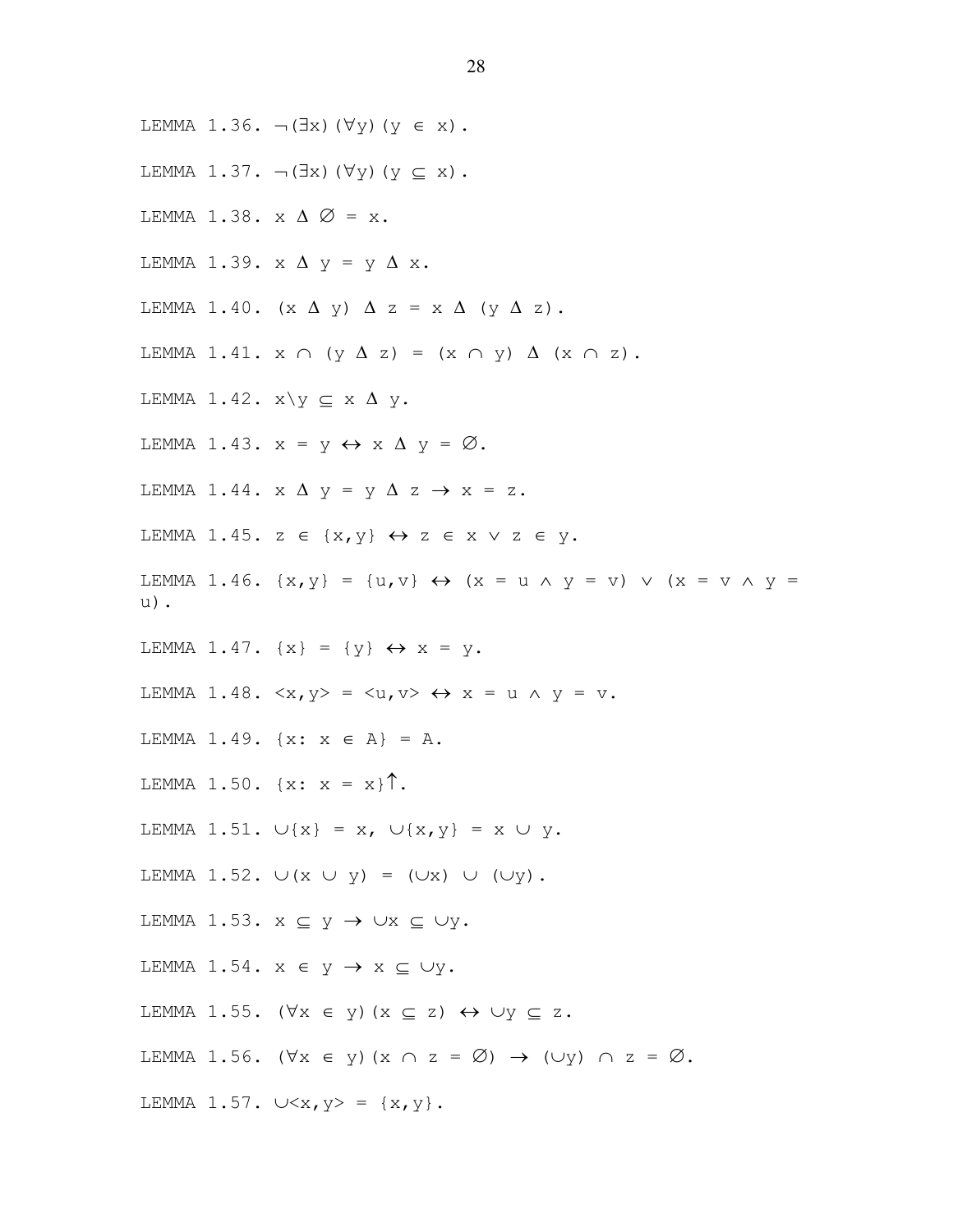# LEMMA 1.58. ∪∪ $\langle x, y \rangle = x \cup y$ .

- LEMMA 1.59.  $\cap \{x\} = x$ .
- LEMMA 1.60. ∩{x, y} = x ∩ y.
- LEMMA 1.61.  $\cap \{x,y\} = \{x\}.$
- LEMMA 1.62.  $\cap$   $\cap$   $\langle x, y \rangle = x$ .
- LEMMA 1.63.  $x \subseteq y \land (\exists z)(z \in x) \rightarrow \cap y \subseteq \cap x$ .
- LEMMA 1.64.  $x \in y \rightarrow \cap y \subseteq x$ .
- LEMMA 1.65.  $x \in y \land x \subseteq z \rightarrow \cap y \subseteq z$ .
- LEMMA 1.66.  $x \in y \land x \cap z = \emptyset \rightarrow (\bigcap y) \cap z = \emptyset$ .
- LEMMA 1.67.  $x \neq \emptyset \land y \neq \emptyset \rightarrow \cap (x \cup y) = (\cap x) \cap (\cap y)$ .
- LEMMA 1.68.  $x \neq \emptyset \rightarrow \bigcap x \subset \bigcup x$ .
- LEMMA 1.69. ∪ $\cap$  < x, y> = x.
- LEMMA 1.70.  $\cap \cup \{x, y\} = x \cap y$ .
- LEMMA 1.71.  $x \cap \bigcup y = \bigcup \{x \cap z : z \in y, x \text{ fixed}\}.$
- LEMMA 1.72.  $y \neq \emptyset \rightarrow x \cup \cap y = \cap \{x \cup z : z \in y, x \text{ fixed}\}.$
- LEMMA 1.73.  $y \in \varnothing x \leftrightarrow y \subseteq x$ ,  $x \in \varnothing x$ ,  $\varnothing \in \varnothing x$ .
- LEMMA 1.74.  $\wp \varnothing = {\varnothing}$ .
- LEMMA 1.75.  $\wp \, \wp \, \varnothing = {\varnothing, {\varnothing}}$ .
- LEMMA 1.76.  $x \subseteq y \leftrightarrow \varnothing x \subseteq \varnothing y$ .
- LEMMA 1.77.  $\wp x \cup \wp y \subseteq \wp (x \cup y)$ .
- LEMMA 1.78.  $\wp$  (x  $\cap$  y) =  $\wp$  x  $\cap$   $\wp$ y.
- LEMMA 1.79.  $\wp(x\y) \subseteq (\wp x\wp y) \cup {\emptyset}.$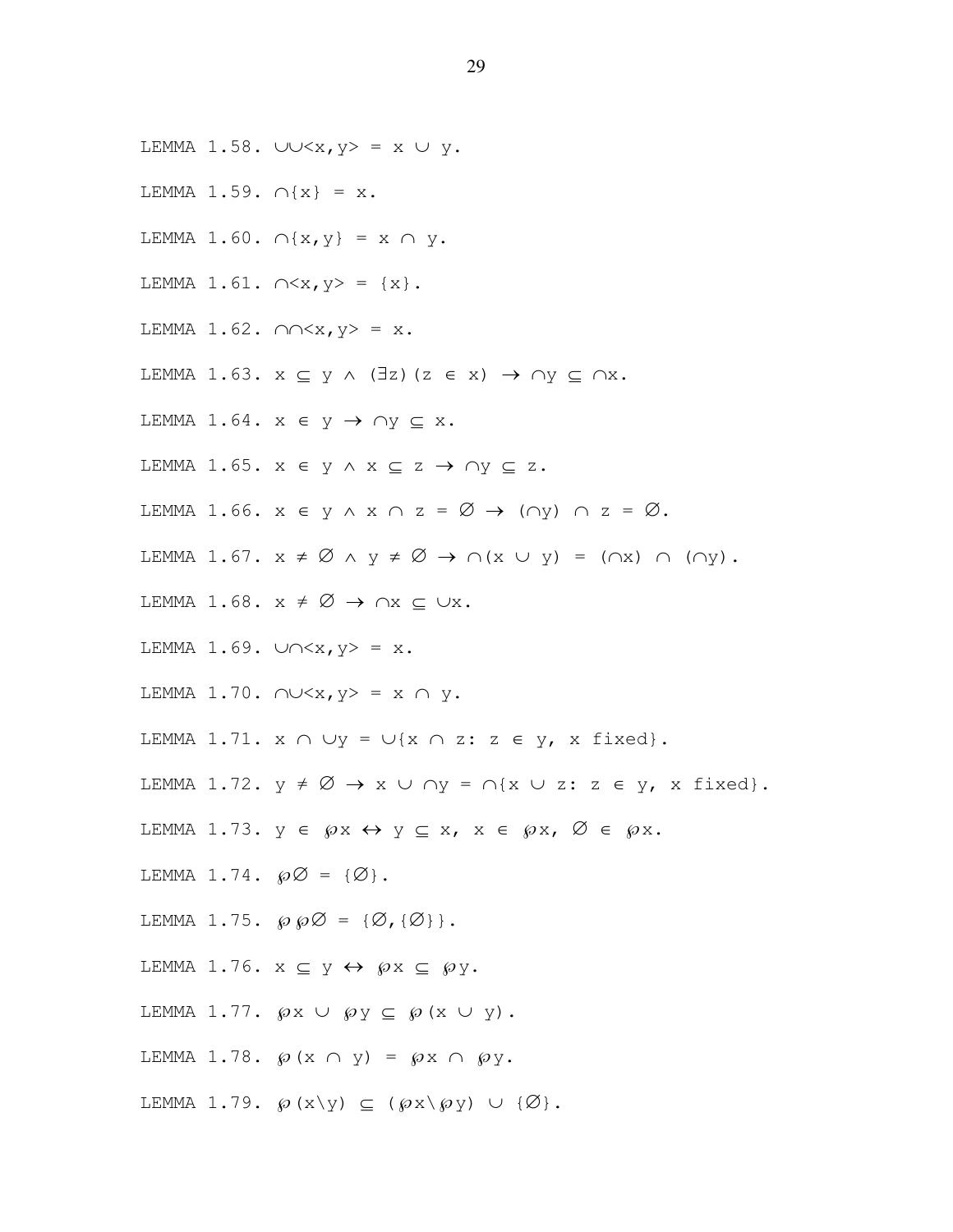LEMMA 1.80.  $x \in A \times B \leftrightarrow \exists y \in A \exists z \in B \times y = \langle y, z \rangle$ . LEMMA 1.81.  $\langle x, y \rangle \in A \times B \leftrightarrow x \in A \wedge y \in B$ . LEMMA 1.82.  $x \times x = \emptyset \leftrightarrow x = \emptyset \vee y = \emptyset$ . LEMMA 1.83.  $x \times y = y \times x \leftrightarrow x = \emptyset \vee y = \emptyset \vee x = y$ . LEMMA 1.84.  $x \neq \emptyset \land x \times y \subseteq x \times z \rightarrow y \subseteq z$ . LEMMA 1.85.  $y \subseteq z \rightarrow x \times y \subseteq x \times z$ . LEMMA 1.86.  $x \times (y \cap z) = (x \times y) \cap (x \times z)$ . LEMMA 1.87.  $x \times (y \cup z) = (x \times y) \cup (x \times z)$ . LEMMA 1.88.  $x \times (y \setminus z) = (x \times y) \setminus (x \times z)$ . LEMMA 1.89. x ∉ x. LEMMA 1.90.  $\neg(x \in y \land y \in x)$ . LEMMA 1.91.  $x \subseteq x \times x \leftrightarrow x = \emptyset$ .

## **10. SOME VALID PROOFLESS TEXT 2.**

The material in this section are adapted From [1], chapter 3. DEFINITION 2.1. 1-ary relation BR. BR[x]  $\leftrightarrow$  ( $\forall y \in$ A)  $(\exists z,w)$  (y =  $\langle z,w\rangle$ ). DEFINITION 2.2. 1-ary relation TR. TR[x]  $\leftrightarrow$  ( $\forall y \in$ A)  $(\exists z, w, u)$  (y =  $\langle z, w, u \rangle$ ). DEFINITION 2.3. 1-ary function Dom. If BR[R] then Dom(R) ≅  ${x: (\exists y) (x R y)}.$  Otherwise Dom(R)<sup>↑</sup>. DEFINITION 2.4. 1-ary function Rng. If BR[R] then Rng(R)  $\cong$  ${y:}$   $(\exists x)(x R y)$ . Otherwise Rng $(R)$ <sup>↑</sup>. DEFINITION 2.5. 1-ary function Fld. Fld(R) ≅ Dom(R) ∪ Rng(R).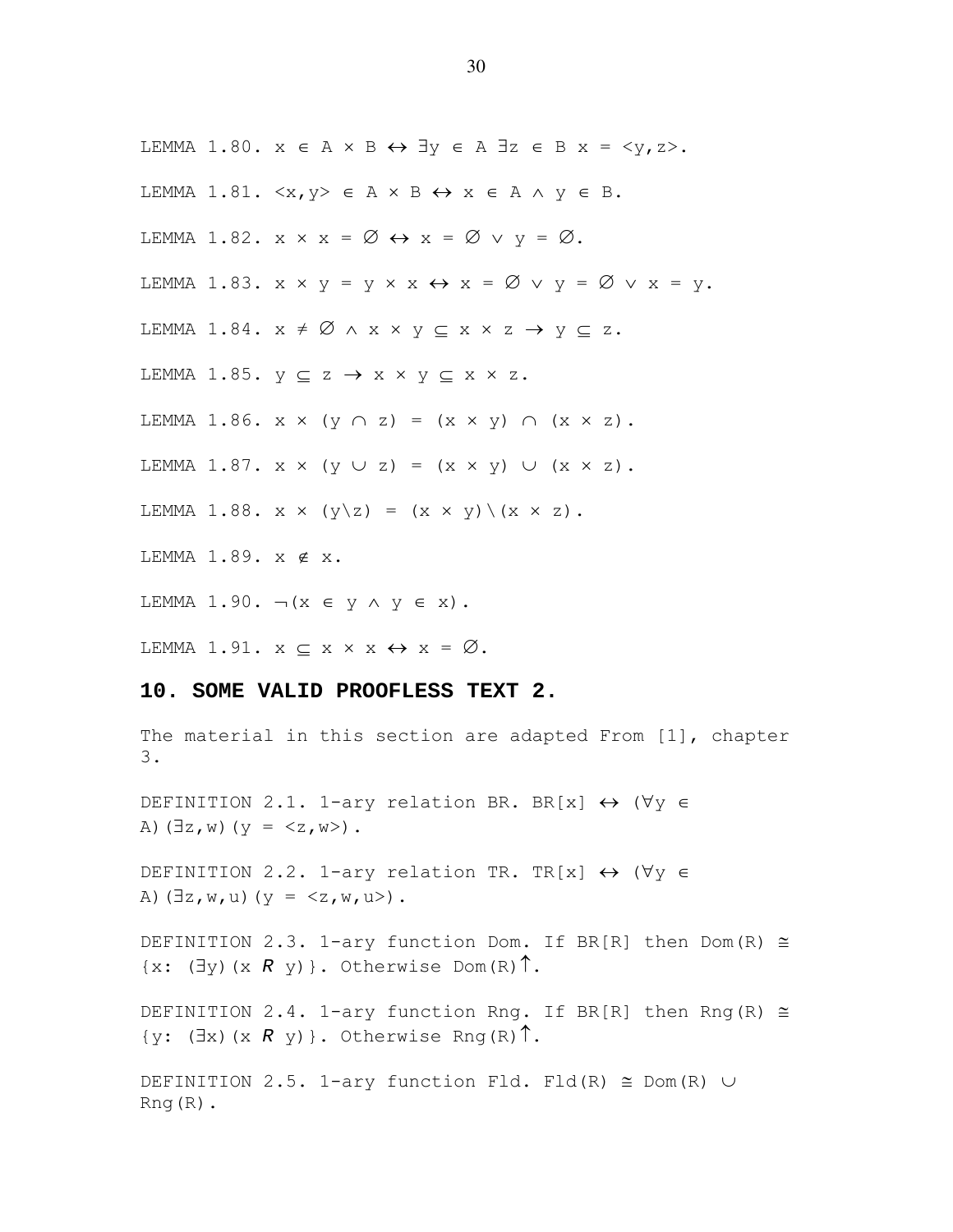LEMMA 2.1.  $BR[\emptyset]$ . LEMMA 2.2. BR[R]  $\land$  S  $\subseteq$  R  $\rightarrow$  BR[S]. LEMMA 2.3. Let BR[R], BR[S]. Then BR[R  $\cup$  S], BR[R  $\cap$  S],  $BR[R\ S]$ . LEMMA 2.4. Let BR[R]. Then Dom(R)  $\downarrow$ , Rnq(R)  $\downarrow$ , Fld(R)  $\downarrow$ . LEMMA 2.5. Let BR[R], BR[S]. Then Dom(A ∩ B)  $\subseteq$  Dom(A) ∩ Dom(B). LEMMA 2.6. Let  $BR[R]$ ,  $BR[S]$ . Then  $Dom(R) \mod(S) \subseteq Dom(R\backslash S)$ . LEMMA 2.7. Let BR[R], BR[S]. Then Rng(R  $\cup$  S) = Rng(R)  $\cup$ Rng(S). LEMMA 2.8. Let BR[R], BR[S]. Then Rng(R  $\cap$  S) = Rng(R)  $\cap$ Rng(S). LEMMA 2.9. Let BR[R], BR[S]. Then Rng(R) \Rng(S)  $\subseteq$  Rng(R\S). DEFINITION 2.6. 1-ary function Cnv. If BR[R] then Cnv(R)  $\cong$ {<x,y>: y *R* x}. Otherwise Cnv(R)↑. LEMMA 2.10. BR[R]  $\leftrightarrow$  BR[Cnv(R)]. LEMMA 2.11. Let BR[R]. Then x R y  $\leftrightarrow$  y  $\text{Cnv}(R)$  x. LEMMA 2.12. Let  $BR[R]$ . Then  $Cnv(R)$  = R. LEMMA 2.13. Assume BR[R], BR[S]. Then Cnv(R  $\cap$  S) = Cnv(R)  $\cap$ Cnv(S), Cnv(R ∪ S) = Cnv(R) ∪ Cnv(S), Cnv(R\S) =  $Cnv(R)\setminus Cnv(S)$ . DEFINITION 2.7. Infix function °. If BR[R], BR[S] then  $R^{\circ}S \cong$ {y: (∃x,z)(x *R* y ∧ y *S* z)}. Otherwise R°S↑. LEMMA 2.14. Let BR[R], BR[S]. Then x  $R^{\circ}S$  y  $\leftrightarrow$  ( $\exists z$ ) (y  $R$  z  $\land$  z *S* x). LEMMA 2.15. Let  $BR[R]$ ,  $BR[S]$ . Then  $BR(R^{\circ}S)$ .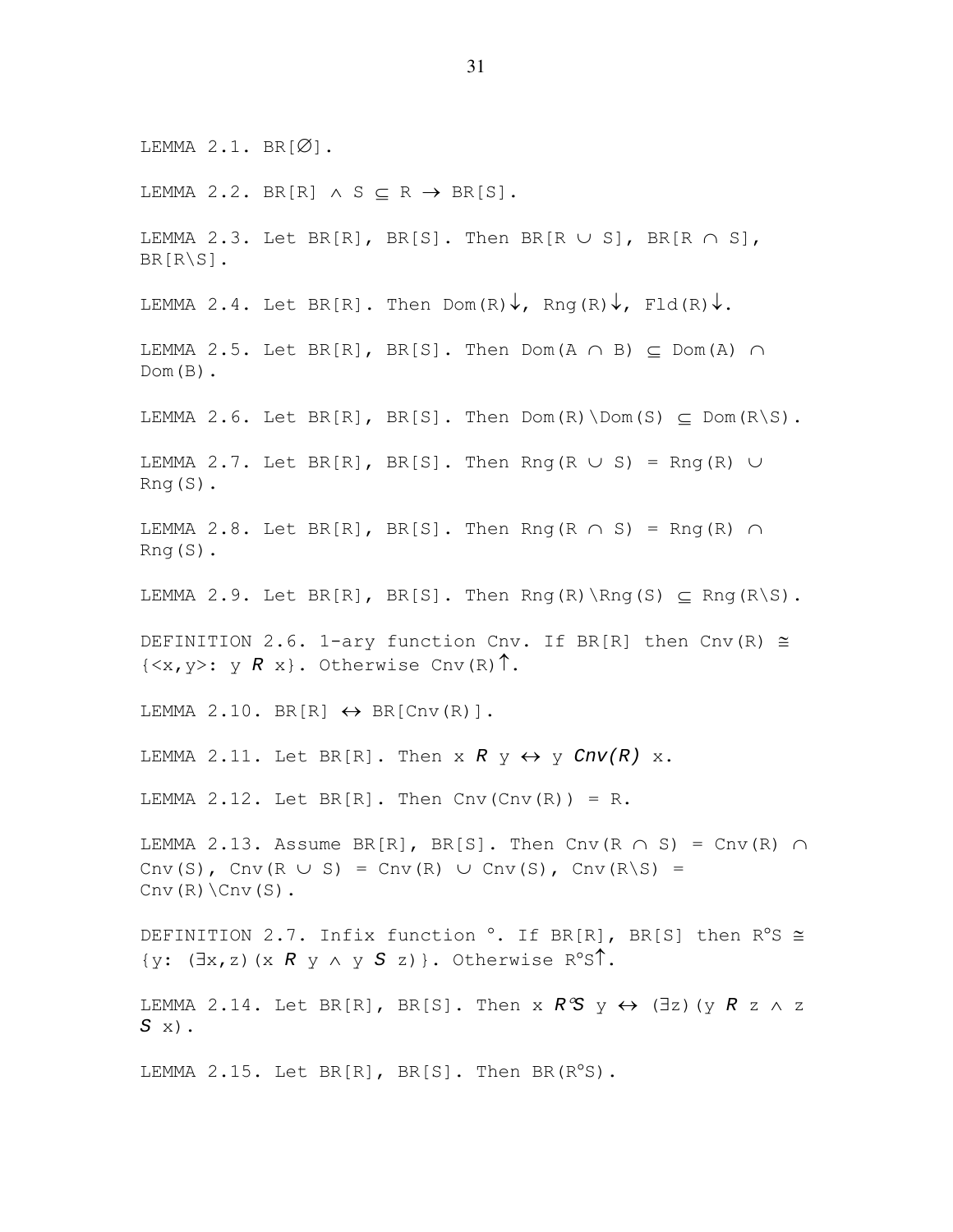LEMMA 2.16. Let BR[R]. Then  $\varnothing^{\circ}$ R = R $^{\circ}\varnothing$  =  $\varnothing$ . LEMMA 2.17. Let BR[R], BR[S]. Then  $Dom(R^{\circ}S) \subseteq Dom(S)$ . LEMMA 2.18. Let BR[A], BR[B], BR[C], BR[D]. Then  $A \subset B \wedge C$  $\subset D \rightarrow A^{\circ}B \subset B^{\circ}D$ . LEMMA 2.19. Let BR[A], BR[B], BR[C]. Then  $A^{\circ}(B \cup C) = (A^{\circ}B)$ ∪ (A°C). LEMMA 2.20. Let BR[A], BR[B], BR[C]. Then  $A^{\circ}(B \cap C) \subset (A^{\circ}B)$  $\cap$   $(A^{\circ}C)$ . LEMMA 2.21. Let BR[A], BR[B], BR[C]. Then  $(A^{\circ}B) \setminus (A^{\circ}C) \subseteq A^{\circ}$  $(B\setminus C)$ . LEMMA 2.22. Let BR[A], BR[B]. Then  $Cnv(A^{\circ}B) = B^{\circ}A$ . LEMMA 2.23. Let BR[A], BR[B], BR[C]. Then  $(A^{\circ}B)^{\circ}C = A^{\circ}(B^{\circ}C)$ . DEFINITION 2.8. Infix function  $/*$ . If BR(R), BR(S) then R/\*S ≅ {<x,y>: (∃z)(x *R* z ∧ z *S* y)}. Otherwise R/\*S↑. () We use  $/*$  instead of  $/$  because we use  $/$  later in developing the rationals, and we are avoIding using some features of overloading (see the discussion at the beginning of section 10). We originally used // instead of  $/*$ , but now this is not a function string. We changed the setup to support unique parsing. () LEMMA 2.24. Let BR(R), BR(S). Then BR(R/\*S). LEMMA 2.25. Let BR(R), BR(S). Then x  $R/*S$  y  $\leftrightarrow$  ( $\exists z$ ) (x R z  $\land$ z *S* y). LEMMA 2.26. Let BR(R), BR(S). Then  $Dom(R/*S) \subset Dom(A)$ . LEMMA 2.27. Let BR(A), BR(B), BR(C). Then A  $\subseteq$  B  $\land$  C  $\subseteq$  D  $\rightarrow$  $A$ /\*C  $\subseteq B$ /\*D. LEMMA 2.28. Let BR(A), BR(B), BR(C). Then  $A/* (B \cup C) =$  $(A/*B) \cup (A/*C)$ .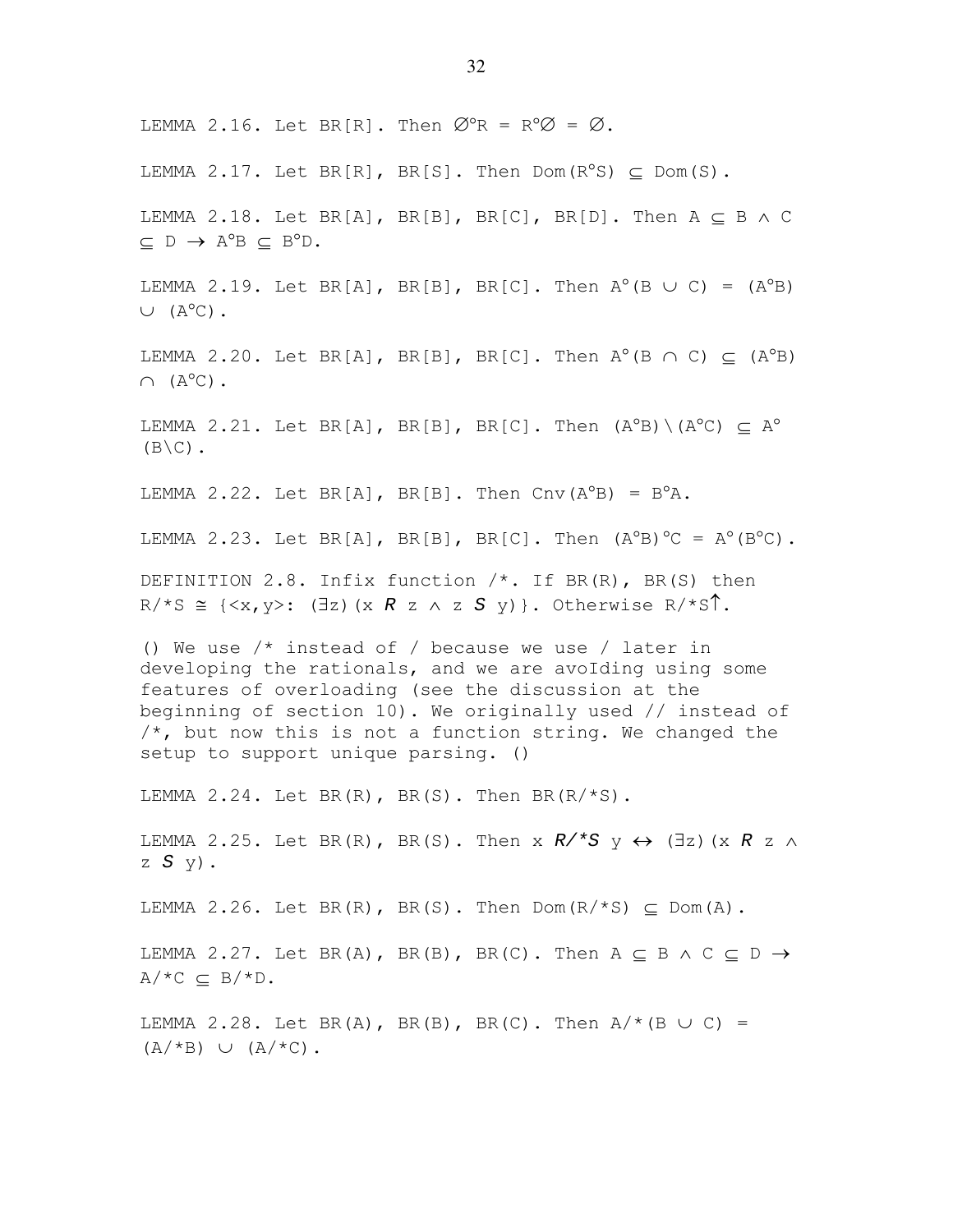LEMMA 2.29. Let BR(A), BR(B), BR(C). Then  $A$ /\*(B  $\cap$  C)  $\subset$  $(A/*B) \cap (A/*C)$ . LEMMA 2.30. Let BR(A), BR(B), BR(C). Then  $(A/*B) \setminus (A/*C) \subset$  $A/*$  ( $B\$ <sub>)</sub>. LEMMA 2.31. Let BR(R), BR(S). Then  $Cnv(A/*B)$  =  $Cnv(A)/*Cnv(B)$ . LEMMA 2.32. Let BR(A), BR(B), BR(C). Then  $(A/*B)/*C =$  $A/*(B/*C)$ . DEFINITION 2.9. Infix function |. If BR[R] then R|A ≅ R ∩  $(A \times \text{Rng}(A))$ . Otherwise  $R|A|$ . DEFINITION 2.10. Infix function ". If BR[R] then R"A  $\cong$ Rng(R|A). Otherwise  $R''A^T$ . LEMMA 2.33. Let BR[R]. Then x  $R/A$  y  $\leftrightarrow$  x R y  $\land$  x  $\in$  A. LEMMA 2.34. Let BR[R]. Then  $A \subseteq B \rightarrow R | A \subseteq R | B$ . LEMMA 2.35. Let BR[R]. Then R|(A ∩ B) = (R|A) ∩ (R|B). LEMMA 2.36. Let BR[R]. Then R|(A ∪ B) =  $(R|A)$  ∪  $(R|B)$ . LEMMA 2.37. Let BR[R]. Then R|(A\B) =  $(R|A) \ (R|B)$ . LEMMA 2.38. Let BR[R], BR[S]. Then  $(R/*S)$   $|A = (R/A)$  /\*S. LEMMA 2.39. Let BR[R]. Then  $y \in R''A \leftrightarrow (\exists x)(x R y \land x \in A)$ . LEMMA 2.40. Let BR[R]. Then R"(A  $\cup$  B) = R"A  $\cup$  R"B. LEMMA 2.41. Let BR[R]. Then R"(A ∩ B)  $\subseteq$  R"A ∩ R"B. LEMMA 2.42.  $(\exists R)(BR[R] \land \neg R''(A \cap B) \subseteq R''A \cap R''B)$ . LEMMA 2.43. Let BR[R]. Then  $(R''A) \setminus (R''B) \subseteq R''(A \setminus B)$ . LEMMA 2.44. Let BR[R]. Then  $A \subseteq B \rightarrow R''A \subseteq R''B$ . LEMMA 2.45. Let BR[R]. Then R"A =  $\varnothing \leftrightarrow$  Dom(R)  $\cap$  A =  $\varnothing$ .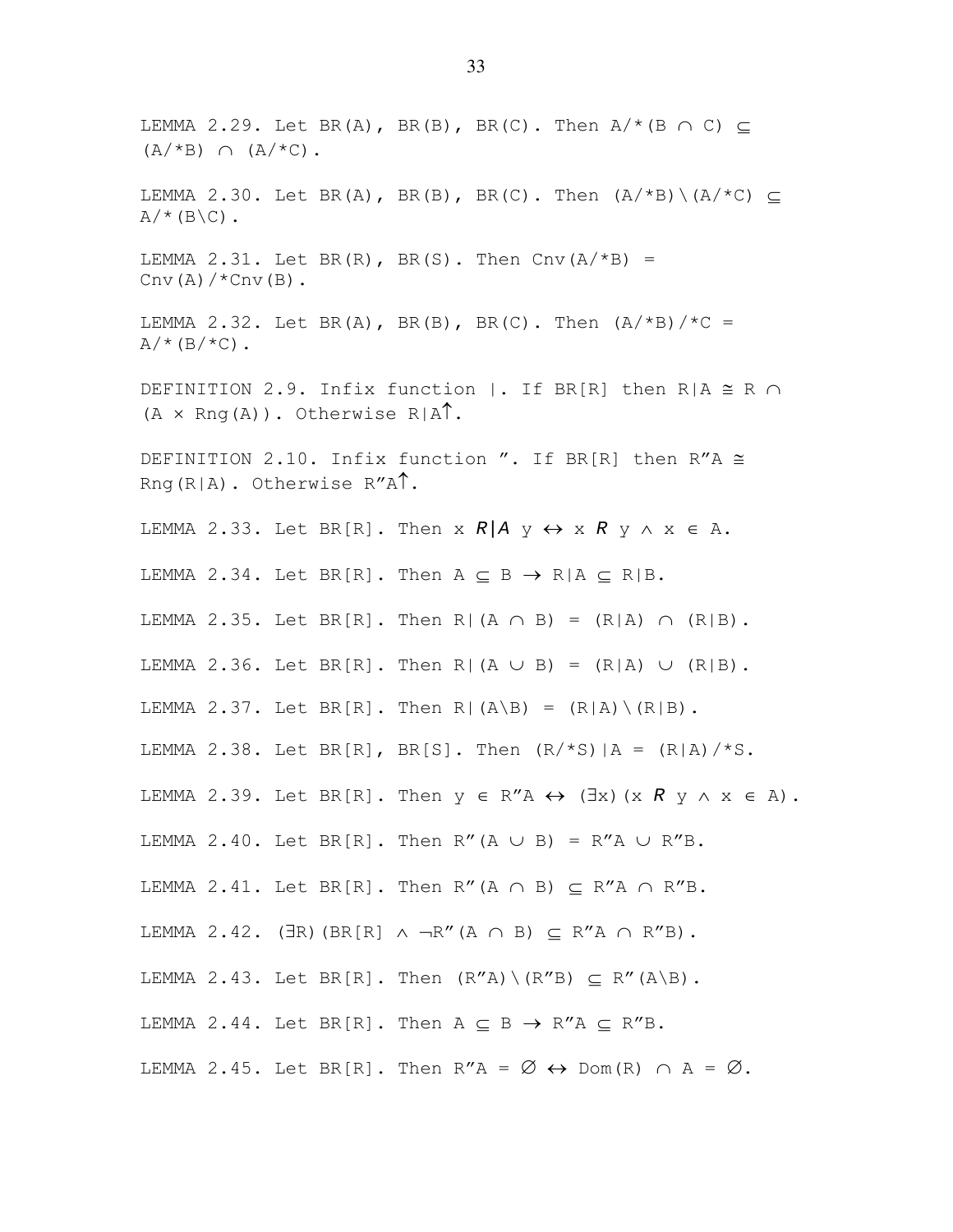LEMMA 2.46. Let BR[R]. Then Dom(R)  $\cap$  A  $\subset$  Cnv(R"(R"A)). LEMMA 2.47. Let BR[R]. Then  $(R''A)$   $\cap$  B  $\subseteq$  R"(A  $\cap$  Cnv(R)"B). LEMMA 2.48. ( $\exists$ A,B)(BR[A]  $\land$  BR[B]  $\land$   $\neg$ Dom(A)  $\cap$  Dom(B)  $\subset$  Dom(A  $\cap$  B)  $)$ . LEMMA 2.49. Let  $BR[A]$ ,  $BR[B]$ . Then  $Cnv(A \times B) = Cnv(B \times A)$ . DEFINITION 2.11. 2-ary relation RFX. RFX[R, A]  $\leftrightarrow$  BR[R]  $\land$  ( $\forall$ x ∈ A)(x *R* x). DEFINTION 2.12. 2-ary relation IRFX. IRFX[R,A] ↔ BR[R] ∧  $(\forall x \in A)$   $(\neg x \ R \ x)$ . DEFINITION 2.13. 2-ary relation SYM. SYM[R,A] ↔ BR[R] ∧  $(\forall x, y \in A)$  (x R y  $\leftrightarrow$  y R x). DEFINITION 2.14. 2-ary relation ASYM. ASYM[R,A] ↔ BR[R] ∧ (∀x,y ∈ A)(x *R* y → ¬y *R* x). DEFINTION 2.15. 2-ary relation ANSYM. ANSYM[R,A] ↔ BR[R] ∧ (∀x,y ∈ A)(x *R* y ∧ y *R* x → x = y). DEFINITION 2.16. 2-ary relation TRAN. TRAN[R, A]  $\leftrightarrow$  BR[R}  $\land$ (∀x,y,z ∈ A)(x *R* y ∧ y *R* z → x *R* z). DEFINITION 2.17. 2-ary relation CONN. CONN[R,A] ↔ BR[R] ∧ (∀x,y ∈ A)(x ≠ y → x *R* y ∨ y *R* x). DEFINITION 2.18. 2-ary relation SCONN. SCONN[R,A] ↔ BR[R] ∧ (∀x,y ∈ A)(x *R* y ∨ y *R* x). DEFINITION 2.19. 1-ary relation RFX. RFX[R] ↔ BR[R] ∧  $RFX[R, Fld(R)]$ . DEFINTION 2.20. 1-ary relation IRFX. IRFX[R] ↔ BR[R] ∧ IRFX[R,Fld(R)]. DEFINITION 2.21. 1-ary relation SYM. SYM[R] ↔ BR[R] ∧  $SYM(R, Dom(R)$ .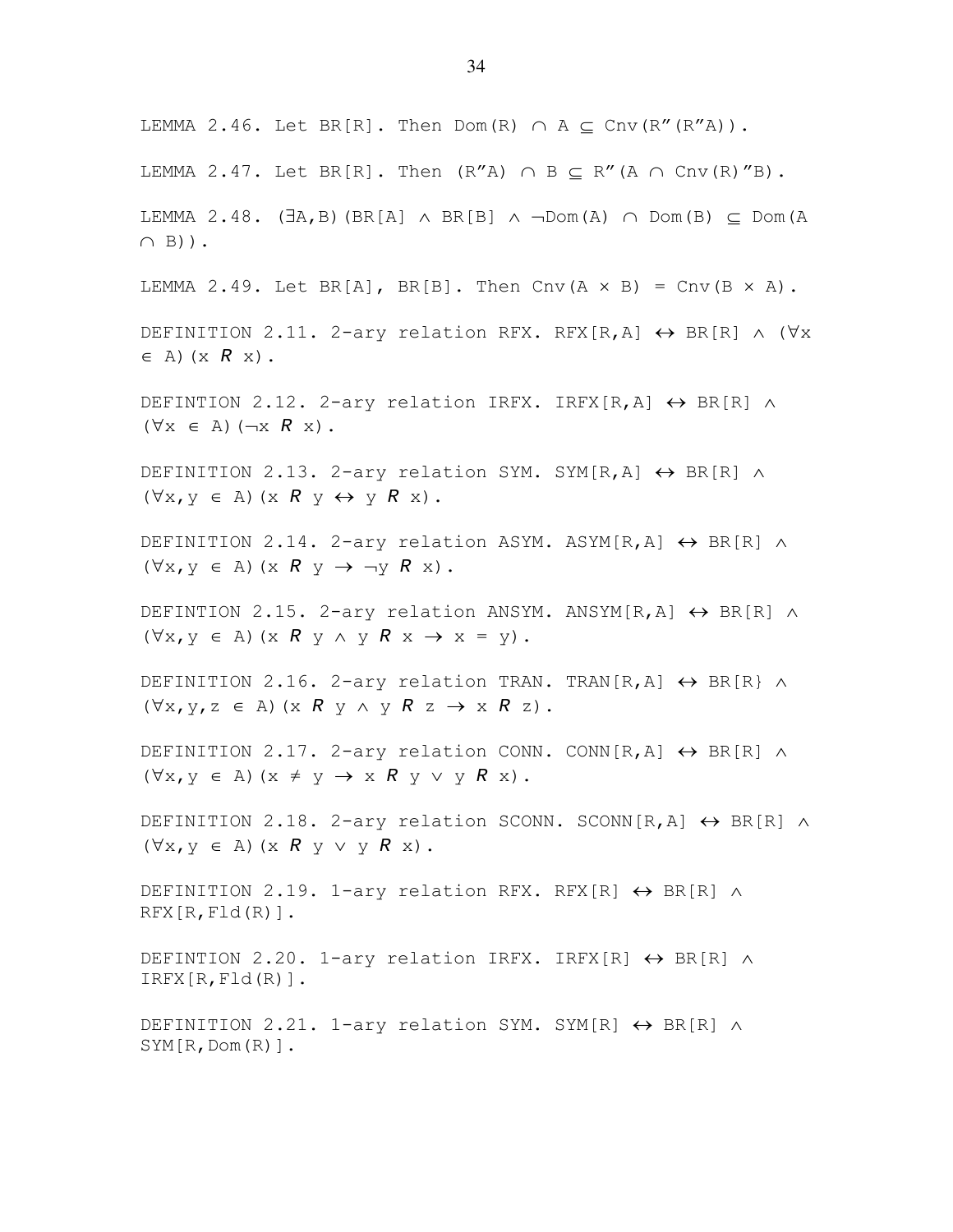DEFINITION 2.22. 1-ary relation ASYM. ASYM[R] ↔ BR[R] ∧ ASYM[R,Dom(R)]. DEFINITION 2.23. 1-ary relation ANSYM. ANSYM[R] ↔ BR[R] ∧ ANSYM[R,Dom(R)]. DEFINITION 2.24. 1-ary relation TRAN. TRAN[R] ↔ BR[R] ∧  $TRAN[R, Dom(R)]$ . DEFINITION 2.25. 1-ary relation CONN. CONN[R] ↔ BR[R] ∧  $CONN[R, Dom(R)]$ . DEFINITION 2.26. 1-ary relation SCONN. SCONN[R] ↔ BR[R] ∧  $SCONN[R, Dom(R)]$ . DEFINITION 2.27. 1-ary function Id. Id(x)  $\cong$  { $\langle y, y \rangle$ :  $y \in x$  }. LEMMA 2.50. x  $Id(A)$  x  $\leftrightarrow$  x  $\in$  A. LEMMA  $2.51.$  Dom $(\text{Id}(A)) = A$ . LEMMA 2.52. Id(A)  $/*Id(A) = Id(A)$ . LEMMA 2.53. BR[R}  $\leftrightarrow$  Id(Dom(R))/\*R = R. LEMMA 2.54. RFX[R]  $\leftrightarrow$  Id(Fld(R))  $\subseteq$  R. LEMMA 2.55. IRFX[R]  $\leftrightarrow$  R  $\cap$  Id(Fld(R)) =  $\varnothing$ . LEMMA 2.56. SYMM[R]  $\leftrightarrow$  Cnv(Cnv(R)) = Cnv(R). LEMMA 2.57. ASYM[R]  $\leftrightarrow$  R  $\cap$  Cnv(R) =  $\varnothing$ . LEMMA 2.58. ANSYM[R]  $\leftrightarrow$  R  $\cap$  Cnv(R)  $\subseteq$  Id(Dom(R)). LEMMA 2.59. TRAN[R]  $\leftrightarrow$  R/\*R  $\subset$  R. LEMMA 2.60. CONN[R]  $\leftrightarrow$  (Fld(R) × Fld(R))\Id(Fld(R))  $\subseteq$  R  $\cup$  $Cnv(R)$ . LEMMA 2.61. SCONN[R]  $\leftrightarrow$  Fld(R)  $\times$  Fld(R)  $\subset$  R  $\cup$  Cnv(R). DEFINITION 2.28. 2-ary relation QORD. QORD[R, A]  $\leftrightarrow$  RFX[R, A] ∧ TRAN[R,A].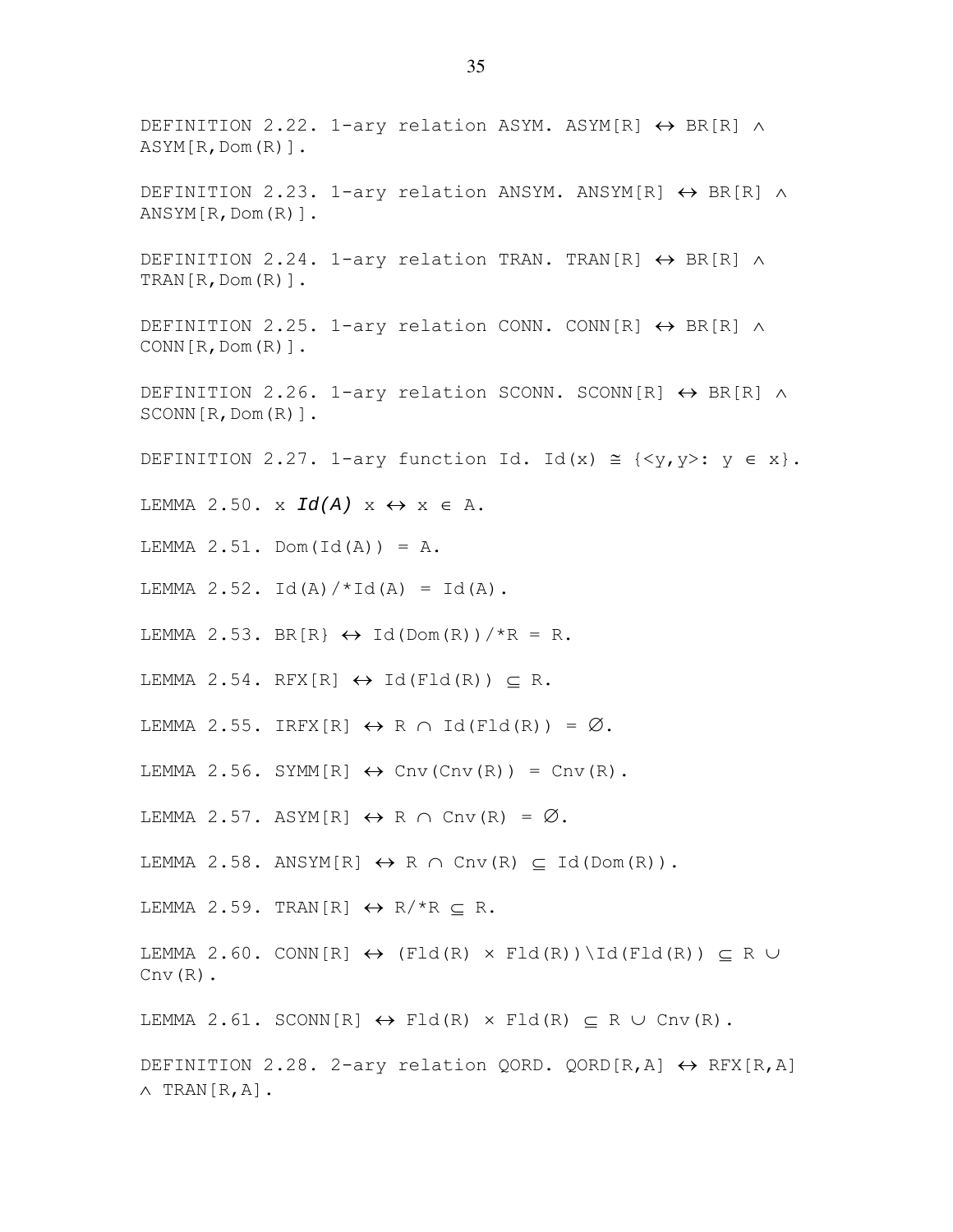DEFINITION 2.29. 2-ary relation PORD. PORD[R, A]  $\leftrightarrow$  RFX[R, A] ∧ ANSYM[A,R] ∧ TRAN[R,A]. DEFINITION 2.30. 2-ary relation SORD. SORD[R, A]  $\leftrightarrow$ ANSYM[R,A] ∧ TRAN[R,A] ∧ SCONN[R,A]. DEFINITION 2.31. 2-ary relation SPORD. SPORD[R, A]  $\leftrightarrow$ ASYM[R,A] ∧ TRAN[R,A]. DEFINITION 2.32. 2-ary relation SSORD. SSORD[R, A]  $\leftrightarrow$  $ASYM[R, A] \wedge TRAN[R, A] \wedge CONN[R, A].$ DEFINITION 2.33. 1-ary relation QORD. QORD[R]  $\leftrightarrow$ QORD[R,Fld(R)]. DEFINITION 2.34. 1-ary relation PORD. PORD[R]  $\leftrightarrow$  $PORD[R, Fld(R)]$ . DEFINITION 2.35. 1-ary relation SORD. SORD[R]  $\leftrightarrow$ SORD[R,Fld(R)]. DEFINITION 2.36. 1-ary relation SPORD. SPORD[R]  $\leftrightarrow$ SPORD[R,Fld(R)]. DEFINITION 2.37. 1-ary relation SSORD. SSORD[R]  $\leftrightarrow$  $SSORD[R, Fld(R)]$ . LEMMA 2.62. PORD $[R] \rightarrow QORD[R]$ . LEMMA 2.63. SORD $[R] \rightarrow$  PORD $[R]$ . LEMMA 2.64. SORD $[R] \rightarrow$  SORD $[Cnv(R)]$ . LEMMA 2.65. QORD[R]  $\land$  QORD[S]  $\rightarrow$  QORD[R  $\cap$  S]. LEMMA 2.66. QORD[R] ∧ QORD[S] ∧ Fld(R) ∩ Fld(S) =  $\varnothing \rightarrow$  $QORD[R \cup S]$ . LEMMA 2.67. PORD[R]  $\rightarrow$  SPORD[R\Id(Fld(R))]. LEMMA 2.68. SPORD[R]  $\rightarrow$  R  $\cup$  PORD[Id(Fld(R))].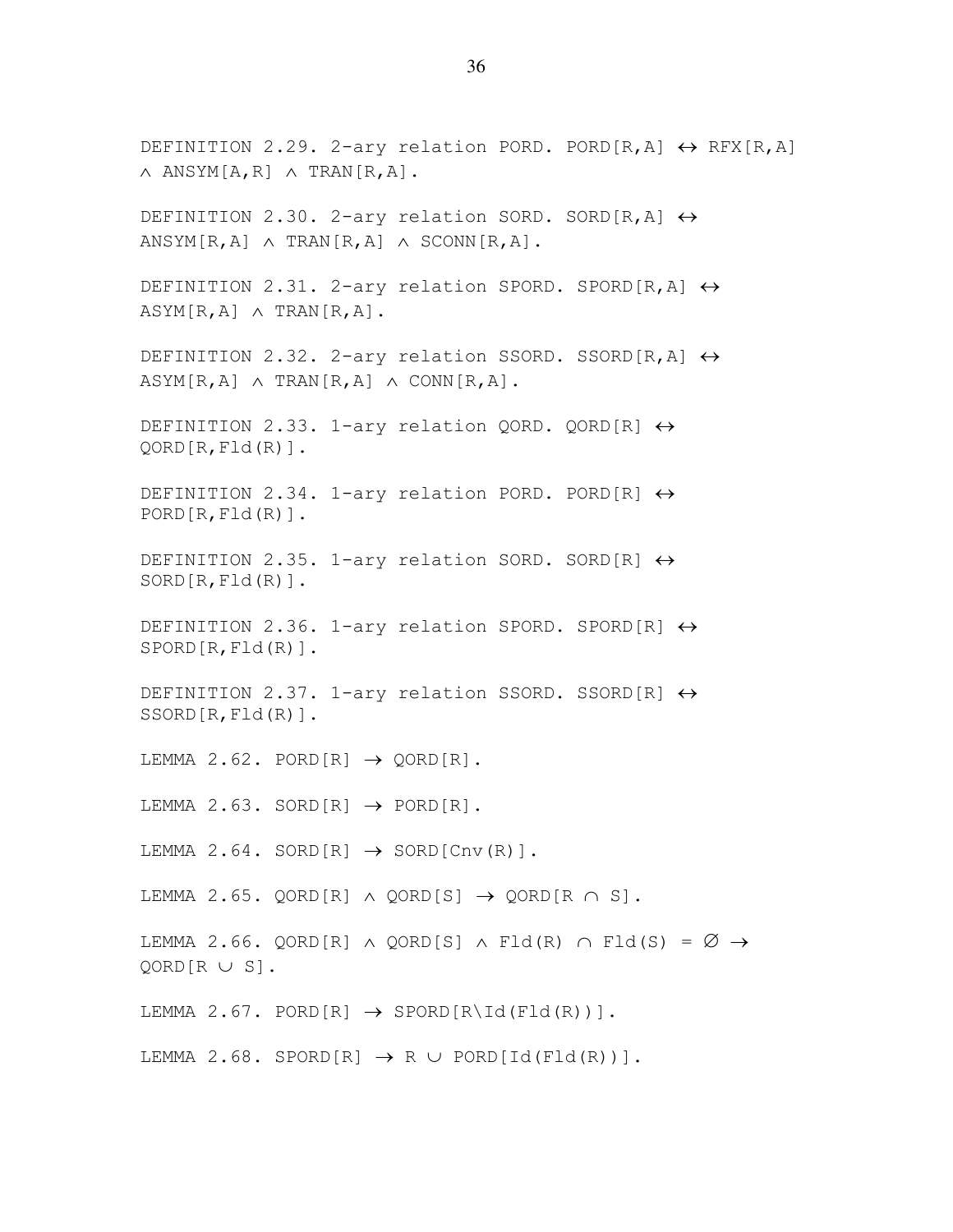LEMMA 2.69. R  $\subset$  S  $\subset$  A  $\times$  A  $\land$  SSORD[R, A]  $\land$  SSORD[S, A]  $\rightarrow$  R = S.

DEFINITION 2.38. 3-ary relation MELT. MELT[x,R,A]  $\leftrightarrow$  BR[R]  $\land$  $x \in A \land (\forall y \in A) (\neg y \ R \ x).$ 

DEFINITION 2.39. 3-ary relation FELT. FELT[x,R,A] ↔ BR[R] ∧  $x \in A \land (\forall y \in A) (x \neq y \rightarrow x R y)$ .

DEFINITION 2.40. 2-ary relation WO. WO[R,A]  $\leftrightarrow$  CONN[R,A] ∧  $(\forall B \subset A)$   $(B \neq \emptyset \rightarrow (\exists x)$  (MELT[x, R, B])).

LEMMA 2.70. WO[R,A]  $\rightarrow$  ASYM[R,A]  $\land$  TRAN[R,A].

LEMMA 2.71. WO[R,A]  $\leftrightarrow$  ASYM[R,A]  $\land$  CONN[R,A]  $\land$  ( $\forall B \subset A$ )(B  $\neq$  $\varnothing \rightarrow (\exists x)$  (FELT(x, R, A])).

LEMMA 2.72. WO[R,A]  $\land$  A  $\neq$   $\emptyset \rightarrow$  ( $\exists !x$ )(FELT[x,R,A]).

LEMMA 2.73. WO[R, A]  $\land$  B  $\subset$  A  $\rightarrow$  WO[R, B].

DEFINITION 2.41. 3-ary relation ISUC. ISUC[y, R, x]  $\leftrightarrow$  B[R]  $\land$ x *R* y ∧ (∀z)(z *R* x → z = y ∨ y *R* z).

DEFINITION 2.42. 3-ary relation LELT. LELT[x,R,A]  $\leftrightarrow$  BR[R]  $\land$ x ∈ A ∧ (∀y ∈ A)(x ≠ y → y *R* x).

LEMMA 2.74. Let BR[R]. Then LELT[x, R, A]  $\leftrightarrow$  FELT[x, Cnv(R), A].

LEMMA 2.75. WO[R,A]  $\land$  Fld(R)  $\subseteq$  A  $\land$   $\times$   $\in$  A  $\land$   $\neg$ LELT[x,R,A]  $\rightarrow$  $(\exists ! y)$ (ISUC[y,R,x]).

DEFINITION 2.43. 3-ary relation SECT. SECT[B,R,A] ↔ BR[R] ∧  $B \subseteq A \land A \cap Cnv(R)''B \subseteq B$ .

DEFINITION 2.44. 3-ary function Seg. If BR[R] then  $Seq(A, R, x) \cong \{y \in A: y R x\}.$  Otherwise Seq(R)<sup>T</sup>.

LEMMA 2.76.  $x \in A \land TRAN[R, A] \rightarrow SECT[Seq(A, R, x), R, A].$ 

LEMMA 2.77. WO[R,A]  $\rightarrow$  (SECT[B,R,A]  $\land$  B  $\neq$  A  $\leftrightarrow$  ( $\exists$ x  $\in$  A)(B =  $Seq(A, R, x))$ .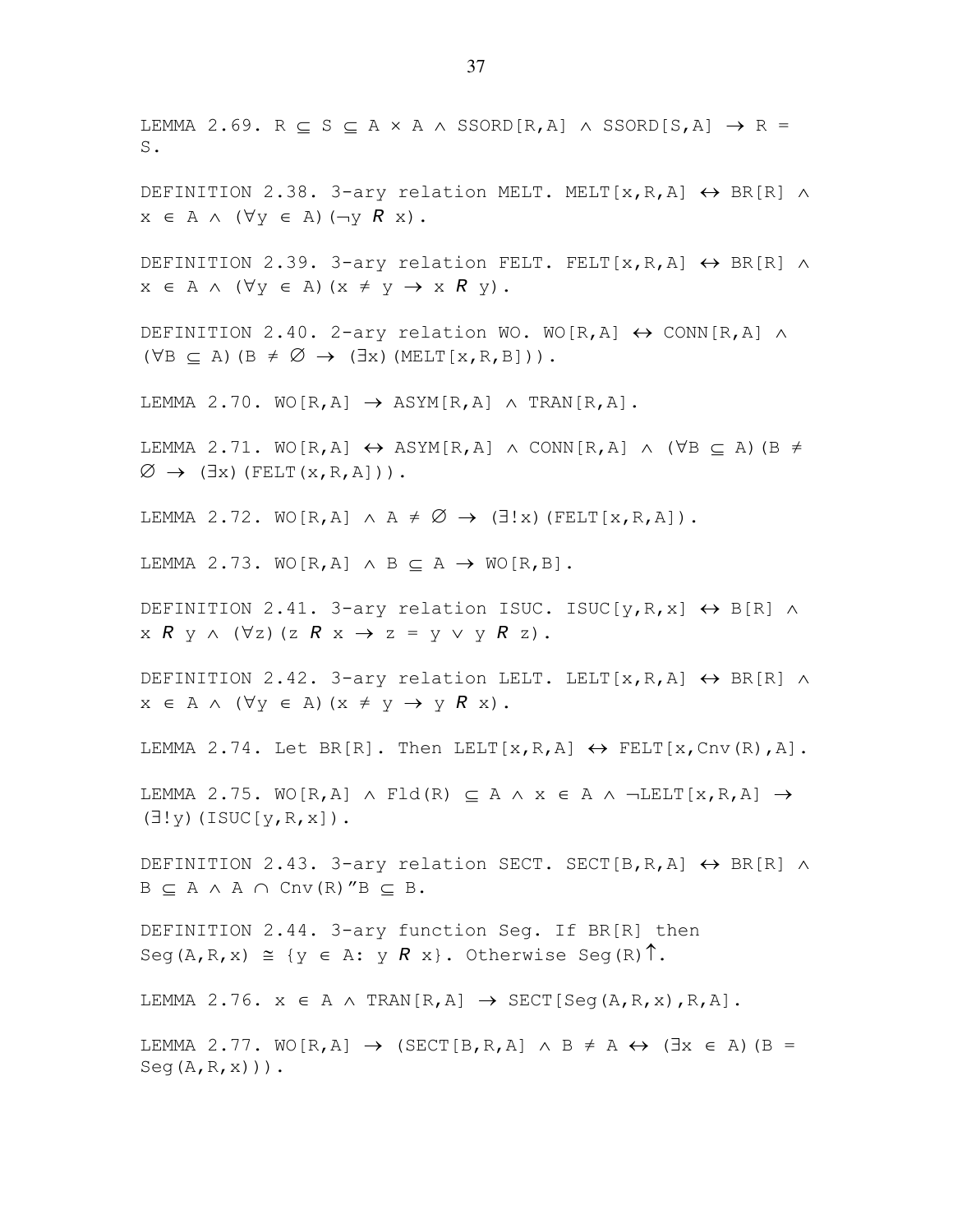- LEMMA 2.78. ASYM $[R] \rightarrow \text{IRFX}[R]$ .
- LEMMA 2.79. ASYM[R]  $\rightarrow$  ANSYM[R].
- LEMMA 2.80. SYM[Id(A)] ∧ ANSYM[Id(A)].
- LEMMA 2.81. SYM[R]  $\land$  ANSYM[R]  $\rightarrow$  ( $\exists$ A)(R = Id(A)).
- LEMMA 2.82. SYM[R]  $\land$  TRAN[R]  $\rightarrow$  RFX[R].
- LEMMA 2.83. SCONN[R]  $\rightarrow$  CONN[R].
- LEMMA 2.84. RFX $[R] \rightarrow Dom(R) = Dom(Cnv(R))$ .
- LEMMA 2.85. BR[R]  $\rightarrow$  (SYM[R]  $\leftrightarrow$  R = Cnv(R)).
- LEMMA 2.86. RFX $[R] \rightarrow RFX$ [Cnv $(R)$ ].
- LEMMA 2.87. RFX[R]  $\land$  RFX[S]  $\rightarrow$  RFX[R  $\cup$  S].
- LEMMA 2.88. IRFX $[R] \rightarrow \text{IRFX}[\text{Cnv}(R)]$ .
- LEMMA 2.89. IRFX[R]  $\land$  IRFX[S]  $\rightarrow$  IRFX[R  $\cap$  S]  $\land$  IRFX[R  $\cup$  S] ∧ IRFX[R\S].
- LEMMA 2.90. SYM $[R] \rightarrow SYM(Cnv(R)].$
- LEMMA 2.91. SYM[R] ∧ SYM[S]  $\rightarrow$  SYM[R  $\cap$  S] ∧ SYM[R  $\cup$  S] ∧  $SYM[R\S]$ .
- LEMMA 2.92. ASYM[R]  $\rightarrow$  ASYM[Cnv(R)] ∧ ASYM[R ∩ S] ∧ ASYM[R\X].
- LEMMA 2.93. ANSYM[R]  $\rightarrow$  ANSYM[Cnv(R)] ∧ ANSYM[R ∩ S] ∧ ANSYM[R\S].
- LEMMA 2.94. TRAN $[R] \rightarrow TRAN[Cnv(R)]$ .
- LEMMA 2.95. CONN[R]  $\rightarrow$  CONN[Cnv(R)].
- LEMMA 2.96. SCONN $[R] \rightarrow$  SCONN $[Cnv(R)]$ .
- LEMMA 2.97. BR[R]  $\rightarrow$  RFX[R  $\cup$  Id(Fld(R))].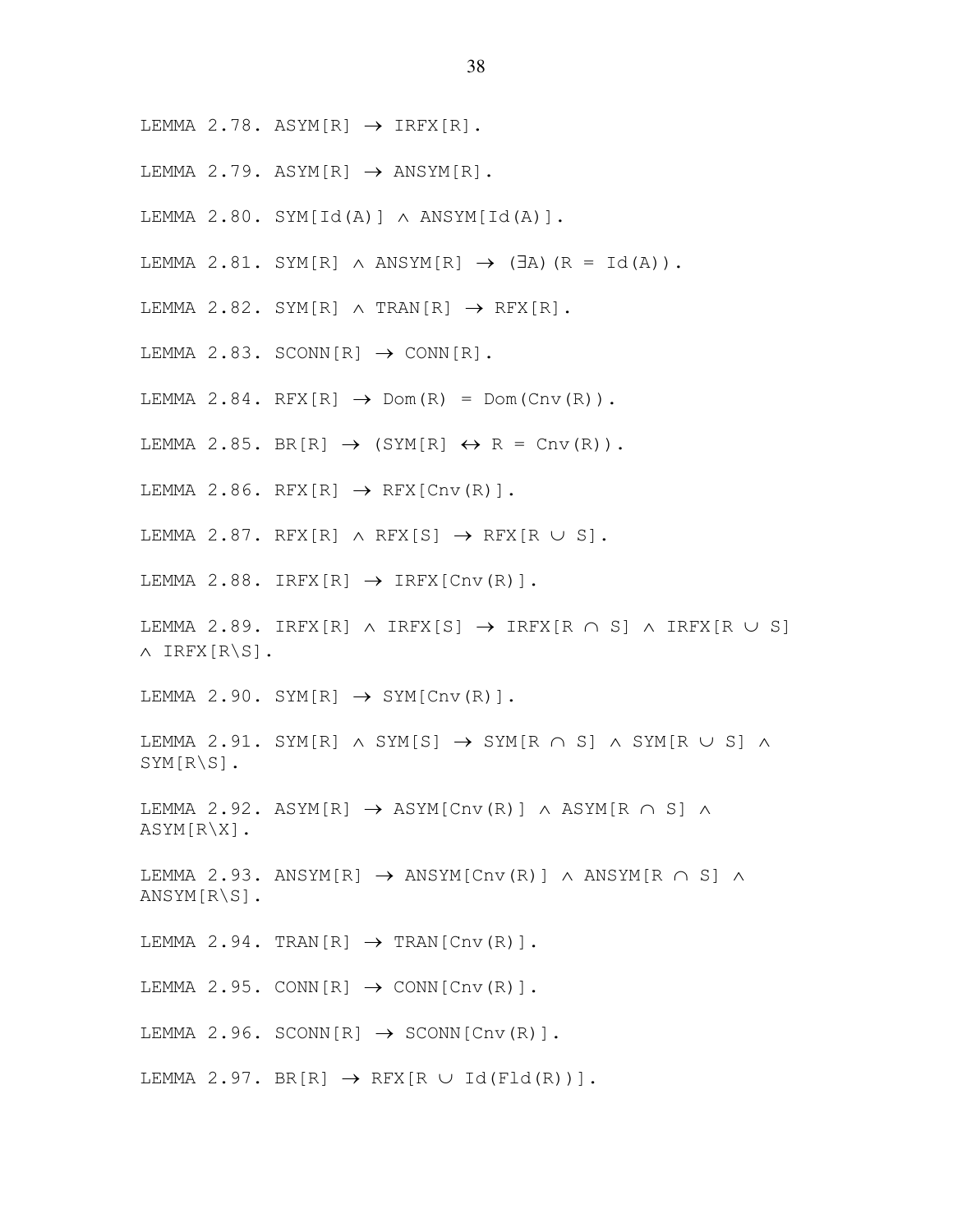LEMMA 2.98. BR[R]  $\rightarrow$  IRFX[R\Id(Fld(R))].

LEMMA 2.99. ASYM[R]  $\rightarrow$  ANSYM[R  $\cup$  Id(Fld(R))].

LEMMA 2.100. ANSYM[R]  $\rightarrow$  ASYM[R\Id(Fld(R)].

LEMMA 2.101. TRAN $[R] \rightarrow \text{TRAN}[R \cup \text{Id}(\text{Fld}(R))]$ .

LEMMA 2.102. TRAN[R]  $\land$  ANSYM[R]  $\rightarrow$  TRAN[R\Id(Fld(R))].

DEFINITION 2.45. 3-ary relation LB. LB[x,R,A]  $\leftrightarrow$  BR[R]  $\land$  ( $\forall$ y  $\in$  A) (x R y).

DEFINITION 2.46. 3-ary relation INF. INF[x, R, A]  $\leftrightarrow$  LB[x, R, A] ∧ (∀y)(LB[y,R,A] → y *R* x).

DEFINITION 2.47. 3-ary relation UB. UB[x,R,A] ↔ BR[R] ∧ (∀x  $\in$  A) (x R y).

DEFINITION 2.48. 3-ary relation SUP. SUP[x,R,A]  $\leftrightarrow$  UB[y,R,A]  $\wedge$  ( $\forall$ x)(UB[x,R,A]  $\rightarrow$  y *R* x).

DEFINITION 2.49. 2-ary relation LAT. LAT[A,R] ↔ PORD[R,A] ∧  $(\forall x, y \in A)$  $(\exists z, w \in \{x, y\})$  $(\text{INF}[z, R, A) \land \text{SUP}[w, R, A])$ .

LEMMA 2.103. LAT $[A, R] \rightarrow LAT[A, Cnv(R)]$ .

LEMMA 2.104. SORD $[R, A] \rightarrow LAT[A, R]$ .

LEMMA 2.105. Let LAT[A, R], LAT[B, S]. Then LAT[A  $\times$  B, (!T)(∀x,u ∈ A)(∀y,v ∈ B)(<x,y> *T* <u,v> ↔ x *R* u ∧ y *S* v)].

DEFINITION 2.50. 1-ary relation EQUIV. EQUIV[R] ↔ RFX[R] ∧  $SYM[R] \wedge TRAN[R]$ .

DEFINITION 2.51. 2-ary relation EQUIV. EQUIV[R, A]  $\leftrightarrow$  $EQUIV[R] \wedge Fld(R) = A.$ 

LEMMA 2.106. EQUIV[R]  $\leftrightarrow$  R/\*Cnv(R) = R.

LEMMA 2.107. QORD[R]  $\rightarrow$  EQUIV[R  $\cap$  Cnv(R)].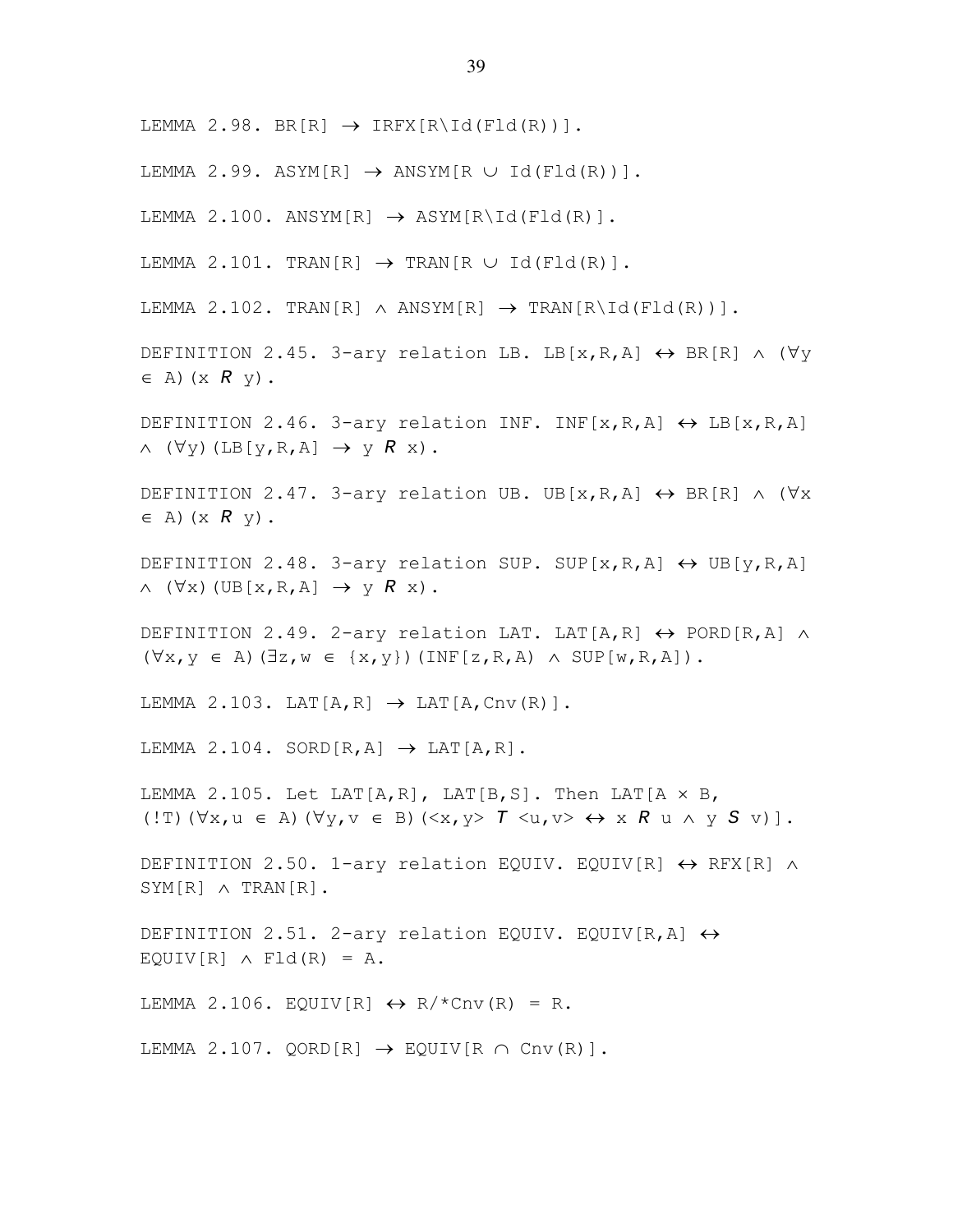DEFINITION 2.52. 2-ary function Coset. If EQUIV[R], x ∈ Fld(R) then  $\text{Coset}(x,R) = \{y: x R y\}$ . Otherwise  $\text{Coset}(x,R)$ <sup> $\uparrow$ </sup>. LEMMA 2.108.  $y \in \text{Coset}(x, R) \leftrightarrow x R y$ . LEMMA 2.109. EQUIV[R]  $\rightarrow$  Coset(x,R) = Coset(y,R)  $\vee$ Coset(x,R)  $\cap$  Coset(y,R) =  $\varnothing$ . DEFINITION 2.53. 2-ary relation PART. PART[W,A] ↔ ∪W = A ∧  $(\forall B, C \in W)$  ( $B \neq C \rightarrow B \cap C = \emptyset$ )  $\land$  ( $\forall B \in W$ ) ( $B \neq \emptyset$ ). DEFINITION 2.54. 1-ary relation PART. PART[W]  $\leftrightarrow$  $(\exists A)$  (PART $[W, A]$ ). LEMMA 2.110.  $A \neq \emptyset \rightarrow \text{PART}[\{A\}, A]$ . DEFINITION 2.55. 2-ary relation FINER. Let PART[V], PART[W]. Then FINER[V, W]  $\leftrightarrow$  V  $\neq$  W  $\land$  ( $\forall$ A  $\in$  V)( $\exists$ B  $\in$  W)(A  $\subseteq$  $B)$ . LEMMA 2.111. (∀A)(∃W:PART[W,A])(∀V:PART[V,A])(FINER[W,V]). DEFINITION 2.56. 1-ary function Part. Let EQUIV[R]. Then Part(R) =  ${Coset}(x,R): x \in \text{Fld}(R)$ . LEMMA 2.112. EQUIV $[R, A] \rightarrow$  PART $[Part(R), A]$ . EQUIV $[R] \rightarrow$ PART[Part(R)]. LEMMA 2.113. Let EQUIV[R], EQUIV[S]. Then R  $\subset$  S  $\leftrightarrow$ FINER[Part(R),Part(S)]. DEFINITION 2.57. 1-ary function Reln. Let PART[W]. Then Reln(W) =  $\{ \langle x, y \rangle :$  ( $\exists B \in W$ )  $(x \in B \land y \in B) \}$ . LEMMA 2.114. Let PART[W]. x  $\text{Re}\ln(W)$  y  $\leftrightarrow$  ( $\exists B \in W$ ) (x  $\in$  B  $\land$  y  $\in$  B). LEMMA 2.115. PART $[W, A] \rightarrow EQUIV[Reln(W), A]$ . LEMMA 2.116. PART[W, A]  $\land$  EQUIV[R, A]  $\rightarrow$  (W = Part(R)  $\leftrightarrow$  $Reln(W) = R$ . LEMMA 2.117. Let EQUIV[R], EQUIV[S]. Then Coset(x, R  $\cap$  S) =  $Coset(x,R) \cap Coset(x,S)$ .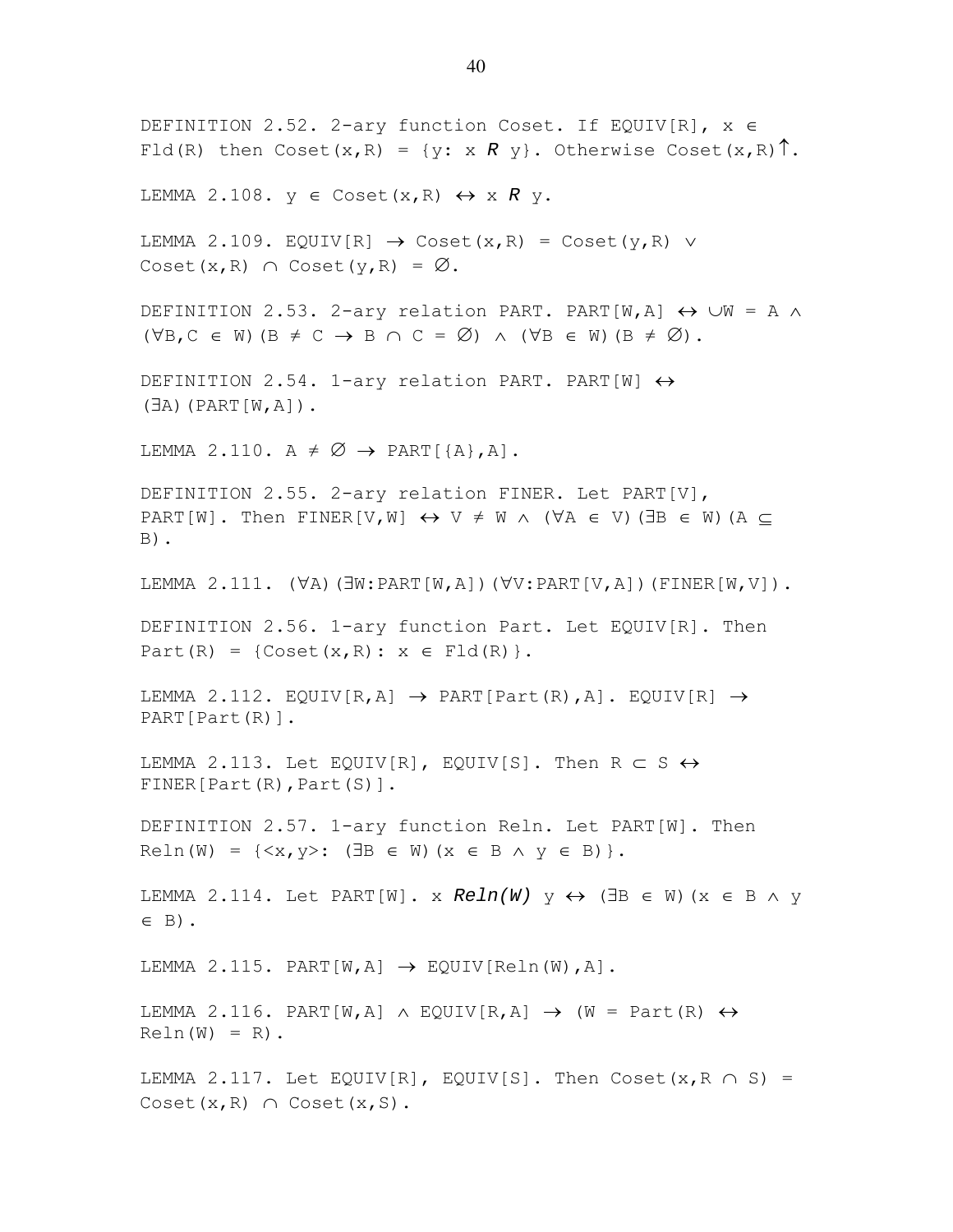LEMMA 2.118. Let EQUIV[R], EQUIV[S]. Then Coset(x, R  $\cup$  S) =  $Coset(x,R) \cup Coset(x,S)$ . DEFINITION 2.58. 1-ary relation FCN. FCN[f]  $\leftrightarrow$  f = { $\langle x, y \rangle$ :  $f(x) = y$ . LEMMA 2.119. FCN[f]  $\leftrightarrow$  BR[f] ∧ ( $\forall$ x ∈ Dom(f))( $\exists$ !y)(x f y). LEMMA 2.120. x  $f(y \leftrightarrow f(x)) = y$ . LEMMA 2.121. FCN[f]  $\land$  FCN[g]  $\rightarrow$  FCN[f  $\cap$  g]  $\land$  FCN[f<sup>o</sup>g]. LEMMA 2.122. FCN[f]  $\land$  FCN[q]  $\land$  x  $\in$  Dom(f<sup>o</sup>q)  $\rightarrow$  (f<sup>o</sup>q)(x) =  $f(g(x))$ . LEMMA 2.123. Let FCN[f], FCN[q]. Then  $(f^{\circ}q) | A = f^{\circ}(q|A)$ . LEMMA 2.124. Let FCN[f]. Then Cnv(f)"(A ∩ B) = Cnv(f)"A ∩ Cnv(f)"B,  $(Cnv(f)''A) \ (Cnv(f)''B) = Cnv(f)''(A\)$ . LEMMA 2.125. Let FCN[f]. Then Rng(f)  $\cap$  B = f"(Cnv(f)"B). LEMMA 2.126. Let FCN[f], A  $\cap$  B =  $\emptyset$ . Then Cnv(f)"A  $\cap$  $Cnv(f)''B = \emptyset$ . DEFINITION 2.59. 1-ary relation MONO. MONO[f] ↔ FCN[f] ∧  $FCN[Cnv(f)].$ LEMMA 2.127. Let FCN[f]. Then MONO[f]  $\leftrightarrow$  ( $\forall$ x,  $y \in$  $Dom(f)$ )(f(x) = f(y)  $\rightarrow$  x = y). LEMMA 2.128. Let MONO[f]. Then  $f(x) = y \leftrightarrow Cnv(f)(y) = x$ . LEMMA 2.129. Let MONO[f]. Then  $x \in Dom(f) \rightarrow Cnv(f)(f(x)) =$ x. LEMMA 2.130. Let MONO[f]. Then  $y \in R \cap g(f) \rightarrow f(C \cap g'(f)(y)) =$ y. LEMMA 2.131. Let MONO[f], MONO[g]. Then MONO[f ∩ g], MONO[f  $^{\circ}$  g].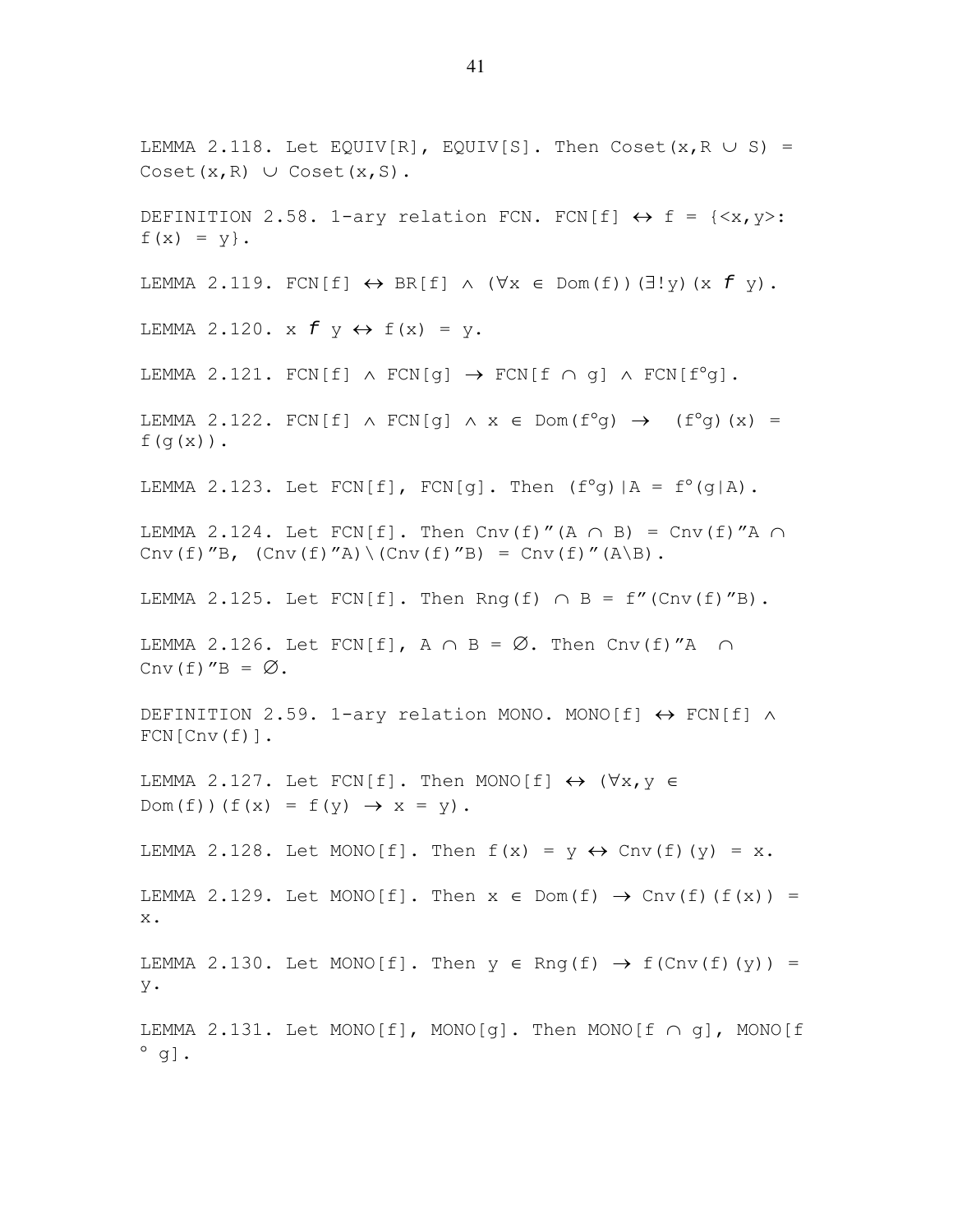LEMMA 2.132. Let MONO[f], MONO[q], Dom(f)  $\cap$  Dom(q) = Rnq(f)  $\cap$  Rng(g) =  $\varnothing$ . Then MONO[f  $\cup$  g]. DEFINITION 2.60. 3-ary relation FCN. FCN[f,A,B] ↔ FCN[f] ∧  $Dom(f) = A \wedge Rnq(f) \subset B$ . DEFINITION 2.61. 3-ary relation SURJ. SURJ[f, A, B]  $\leftrightarrow$  FCN[f]  $\land$  Dom(f) = A  $\land$  Rng(f) = B. DEFINITION 2.62. 3-ary relation MONO. MONO[f,A,B]  $\leftrightarrow$  MONO[f]  $\land$  Dom(f) = A  $\land$  Rng(f)  $\subseteq$  B. DEFINITION 2.63. 3-ary relation BIJ. BIJ[f,A,B] ↔ MONO[f] ∧  $Dom(f) = A \wedge Rnq(f) = B$ . DEFINITION 2.64. 2-ary function Maps. Maps $(A, B) \cong \{f:$  $FCN[f,A,B]\}$ . LEMMA 2.133. Maps $(A, B)$  $\downarrow$ . LEMMA 2.134.  $f \in Maps(A, B) \leftrightarrow FCN[f, A, B]$ . LEMMA 2.135. Maps $(\emptyset, A) = {\emptyset}$ . LEMMA 2.136.  $A \neq \emptyset \rightarrow$  Maps( $A, \emptyset$ ) =  $\emptyset$ . LEMMA 2.137. Maps(A,B) =  $\varnothing \leftrightarrow A \neq \varnothing \land B = \varnothing$ . LEMMA 2.138. Maps({x},A) = {{ $\langle x, y \rangle$ :  $y \in A$ , x fixed}}. LEMMA 2.139.  $A \subseteq B \rightarrow \text{Maps}(C, A) \subseteq \text{Maps}(C, B)$ . LEMMA 2.140.  $(\lambda A)(A)^T$ . **11. SOME VALID PROOFLESS TEXT 3.** 

The material in this section is adapted From [1], chapter 4. We omit the sections on Cardinal Numbers and Finite Cardinals, as they rely on class theory rather than set theory. We come back to this material in section, after the theory of Von Neumann ordinals is treated in [1], chapter 5.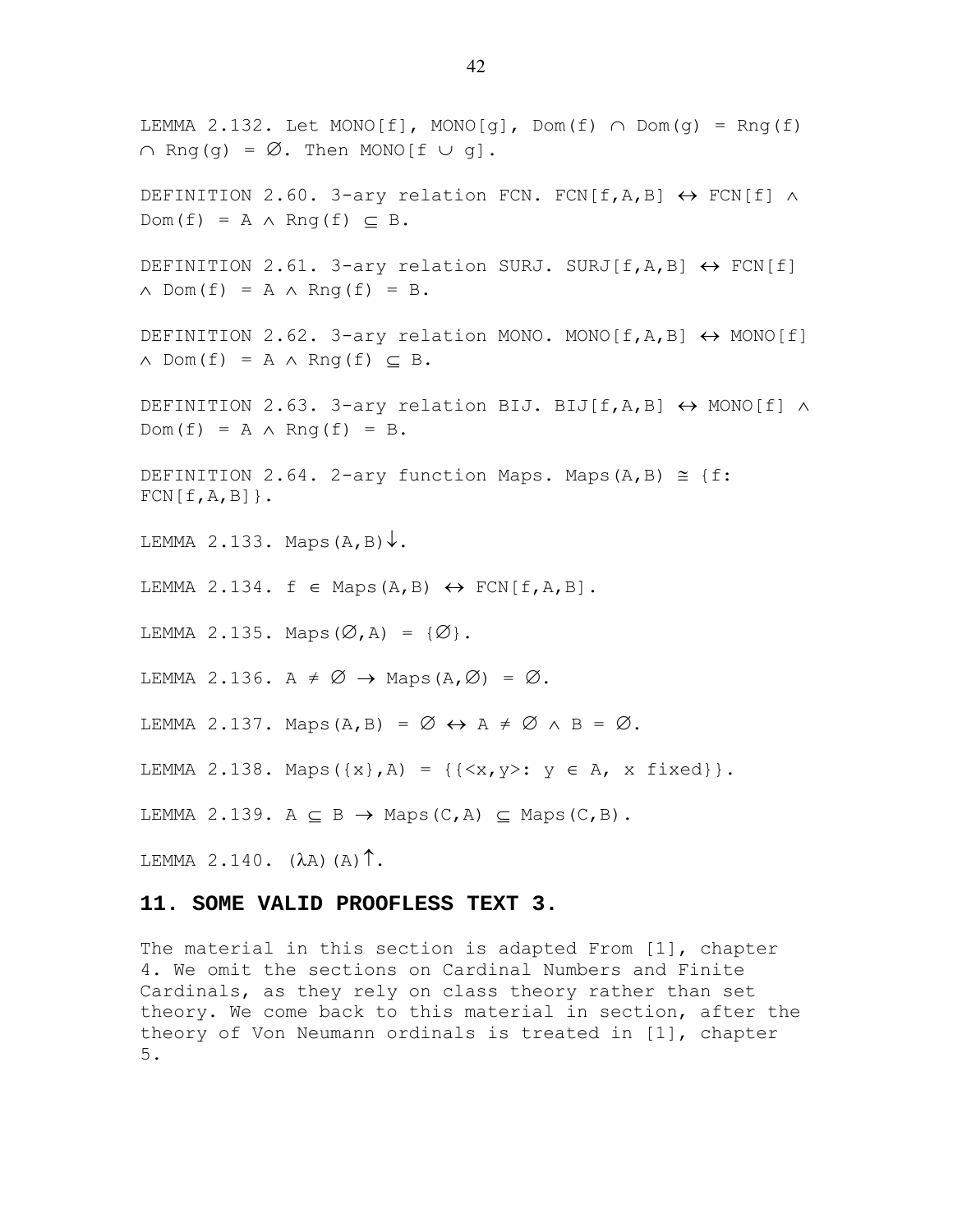DEFINITION 3.1. Infix relation  $\approx_c$ . A  $\approx_c$  B  $\leftrightarrow$  $(\exists f)$  $(BIJ[f,A,B])$ . () The subscript c stands for cardinality. () LEMMA 3.1. A  $\approx_c$  A. LEMMA 3.2. A  $\approx_c$  B  $\rightarrow$  B  $\approx_c$  A. LEMMA 3.3. A  $\approx_c$  B  $\land$  B  $\approx_c$  C  $\rightarrow$  A  $\approx_c$  C. LEMMA 3.4. Let A  $\approx_c$  B, C  $\approx_c$  D, A  $\cap$  C = B  $\cap$  D =  $\emptyset$ . Then A  $\cup$  $C \approx_{c} B \cup D$ . LEMMA 3.5. A  $\approx_c$  B  $\land$  C  $\approx_c$  D  $\rightarrow$  A  $\times$  C  $\approx_c$  B  $\times$  D. LEMMA 3.6. A  $\times$  B  $\approx_c$  B  $\times$  A. LEMMA 3.7. A  $\times$  (B  $\times$  C)  $\approx_c$  (A  $\times$  B)  $\times$  C. LEMMA 3.8. A  $\times$  {x}  $\approx_c$  {x}  $\times$  A  $\approx_c$  A. LEMMA 3.9. ( $\exists C, D$ )(A ≈<sub>c</sub> C  $\land$  B ≈<sub>c</sub> D  $\land$  C  $\cap$  D =<sub>c</sub>  $\emptyset$ ). LEMMA 3.10. A  $\approx_c$  B  $\land$  C  $\approx_c$  D  $\rightarrow$  Maps(A,C)  $\approx_c$  Maps(B,D). LEMMA 3.11. A ∩ B =  $\varnothing \rightarrow$  Maps(A ∪ B,C) ≈<sub>c</sub> Maps(A,C) × Maps(B,C). LEMMA 3.12. Maps(A,B  $\times$  C)  $\approx_c$  Maps(A,B)  $\times$  Maps(A,C). LEMMA 3.13. Maps(A,Maps(B,C))  $\approx_c$  Maps(A  $\times$  B,C). LEMMA 3.14. Let  $x \neq y$ . Then Maps(A,{x,y})  $\approx_c \varnothing A$ . DEFINITION 3.2. Infix relation  $\leq_c$ .  $x \leq_c y \leftrightarrow (\exists z \subseteq y)$  ( $x \approx_c$ z). LEMMA 3.15.  $x \leq_c y \leftrightarrow (\exists f)$  (MONO[f, x, y]). LEMMA 3.16. A  $\approx_c$  B  $\rightarrow$  A  $\leq_c$  B. LEMMA 3.17. A  $\subseteq$  B  $\rightarrow$  A  $\leq_c$  B.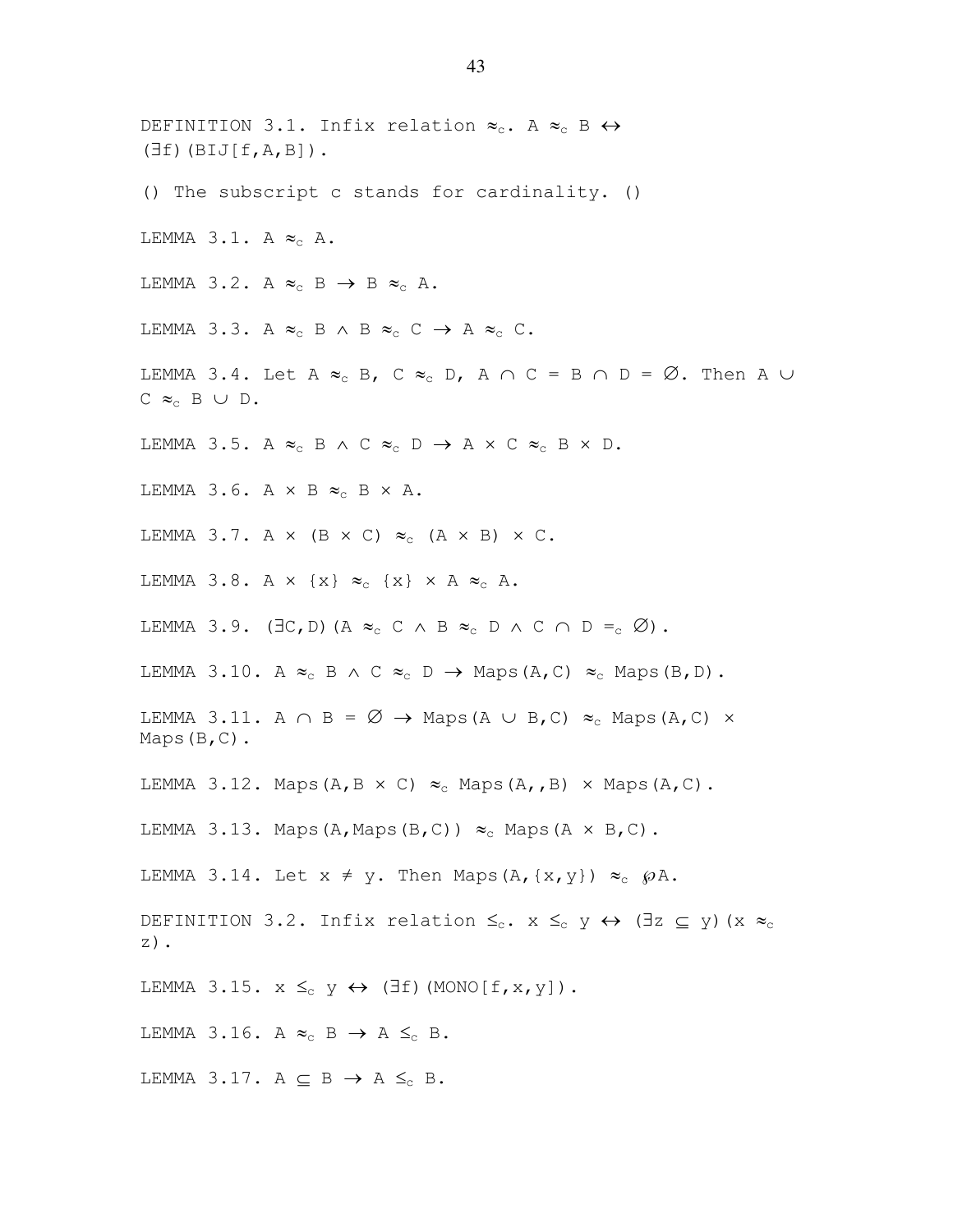LEMMA 3.18. A  $\leq_c$  B  $\land$  B  $\leq_c$  C  $\rightarrow$  A  $\leq_c$  C. THEOREM 3.19. A  $\leq_c$  B  $\land$  B  $\leq_c$  A  $\rightarrow$  A  $\approx_c$  B. LEMMA 3.20. Let A  $\leq_c$  B, C  $\leq_c$  D. Then B  $\cap$  D =  $\emptyset \rightarrow$  A  $\cup$  C  $\leq_c$  B  $\cup$  D, A  $\times$  C  $\leq_{c}$  B  $\times$  D. LEMMA 3.21. Let  $A \leq_c B$ ,  $C \leq_c D$ ,  $\neg (A = B = C = \emptyset \land B \neq \emptyset)$ . Then Maps $(A, C) \leq_c Maps(B, D)$ . LEMMA 3.22. A  $\leq_c$  A  $\cup$  B. DEFINITION 3.3. Infix relation  $\lt_c$ . A  $\lt_c$  B  $\leftrightarrow$  A  $\leq_c$  B  $\land$   $\neg B \leq_c$ A. LEMMA 3.23.  $\neg A \leq_c A$ ,  $A \leq_c B \rightarrow \neg B \leq_c A$ ,  $A \leq_c B \land B \leq_c C \rightarrow A$  $\lt_c$  C. LEMMA 3.24. A  $\leq_c$  B  $\rightarrow$   $\neg B$   $\lt_c$  A, A  $\leq_c$  B  $\land$  B  $\lt_c$  C  $\rightarrow$  A  $\lt_c$  C, A  $\lt_c$ B  $\land$  B  $\leq_c$  C  $\rightarrow$  A  $\leq_c$  C, A  $\leq_c$  B  $\leftrightarrow$  A  $\approx_c$  B  $\lor$  A  $\lt_c$  B. THEOREM 3.25. A  $\leq_c$   $\varnothing$ A. DEFINITION 3.4. 2-ary relation MNEL. MNEL[x,A]  $\leftrightarrow$  x  $\in$  A  $\land$  $(\forall y \in A)$   $(y \notin x)$ . DEFINITION 3.5. 2-ary relation MXEL. MXEL[x,A]  $\leftrightarrow$  x  $\in$  A  $\land$  $(\forall y \in A)$   $(x \notin y)$ . DEFINITION 3.6. 1-ary relation FIN. FIN[x]  $\leftrightarrow$  ( $\forall$ A  $\neq$   $\varnothing$ ) (A  $\subseteq$  $\wp \colon \rightarrow (\exists y \in A) (\text{MNEL}[y, A]))$ . LEMMA  $3.26.$  FIN $[Ø]$ . LEMMA 3.27. FIN[{x}]. LEMMA 3.28. FIN[A]  $\land$  B  $\subset$  A  $\rightarrow$  FIN[B]. LEMMA 3.29. FIN[A]  $\rightarrow$  FIN[A  $\cap$  B]  $\land$  FIN[A $\setminus$ B]. LEMMA 3.30. FIN[A]  $\land$  FIN[B]  $\rightarrow$  FIN[A  $\cup$  B]. LEMMA 3.31. FIN[A]  $\rightarrow$  FIN[A ∪ {x}].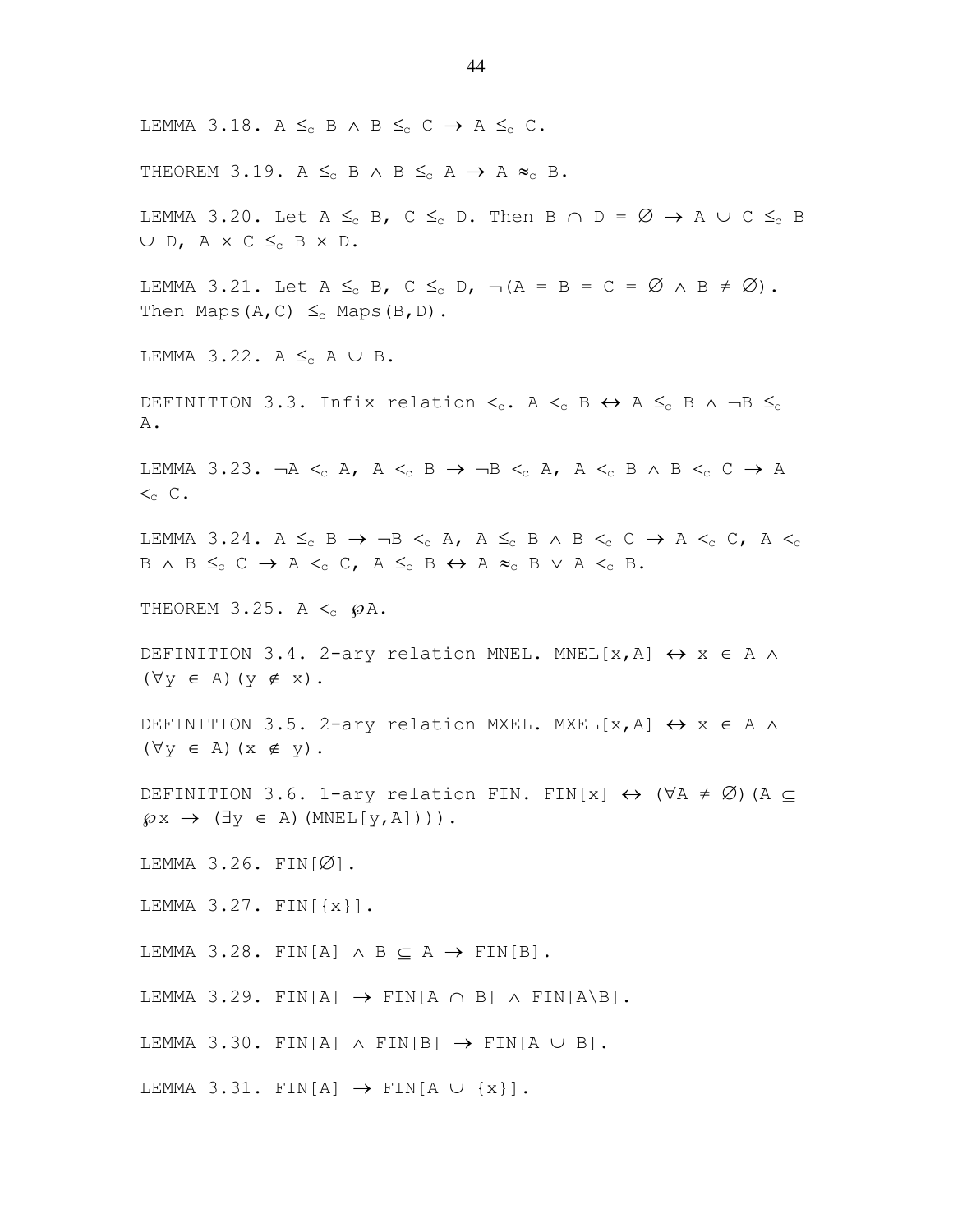LEMMA 3.32. FIN[x]  $\leftrightarrow$  ( $\forall$ A  $\neq$   $\varnothing$ ) (A  $\subset$   $\varnothing$ x  $\rightarrow$  ( $\exists$ y  $\in$ A)  $(MXEL[y, A]))$ . LEMMA 3.33. Let FIN[x],  $A \subseteq \emptyset x$ ,  $\emptyset \in A$ ,  $(\forall y \in A)$   $(\forall z \in x)$  (y  $\cup$  {z}  $\in$  A). Then  $x \in A$ . LEMMA 3.34. FIN[x]  $\leftrightarrow$  ( $\forall A \subseteq \wp x$ )( $\varnothing \in A$   $\land$  ( $\forall y \in A$ )( $\forall z \in A$ )  $x)(y \cup \{z\} \in A) \rightarrow x \in A$ ). LEMMA 3.35. FCN[f]  $\land$  FIN[Dom(f)]  $\rightarrow$  FIN[Rnq(f)]. LEMMA 3.36. FIN[ $x$ ]  $\rightarrow$  FIN[ $\varphi x$ ]. LEMMA 3.37. FIN[x]  $\wedge$  (∀y  $\in$  x)(FIN[y])  $\rightarrow$  FIN[∪x]. LEMMA 3.38. FIN $\lbrack \varphi A \rbrack \rightarrow$  FIN $\lbrack A \rbrack$ . LEMMA 3.39. FIN[∪A]  $\rightarrow$  FIN[A]  $\land$  (∀y  $\in$  x)(FIN[y]). LEMMA 3.40. FIN[A]  $\land$  A  $\approx_c$  B  $\rightarrow$  FIN[B]. LEMMA 3.41. FIN[A]  $\land$  B  $\leq_c$  A  $\rightarrow$  FIN[B]. LEMMA 3.42. FIN[A]  $\rightarrow$  A  $\lt_c$  B  $\lor$  A  $\approx_c$  B  $\lor$  B  $\lt_c$  A. LEMMA 3.43. FIN[A]  $\land$   $\neg$  FIN[B]  $\rightarrow$  A  $\lt_c$  B. DEFINITION 3.7. 1-ary relation DFIN. DFIN $[x] \leftrightarrow (\forall y \subset x)$  (-x  $\approx_{c}$  y). LEMMA 3.44. FIN $[A] \rightarrow$  DFIN $[A]$ . LEMMA 3.45. FIN[A]  $\land$  B  $\subset$  A  $\rightarrow$  B  $\lt_c$  A. LEMMA 3.46. Let FIN[B], FIN[C], A  $\lt_c$  B, B  $\cap$  C =  $\varnothing$ . Then A  $\cup$  $C <_{c} B \cup C$ . LEMMA 3.47. Let FIN[A], FIN[B], FIN[C], FIN[D], A  $\lt_c$  B, C  $\lt_c$ D, B  $\cap$  D =  $\emptyset$ . Then A  $\cup$  C  $\lt_c$  B  $\cup$  D. LEMMA 3.48. FIN[A]  $\land$  x  $\notin$  A  $\rightarrow$  A  $\lt_c$  A  $\cup$  {x}. LEMMA 3.49. FIN[A]  $\land$  FIN[B]  $\rightarrow$  FIN[A  $\times$  B].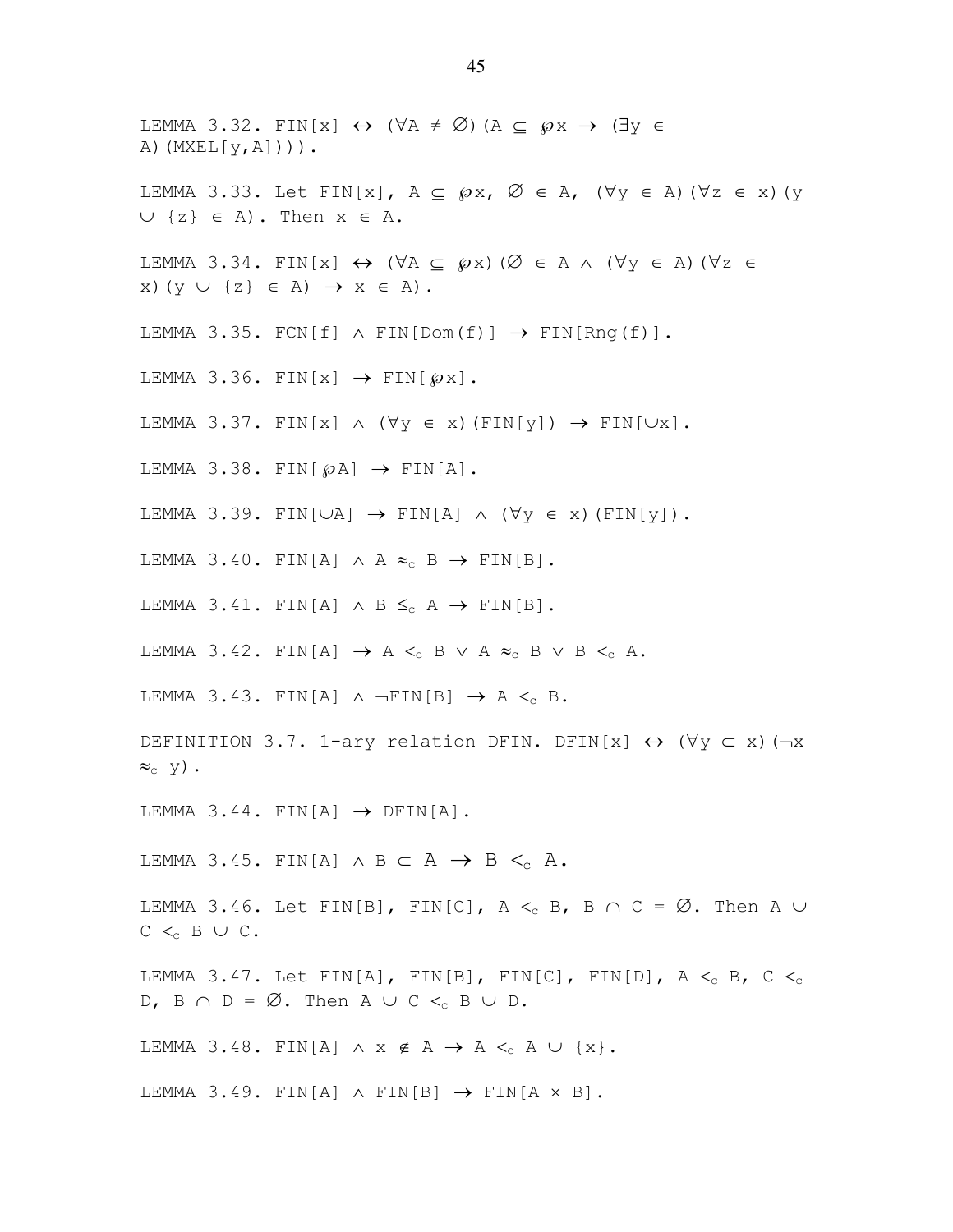LEMMA 3.50. FIN[A]  $\land$  FIN[B]  $\rightarrow$  FIN[Maps(A,B)].

LEMMA 3.51. ( $\exists C$ )(C ∩ B = Ø ∧ C ≈<sub>c</sub> A).

#### **12. SOME VALID PROOFLESS TEXT 4.**

The material in this section is adapted From [1], chapter 5. DEFINITION 4.1. 1-ary relation TRANS. TRANS(x)  $\leftrightarrow$  ( $\forall y \in$  $x)$  ( $\forall z \in y$ ) ( $z \in x$ ). DEFINITION 4.2. 1-ary relation ECONN. ECONN[x]  $\leftrightarrow$  ( $\forall y, z \in$ x)( $y \in X \vee Z \in X \vee y = Z$ ). DEFINITION 4.3. 1-ary relation ORD. ORD[x] ↔ TRANS(x) ∧ ECONN(x). DEFINITION 4.4. 1-ary function Eps. Eps(x)  $\cong$  {<y, z>:  $y \in z$  $\wedge$  z,  $y \in x$ . () Eps(x) is the Epsilon relation on x. () LEMMA 4.1. Eps $(x) \downarrow$ , ORD[x]  $\leftrightarrow$  WO[Eps(x), x]. LEMMA 4.2. Let ORD[A], TRANS[B],  $B \subset A$ . Then  $B \in A$ . LEMMA 4.3. Let ORD[A], ORD[B]. Then  $A \subset B \leftrightarrow A \in B$ . LEMMA 4.4. ORD[A]  $\land$  B  $\in$  A  $\rightarrow$  ORD[B]. LEMMA 4.5. ORD[A]  $\land$  ORD[B]  $\rightarrow$  A  $\subset$  B  $\lor$  B  $\subset$  A. LEMMA 4.6. ORD[A]  $\land$  ORD[B]  $\rightarrow$  ![A  $\in$  B, B  $\in$  A, A = B]. LEMMA 4.7. Let  $(\forall x \in A)$  (ORD[x]). Then ORD[∪A]. DEFINITION 4.5. Infix relation  $\lt_0$ . A  $\lt_0$  B  $\leftrightarrow$  ORD[A]  $\land$  ORD[B] ∧ A ∈ B. DEFINITION 4.6. Infix relation  $\leq_{\circ}$ . A  $\leq_{\circ}$  B  $\leftrightarrow$  ORD[A]  $\land$  ORD[B]  $\wedge$  ( $A \in B \vee A = B$ ).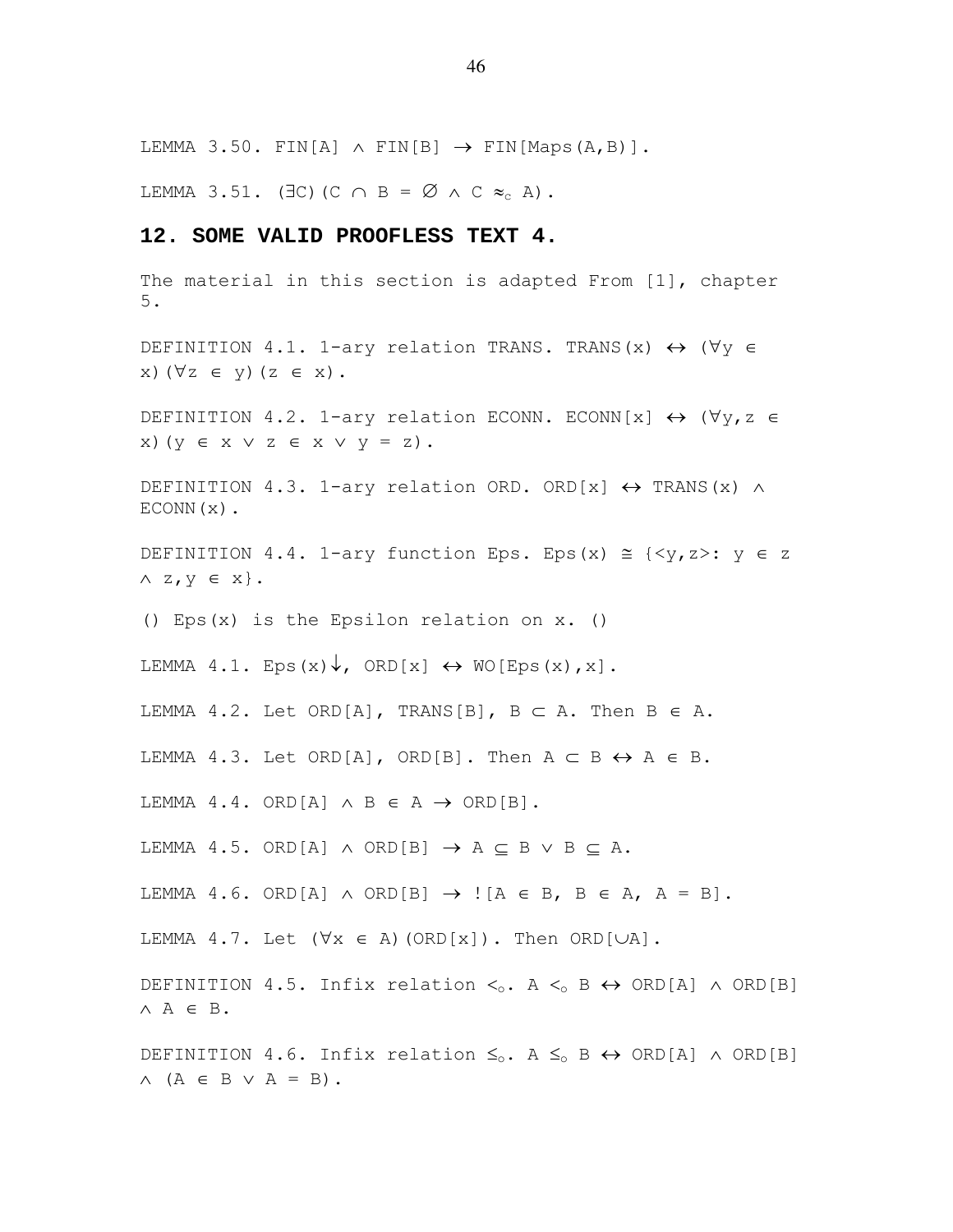DEFINITION 4.7. Infix relation  $>_{0}$ . A  $>_{0}$  B  $\leftrightarrow$  ORD[A]  $\land$  ORD[B] ∧ B ∈ A. DEFINITION 4.8. Infix relation  $\geq_o$ . A  $\geq_o$  B  $\leftrightarrow$  ORD[A]  $\land$  ORD[B]  $\wedge$  ( $B \in A \vee A = B$ ). LEMMA 4.8.  $\neg A \leq_{\circ} A$ ,  $A \leq_{\circ} B \rightarrow \neg B \leq_{\circ} A$ ,  $A \leq_{\circ} B \land B \leq_{\circ} C \rightarrow A \leq_{\circ} C$ C. LEMMA 4.9. Let  $ORD[A]$ ,  $ORD[B]$ . Then  $!(A \ltimes_{\mathbb{Q}} B, A = B, B \ltimes_{\mathbb{Q}} D)$ A]. LEMMA 4.10. Let ORD[A]. Then  $A = {B: ORD[B] \wedge B <_{o} A}.$ LEMMA  $4.11. \{x: ORD[x]\}$ <sup>↑</sup>. DEFINITION 4.9. 1-ary function Suc. If ORD[x] then Suc(x)  $\cong$  $\{y: y \leq_{0} x\}$ . Otherwise Suc $(x)$ <sup>T</sup>. LEMMA 4.12. ORD[ $x$ ]  $\leftrightarrow$  ORD[ $Suc(x)$ ]. LEMMA 4.13. ORD[x]  $\rightarrow$  ∪Suc(x) = x. LEMMA 4.14. Let  $ORD[x]$ ,  $ORD[y]$ .  $\neg(\exists B:ORD[y])$  (x  $\lt_{\circ}$  y  $\lt_{\circ}$  $Suc(x)$ ). LEMMA 4.15.  $A \in B \rightarrow B \notin Suc(A)$ . LEMMA 4.16. Let  $(\forall x \in B)$  (ORD[x]). Then  $C \in B \rightarrow C \leq_{\circ} \cup B$ . LEMMA 4.17. ( $\forall C \in B$ ) ( $C \leq_{\circ} D$ )  $\rightarrow \cup B \leq_{\circ} D$ . DEFINITION 4.10. 1-ary relation NAT. NAT[x]  $\leftrightarrow$  ORD[x]  $\land$  $WO[Conv(EDS(X)), X].$ LEMMA 4.18. NAT[x]  $\leftrightarrow$  ORD[x]  $\land$  FIN[x]. LEMMA  $4.19. NAT[\emptyset]$ . LEMMA 4.20. NAT[ $x$ ]  $\rightarrow$  NAT[ $Suc(x)$ ]. LEMMA 4.21.  $\neg$ ( $\exists$ x)(NAT[x]  $\land$  Suc(x) =  $\varnothing$ ). LEMMA 4.22. Suc(x) = Suc(y)  $\rightarrow$  x = y.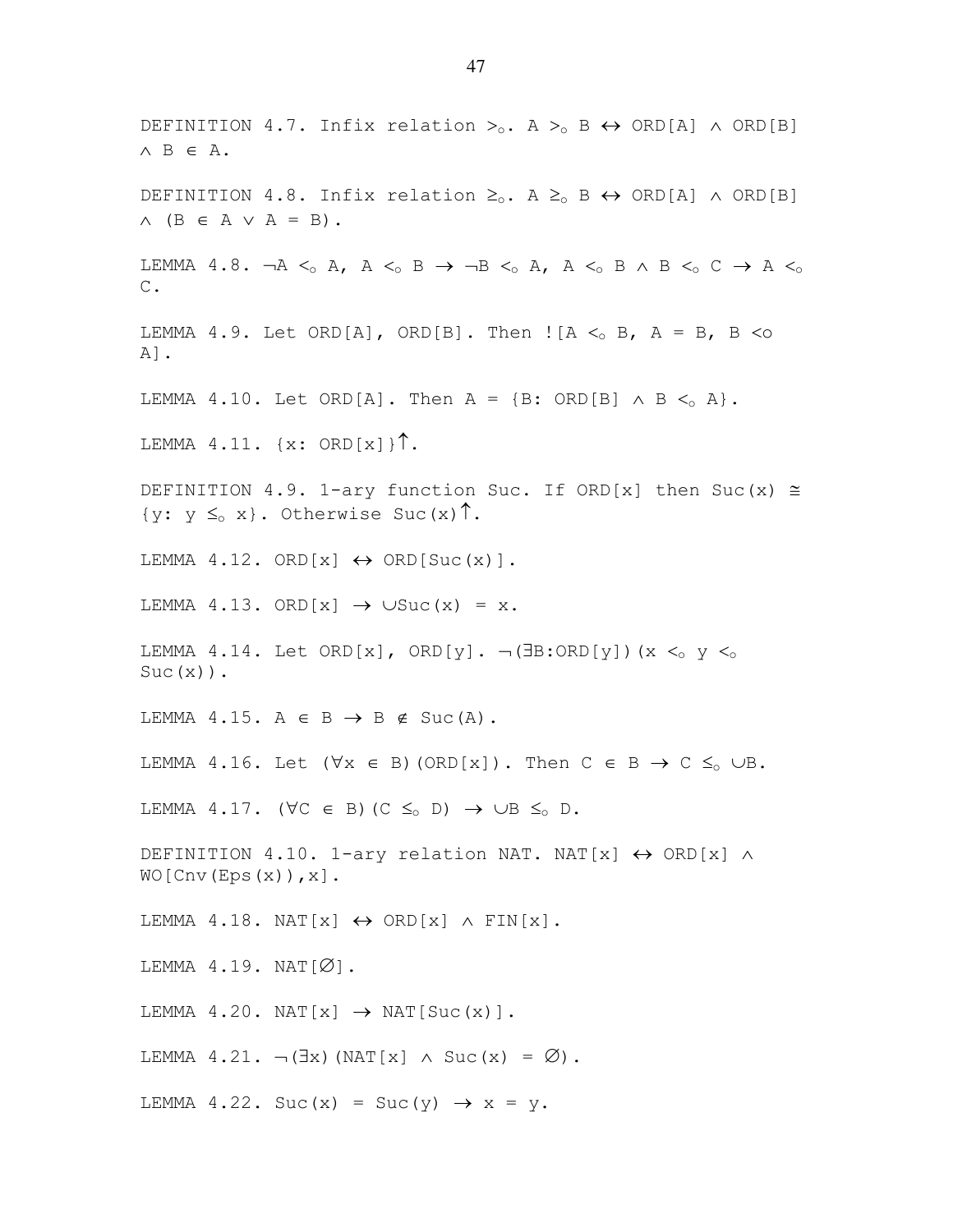LEMMA 4.23. NAT[x]  $\land$  y  $\leq_{\circ}$  x  $\rightarrow$  NAT[y]. DEFINITION 4.19. 0-ary function  $\omega$ .  $\omega \cong \{x: NAT[x]\}.$ LEMMA 4.24. NAT[ $\omega$ ],  $x \in \omega \leftrightarrow \text{NAT}[x]$ . DEFINITION 4.11. 0-ary function 0.  $0 \cong \emptyset$ . DEFINITION 4.12. 0-ary function 1. 1  $\cong$  { $\varnothing$ }. LEMMA 4.25. NAT[0], NAT[1]. LEMMA 4.26. Let  $0 \in A$ ,  $(\forall n \in A)$  (NAT[n]  $\rightarrow$  Suc(n)  $\in$  A). Then  $\omega \subseteq A$ . LEMMA 4.27.  $(\exists!x)(\forall y)(\forall z \in \omega)(x(y,0) \cong w(y) \land x(y,Suc(z)) \cong$  $u(y, z, x(y, z))$ . DEFINITION 4.13. 0-ary function Addnat. Addnat ≅ (!x)((∀y,z  $\in$  ω)(x(y, 0) = y  $\wedge$  x(y, Suc(z)) = Suc(x(y, z)))  $\wedge$  $(\forall y, z)$   $(x(y, z) \downarrow \leftrightarrow y, z \in \omega)$ ). LEMMA 4.28. 2-ary function  $+_N$ .  $x +_N y \equiv$  Addnat(x,y). LEMMA 4.29. Let  $x, y \in \omega$ . Then  $x+y\sqrt{2}$ ,  $x+y1 = Suc(x)$ . LEMMA 4.30. Let  $x, y, z \in \omega$ . Then  $(x+y)y + N1 = x+y(y+y1)$ . LEMMA 4.31. Let  $x, y, z \in \omega$ . Then  $x+y = y+y$ ,  $(x+y) + y = z$  $x+_{N}(y+_{N}z)$ . DEFINITION 4.15. 0-ary function Mulnat. Mulnat  $\cong$  (!x)(( $\forall y, z$ )  $\in$  ω)(x(y, 0) = 0  $\wedge$  x(y, z+1) = x(y, z)+y  $\wedge$  ( $\forall$ y, z)(x(y, z)  $\downarrow \leftrightarrow$  $y, z \in \omega)$ ). LEMMA 4.32. Mulnat↓. DEFINITION 4.16. Infix function  $\bullet_N$ .  $x \bullet_N y \cong Mulnat(x, y)$ . LEMMA 4.33. Let  $x, y \in \omega$ . Then  $x \bullet_{N} y \downarrow$ . LEMMA 4.34. Let  $x, y, z \in \omega$ . Then  $x \bullet_{N} y = y \bullet_{N} x$ ,  $(x \bullet_{N} y) \bullet_{N} z =$  $X\bullet_N(y\bullet_NZ)$ ,  $X\bullet_N(y+_NZ) = (X\bullet_NY) + (X\bullet_NZ)$ .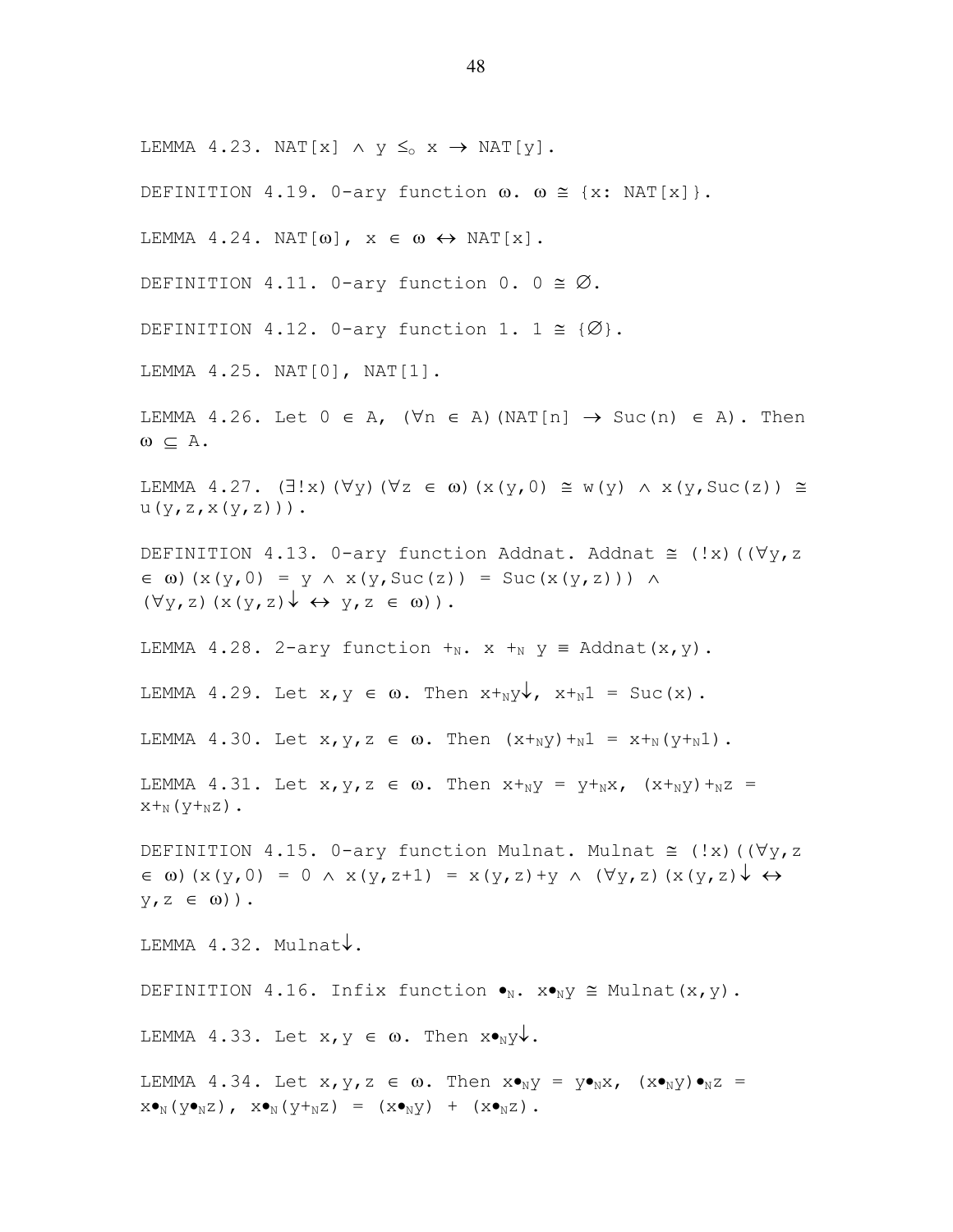DEFINITION 4.17. 0-ary function Expnat. Expnat  $\cong$  (!x)(( $\forall y$ , z  $\in$  ω)(x(y, 0) = 1 ∧ x(y, z+1) = x(y, z)•y ∧ (∀y, z)(x(y, z)↓ ↔  $y, z \in \omega)$ ). LEMMA 4.35. Expnat↓. DEFINITION 4.18. Infix function  $\wedge^N$ .  $x^{\wedge N}y \cong Exp$ nat $(x, y)$ . LEMMA 4.36. Let  $x, y \in \omega$ . Then  $x^{\wedge N}y\overline{\downarrow}$ . LEMMA 4.37. Let  $x, y, z \in \omega$ . Then  $x^{\wedge N}(y +_N z) = (x^{\wedge N}y) \bullet_N (x^{\wedge N}z)$ ,  $x^{\wedge N} (y \bullet_N z) = (x^{\wedge N} y)^{\wedge N} z$ ,  $x^{\wedge N} 0 = 1$ ,  $x^{\wedge N} 1 = x$ . LEMMA 4.38. FIN[x]  $\leftrightarrow$  ( $\exists y \in \omega$ )(x ≈<sub>c</sub> y)  $\leftrightarrow$  ( $\exists ! y \in \omega$ )(x ≈<sub>c</sub> y). LEMMA 4.39. FIN[x]  $\leftrightarrow$  ( $\exists$ R)(WO[R,x]  $\land$  WO[Cnv(R),x]). LEMMA  $4.40. \cup \omega = \omega$ . DEFINITION 4.19. 1-ary relation INF. INF[x]  $\leftrightarrow$   $\neg$ FIN[x]. LEMMA 4.41. Let  $x \approx_c y$ . Then FIN[x]  $\leftrightarrow$  FIN[y], INF[x]  $\leftrightarrow$ INF[y]. LEMMA 4.42. Let  $x \subseteq y$ . Then  $INF[x] \rightarrow INF[y]$ . LEMMA 4.43. INF[x]  $\leftrightarrow$  ( $\forall n \in \omega$ )( $\exists y \subseteq x$ )( $y \approx_c n$ ). LEMMA  $4.44.$  INF[ $\omega$ ]. LEMMA 4.45. FIN[x]  $\leftrightarrow$  x  $\lt_c$   $\omega$ . DEFINITION 4.20. 1-ary relation DEN. DEN[x]  $\leftrightarrow$  x  $\approx_c$  ω. LEMMA 4.46. DEN[ $x$ ]  $\rightarrow$  INF[ $x$ ]. DEFINITION 4.21. 1-ary relation DINF. DINF[x]  $\leftrightarrow$   $\neg$ DFIN[x]. LEMMA 4.47. DINF[x]  $\leftrightarrow$  ( $\exists y \subset x$ )( $y \approx_c x$ ). LEMMA 4.48. DINF[x]  $\leftrightarrow$  x  $\approx_c$  x  $\cup$  {x}. LEMMA 4.49. DINF[x]  $\rightarrow$  INF[x].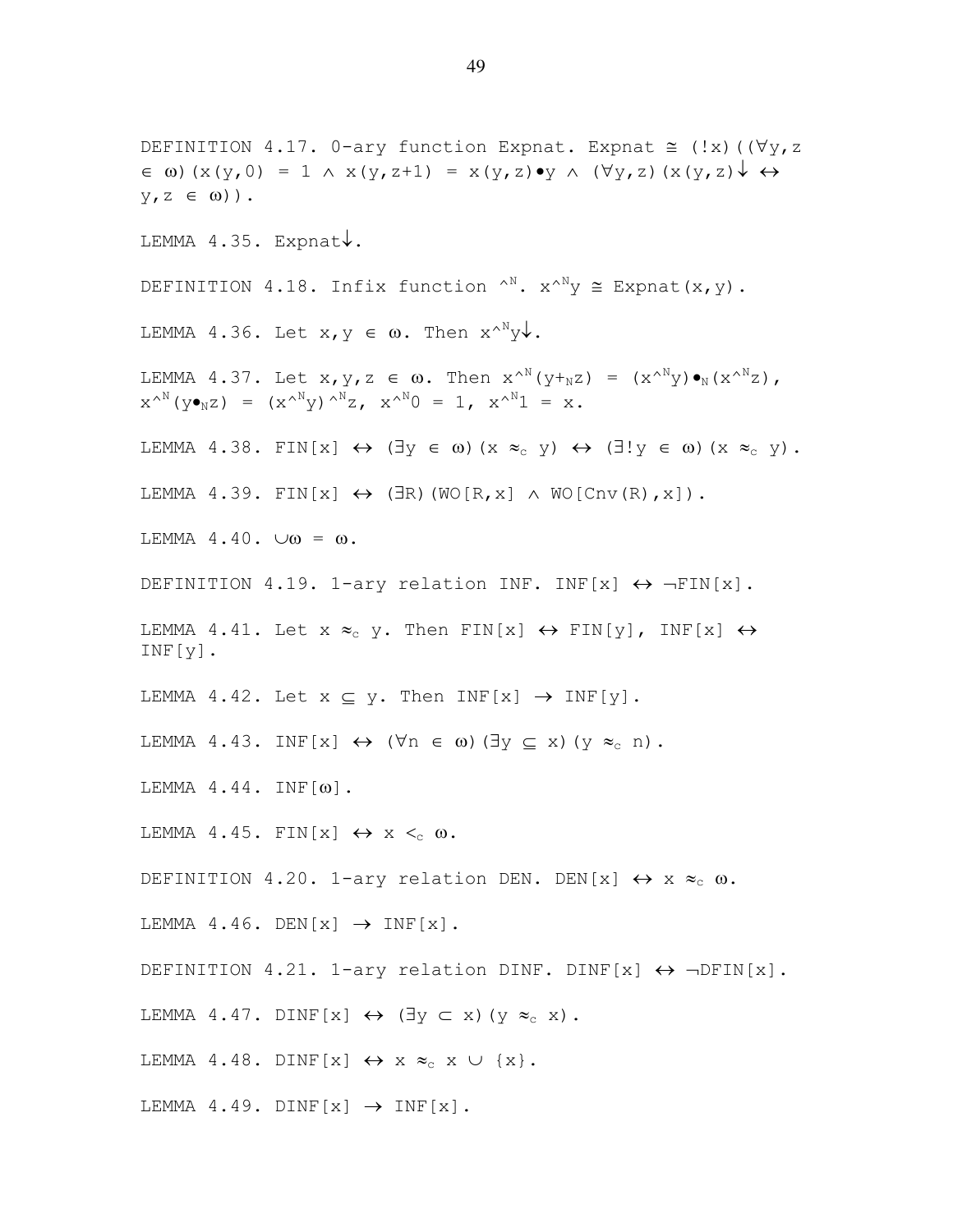LEMMA 4.50.  $(\exists x \subseteq y)$  (DEN[x])  $\rightarrow$  DINF[x].

LEMMA 4.51. DINF[x]  $\leftrightarrow$  ( $\exists y \subseteq x$ ) (DEN[y]).

LEMMA 4.52. Let DEN[x]. Then  $y \subseteq x \rightarrow$  DEN[y]  $\vee$  FIN[y].

LEMMA 4.53. FIN[A]  $\land$  DEN[B]  $\rightarrow$  DEN[A  $\cup$  B].

LEMMA 4.54. DEN[A]  $\land$  DEN[B]  $\rightarrow$  DEN[A  $\cup$  B].

LEMMA 4.55. Let FIN[A],  $A \neq \emptyset$ , DEN[B]. Then DEN[A  $\times$  B].

LEMMA 4.56.  $\omega \times \omega \approx_c \omega$ .

LEMMA 4.57. Let  $n \in \omega \setminus \{0\}$ . Then Maps(n,  $\omega$ )  $\approx_c \omega$ .

LEMMA 4.58. DEN[A]  $\land$  DEN[B]  $\rightarrow$  DEN[A  $\times$  B].

LEMMA 4.59. DEN[A]  $\land$  n  $\in$  0 $\setminus$ {0}  $\rightarrow$  DEN[Maps(n,A)].

#### **13. SOME VALID PROOFLESS TEXT 5.**

The material in this section is adapted From [1], chapter 6.

DEFINITION 5.1. Infix function /. Let  $x, y \in \omega$ ,  $y \neq 0$ . Then  $x/y \approx \langle x, y \rangle$ . Otherwise,  $x/y$ .

DEFINITION 5.2. 0-ary function Fr. Fr  $\cong$  {x/y: x/y $\downarrow$ }.

LEMMA 5.1. Fr↓.

DEFINITION 5.3. Infix relation  $\equiv_{\text{Fr}}$ .  $x \equiv_{\text{Fr}} y \leftrightarrow (\exists a, b, c, d)$  (x =  $a/b \wedge y = c/d \wedge a \cdot d = b \cdot c$ .

LEMMA 5.2. EQUIV $[\langle \langle x, y \rangle : x \equiv_{\text{Fr}} y, \text{Fr}]$ .

LEMMA 5.3. m/n  $\equiv_{FR} r/s \leftrightarrow m,n,r,s \in \omega \wedge n,s \neq 0 \wedge m \bullet s = n \bullet r$ .

LEMMA 5.4.  $m/n \in Fr \land p \in \omega \setminus \{0\} \rightarrow m/n \equiv_{Fr} (m \bullet_{N}p) / (n \bullet_{N}p)$ .

DEFINITION 5.4. Infix relation  $\lt_{\text{Fr}}$ . x  $\lt_{\text{Fr}}$  y  $\leftrightarrow$  ( $\exists$ a,b,c,d)(x =  $a/b \wedge y = c/d \wedge a \cdot_M d \leq b \cdot_M c$ .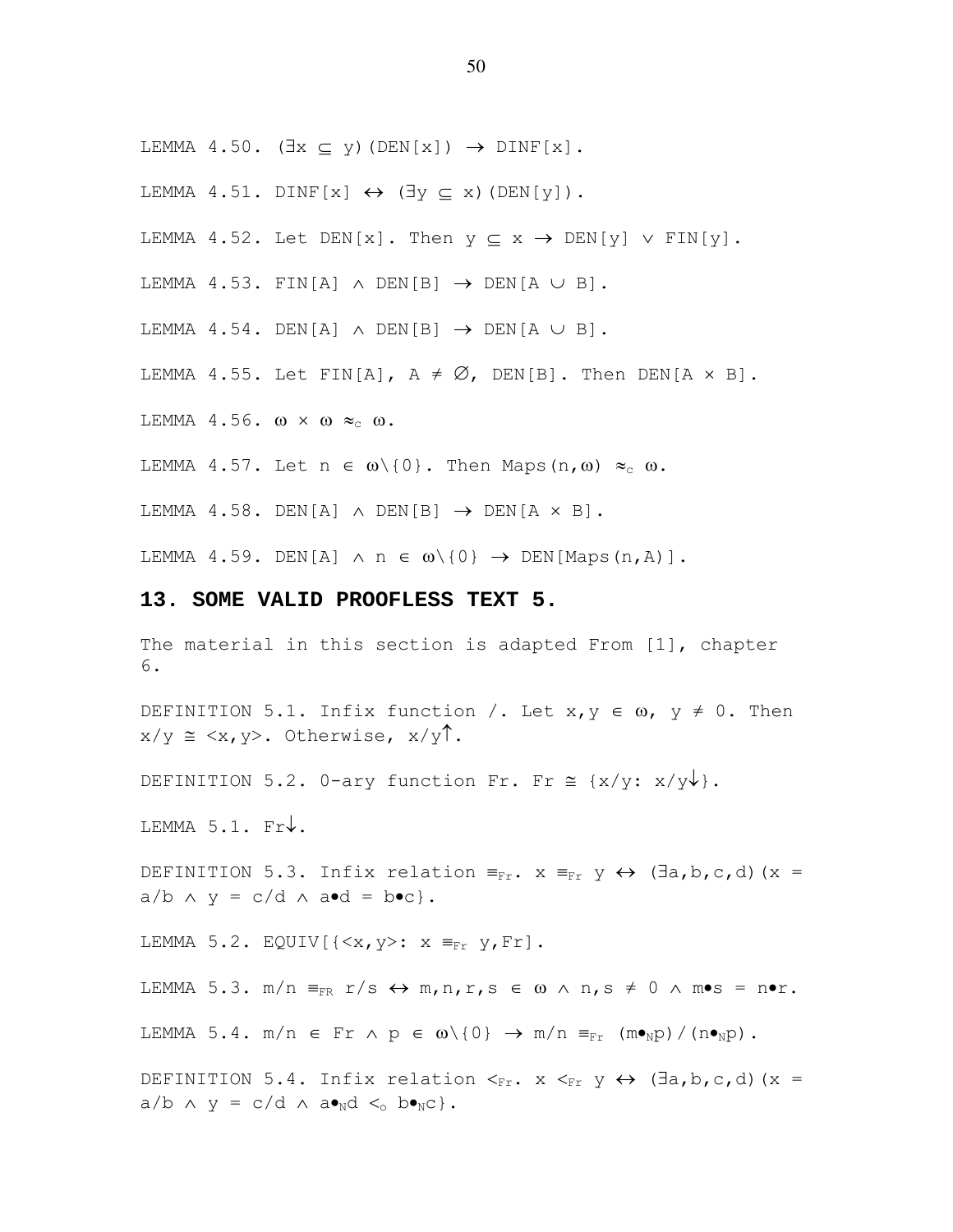DEFINITION 5.5. Infix relation  $>_{\text{Fr}}$ . x  $>_{\text{Fr}}$  y  $\leftrightarrow$  y  $<_{\text{Fr}}$  x. DEFINITION 5.6. Infix relation  $\leq_{\text{Fr}}$ .  $x \leq_{\text{FR}} y \leftrightarrow x \leq_{\text{Fr}} y \vee x \equiv_{\text{Fr}}$ y. DEFINITION 5.7. Infix relation  $\geq_{\text{Fr}}$ .  $x \geq_{\text{Fr}} y \leftrightarrow x \geq_{\text{Fr}} y \vee x \equiv_{\text{Fr}}$ y. LEMMA 5.5. SPORD $[\{:\ x <_{\text{Fr}} y\}]$ , SPORD $[\{:\ x >_{\text{Fr}} y\}]$ . LEMMA 5.6. Let  $x, y \in Fr$ . Then  $\{x \equiv_{Fr} y, x \leq_{Fr} y, y \leq_{Fr} x\}$ . LEMMA 5.7.  $(\forall x \in Fr)$  ( $\exists y \in Fr$ ) (x  $\leq_{Fr} y$ ). LEMMA 5.8.  $(\forall x, y)$  (x  $\lt_{F}$  y  $\rightarrow$  ( $\exists z \in Fr$ ) (x  $\lt_{FR}$  z  $\lt_{Fr}$  y)). LEMMA 5.9. Let  $x, y, u, v \in Fr$ ,  $x \leq_{FR} y$ ,  $x \equiv_{FR} u$ ,  $y \equiv_{Fr} v$ . Then u  $\leq_{\mathrm{Fr}}$  v. DEFINITION 5.8. Infix function +Fr. x +Fr  $y \approx$ (!z)(∃a,b,d,c,e,f)(x = a/b ∧ y = c/d ∧ z = e/f ∧ a•<sub>N</sub>d + b•<sub>N</sub>c  $= e \wedge b \bullet_{N} d = f$ . LEMMA 5.10.  $(\forall x, y \in \text{Fr}) (x +_{\text{FR}} y \in \text{Fr})$ ,  $x +_{\text{FR}} y \downarrow \leftrightarrow x, y \in \text{Fr}$ . LEMMA 5.11. Let  $x =_{FR} u$ ,  $y =_{FR} v$ . Then  $x +_{FR} y =_{FR} u +_{FR} v$ . LEMMA 5.12. Let  $n,m,r \in \omega \wedge r \neq 0$ . Then  $m/n$  +<sub>FR</sub>  $r/n \equiv_{Fr}$  $(m+r)/n$ . LEMMA 5.13. Let  $x, y, z \in Fr$ . Then  $x +_{Fr} y = y +_{Fr} x$ ,  $(x +_{Fr} y)$  $+_{FR}$  z = x  $+_{Fr}$  (y  $+_{Fr}$  z). LEMMA 5.14. Let  $z \in Fr$ ,  $x <_{Fr} y$ . Then  $x +_{Fr} z <_{Fr} y +_{Fr} z$ ,  $z$  $+_{\text{Fr}}$  x  $\lt_{\text{Fr}}$  z  $+_{\text{Fr}}$  y. LEMMA 5.15. Let  $x +_{Fr} z \equiv_{Fr} y +_{Fr} z \vee z +_{Fr} x \equiv_{Fr} z +_{Fr} y$ . Then  $x \equiv_{Fr} y$ . LEMMA 5.16. Let  $x +_{Fr} z <_{Fr} y +_{Fr} z$ . Then  $x <_{Fr} y$ .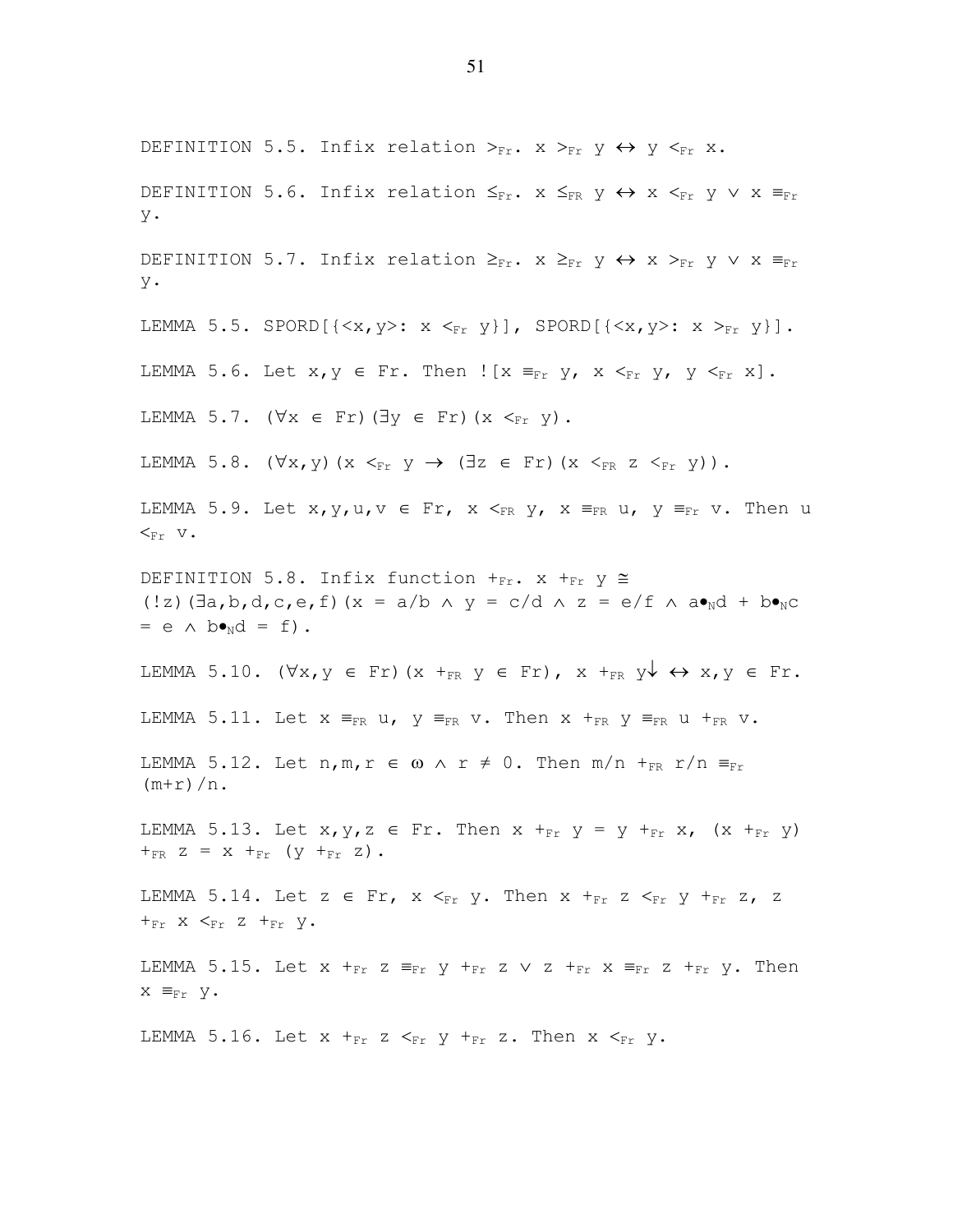DEFINITION 5.9. Infix function  $\bullet_{\text{Fr}}$ . x  $\bullet_{\text{Fr}}$  y  $\cong$ (!t)(∃a,b,c,d,e,f)(x = a/b ∧ y = c/d ∧ z = e/f ∧ a•<sub>N</sub>c = e ∧  $b \bullet_N d = f$ . LEMMA 5.17.  $(\forall x, y \in \mathbb{F}r)$   $(x \bullet_{\mathbb{F}R} y \in \mathbb{F}r)$ ,  $x \bullet_{\mathbb{F}R} y \downarrow \leftrightarrow x, y \in \mathbb{F}r$ . LEMMA 5.18. Let  $x \equiv_{Fr} u$ ,  $y \equiv_{Fr} v$ . Then  $x \bullet_{Fr} y \equiv_{FR} u \bullet_{Fr} v$ . LEMMA 5.19. Let  $x, y, z \in Fr$ . Then  $x \bullet_{Fr} y = y \bullet_{Fr} x$ ,  $(x \bullet_{Fr} y)$  $\bullet_{\text{Fr}}$  z = x  $\bullet_{\text{Fr}}$  (y  $\bullet_{\text{Fr}}$  z). LEMMA 5.20. Let  $x, y, z \in Fr$ . Then  $x \bullet_{Fr} (y +_{Fr} z) = (x \bullet_{Fr} y)$  $+_{\text{Fr}}$  (x  $\bullet_{\text{Fr}}$  z). LEMMA 5.21. Let  $z \in Fr$ ,  $x <_{Fr} y$ ,  $-z =_{Fr} 0/1$ . Then  $x \bullet_{Fr} z <_{Fr}$  $y \bullet_{Fr} z$ . LEMMA 5.22. Let  $-z \equiv_{\text{Fr}} 0/1$ , x  $\bullet_{\text{Fr}} z \equiv_{\text{FR}} y \bullet_{\text{Fr}} z$ . Then  $x \equiv_{\text{Fr}} y$ . LEMMA 5.23. Let x  $\bullet_{\text{Fr}}$  z  $\lt_{\text{Fr}}$  y  $\bullet_{\text{Fr}}$  z. Then x  $\lt_{\text{Fr}}$  y. LEMMA 5.24. Let  $x, y \in Fr$ ,  $\neg y = Fr$  0/1. Then ( $\exists z \in FR$ ) ( $x = Fr$  y  $\bullet_{\text{Fr}}$  z). DEFINITION 5.10. 0-ary function Nra. Nra ≅ {Coset(x,  $\equiv_{\text{Fr}}$ ): x  $\in$  Fr}. () Nra is the set of all nonnegative rationals. () LEMMA 5.25. Nra↓, PART[Nra,Fr]. DEFINITION 5.11. Infix relation  $\lt_{Nra}$ . x  $\lt_{Nra}$  y  $\leftrightarrow$  x, y  $\in$  Nra  $\land$  $(\exists u, v)$  ( $u \in X \land v \in Y \land u \leq_{Fr} v$ ) }. DEFINITION 5.12. Infix relation >Nra. x >Nra  $y \leftrightarrow x, y \in N$ ra  $\wedge$  $(\exists u, v)$  ( $u \in X \land v \in y \land u >_{Fr} v$ ) }. DEFINITION 5.13. Infix relation  $\leq_{Nra}$ .  $x \leq_{Nra} y \leftrightarrow x, y \in Nra \wedge$  $(\exists u, v)$  ( $u \in X \land v \in y \land u \leq_{Fr} v$ ) }. DEFINITION 5.14. Infix relation  $\geq_{Nra}$ .  $X \leq_{Nra} Y \leftrightarrow X, Y \in Nra \wedge N$  $(\exists u, v)$  ( $u \in X \land v \in y \land u \geq_{Fr} v$ ) }.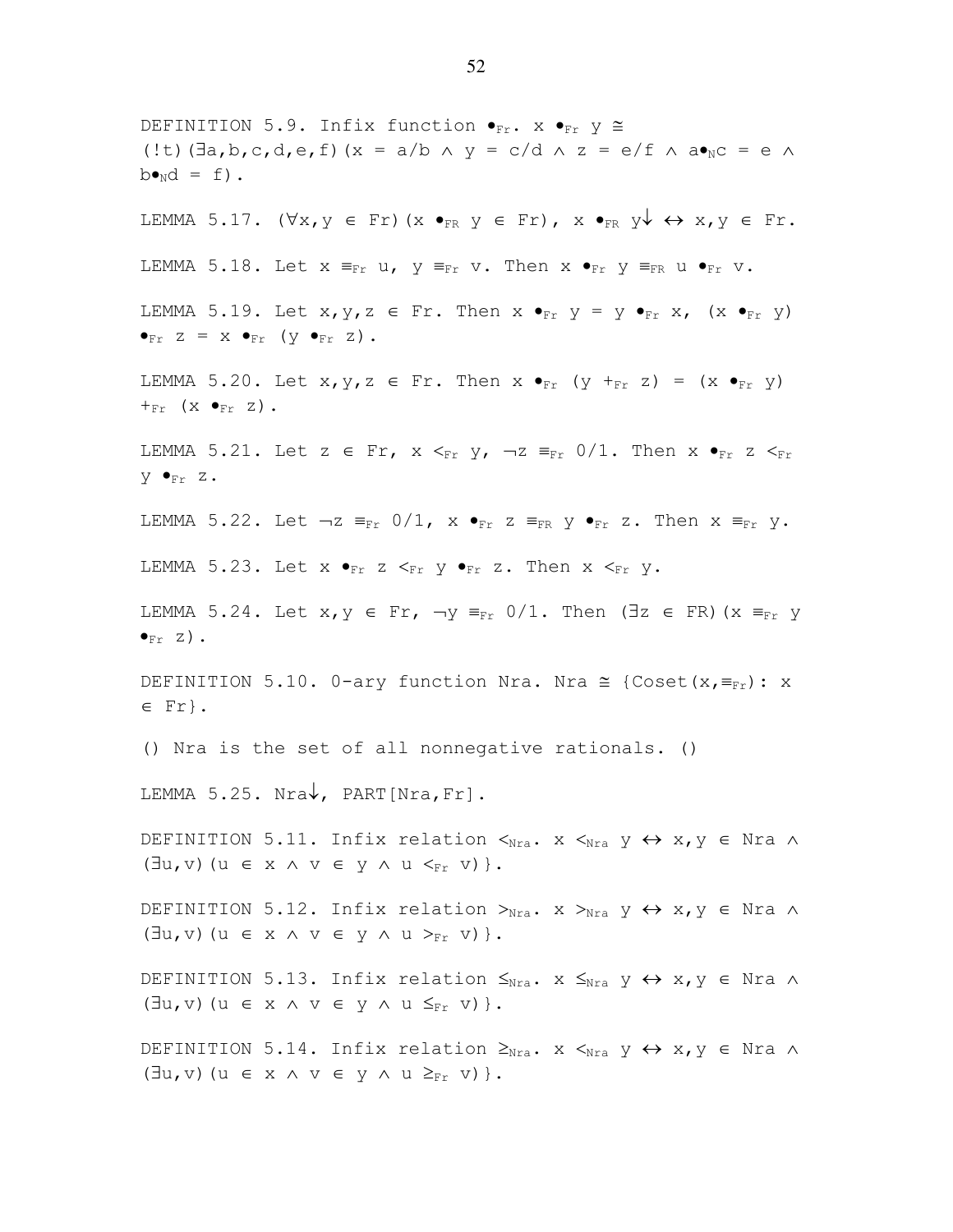LEMMA 5.26. SSORD[ $\{\langle x, y \rangle: x \prec_{NQ} y\}$ ], SSORD[ $\{\langle x, y \rangle: x >_{Nra}$ y}], SORD[ $\{ \langle x, y \rangle : x \leq_{Nra} y \}$ ], SORD[ $\{ \langle x, y \rangle : x \leq_{Nra} y \}$ ]. DEFINITION 5.15. Infix function +NQ. x +Nra  $y \cong$  (!z)(x,  $y$ , z  $\in$ Nra ∧  $(\exists u, v, w)$   $(u \in x \land v \in y \land z \in w \land u +_{FR} v \equiv_{Fr} w)$ ). LEMMA 5.27.  $(\forall x, y \in \text{Nra}) (x +_{\text{Nra}} y \in \text{Nra})$ ,  $(\forall x, y) (x +_{\text{Nra}} y \downarrow \leftrightarrow$  $x, y \in \text{Nra}$ . LEMMA 5.28. Let  $x, y, z \in Nra$ . Then  $x +_{Nra} y = y +_{Nra} x$ ,  $(x +_{Nra} x)$ y)  $+_{Nra} z = x +_{Nra} (y +_{Nra} z)$ . LEMMA 5.29. Let  $x, y, z \in N$ ra. Then  $x = y \leftrightarrow x +_{Nra} z = y +_{Nra} z$ z. LEMMA 5.30. Let  $x, y, z \in \mathbb{N}$ ra. Then  $x \leq_{Nra} y \leftrightarrow x +_{Nra} z \leq_{Nra} y$  $+_{Nra}$  z. DEFINITION 5.16. Infix function  $\bullet$ <sub>Nra</sub>. x  $\bullet$ <sub>Nra</sub> y  $\cong$  (!z)(x, y, z  $\in$ Nra ∧  $(\exists u, v, w)$   $(u \in X \land v \in y \land z \in w \land u \bullet_{Fr} v \equiv_{Fr} w)$ ). LEMMA 5.31. ( $\forall x, y \in \mathbb{N}$ ra)(x  $\bullet_{\mathbb{N}$ ra  $y \in \mathbb{N}$ ra), ( $\forall x, y$ )(x  $\bullet_{\mathbb{N}$ ra  $y \downarrow \leftrightarrow$  $x, y \in \text{Nra}$ . LEMMA 5.32. Let  $x, y, z \in N$ ra. Then  $x \bullet_{Nra} y = y \bullet_{Nra} x$ ,  $(x \bullet_{Nra}$ y)  $\bullet_{Nra}$  z = x  $\bullet_{Nra}$  (y  $\bullet_{Nra}$  z), x  $\bullet_{Nra}$  (y  $+_{Nra}$  z) = (x  $\bullet_{Nra}$  y)  $+_{Nra}$  $(X \bullet_{Nra} Z)$ . LEMMA 5.33. Let  $x, y, z \in \mathbb{N}$ ra,  $0/1 \notin z$ . Then  $x = y \leftrightarrow x \bullet_{\mathbb{N} r a} z$  $=$   $y \bullet_{Nra} z$ . LEMMA 5.34. Let  $x, y, z \in Nra$ ,  $0/1 \notin z$ . Then  $x \leq_{Nra} y \leftrightarrow x \bullet_{Nra}$  $z \leq_{Nra} y \bullet_{Nra} z$ . DEFINITION 5.17. 0-ary function  $0_{Nra}$ .  $0_{Nra} \cong$  Coset(0/1,{  $\langle x, y \rangle$ :  $X \equiv_{Fr} Y$ . DEFINITION 5.18. 0-ary function  $1_{Nra}$ .  $1_{Nra} \cong$  Coset(1/1,{  $\langle x, y \rangle$ :  $X \equiv_{Fr} Y$ ). LEMMA 5.35.  $0<sub>Nra</sub> \neq 1<sub>Nra</sub>$ .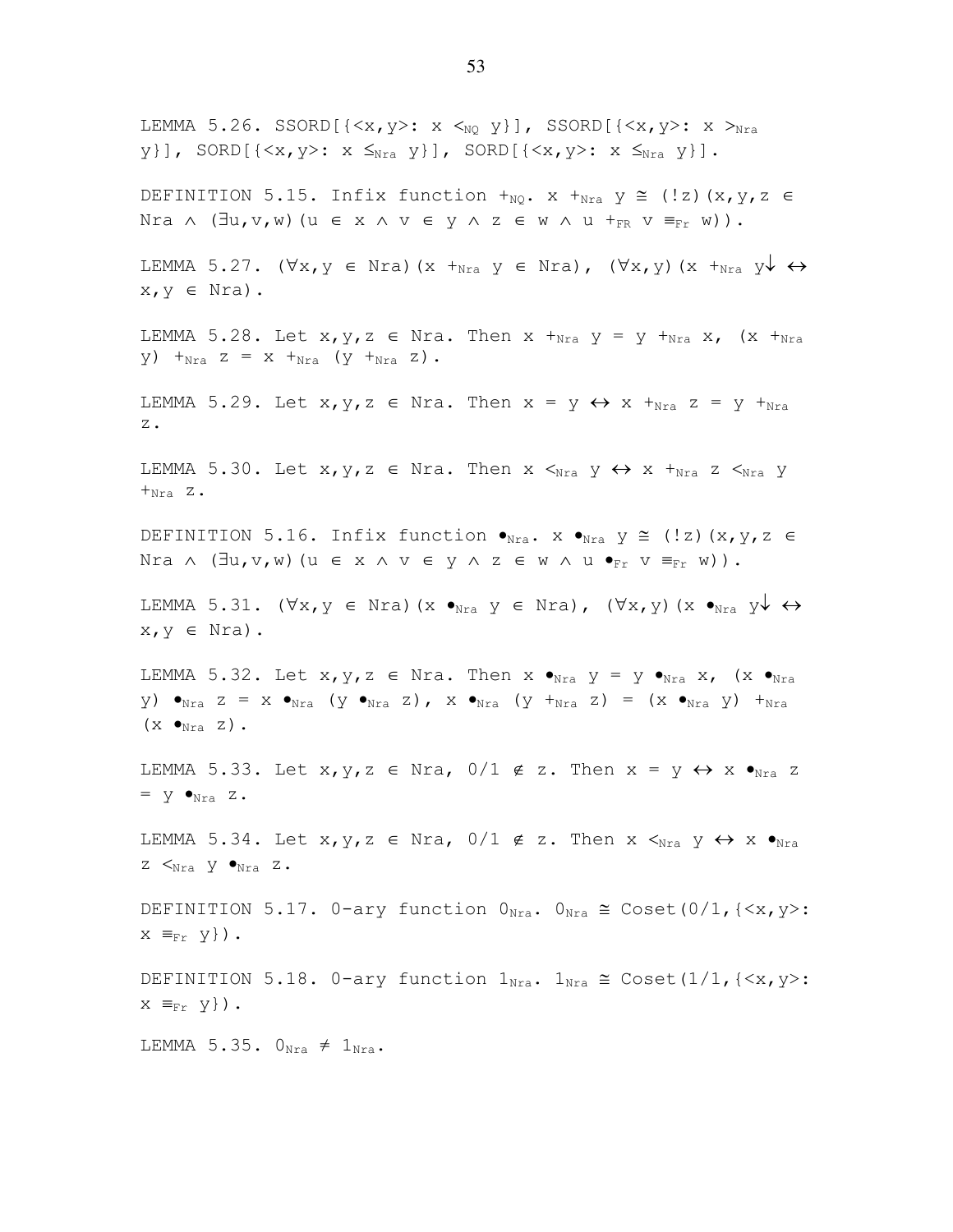LEMMA 5.36. Let  $x, y, z \in Nra$ . Then  $x +_{Nra} 0_{Nra} = x$ ,  $x \bullet_{Nra} 0_{Nra} = x$  $0<sub>Nra</sub>$ , x  $\bullet<sub>Nra</sub> 1<sub>Nra</sub> = x$ . LEMMA 5.37. Let  $x, y, z \in Nra$ ,  $0_{Nra} \leq_{Nra} x \wedge y \leq_{Nra} z$ . Then  $x \bullet_{Nra}$  $y \leq_{Nra} x \bullet_{Nra} z$ . LEMMA 5.38. Let  $x, y \in Nra$ ,  $0_{Nra} <_{Nra} x$ . Then ( $\exists ! z \in Nra$ ) ( $x =$  $y \bullet_{Nra} z$ . DEFINITION 5.19. Infix relation =  $_{SUB}$ . x =  $_{SUB}$  y  $\leftrightarrow$  ( $\exists a, b, c, d$ ) (x  $= \langle a, b \rangle \wedge y = \langle c, d \rangle \wedge a +_{Nra} d = b +_{Nra} c$ . LEMMA 5.39. EQUIV $[{:\ x =_{SUB} y}, Nra \times Nra].$ DEFINITION 5.20. Infix relation <sub. x <sub y  $\leftrightarrow$  ( $\exists$ a,b,c,d) (x =  $\langle a, b \rangle \wedge y = \langle c, d \rangle \wedge a +_{Nra} d \langle x_{Nra} b +_{Nra} c \rangle$ . LEMMA 5.40. SSORD $[\{:\ x<sub>SUB</sub> y\}$ , Nra  $\times$  Nra]. DEFINITION 5.21. Infix function  $+_{SUB}$ . x  $+_{SUB}$  y  $\cong$ (!z)(∃a,b,c,d,e,f)(x = <a,b>  $\land$  y = <c,d>  $\land$  z = <e,f>  $\land$  a +<sub>Nra</sub> c  $+_{Nra}$  f = b  $+_{Nra}$  d  $+_{Nra}$  e). LEMMA 5.41. ( $\forall x, y \in \mathbb{N}$ ra × Nra)(x +<sub>SUB</sub>  $y \in \mathbb{N}$ ra), ( $\forall x, y$ )(x +<sub>SUB</sub>  $y\downarrow \leftrightarrow x, y \in \mathbb{N}$ ra × Nra). DEFINITION 5.22. Infix function  $\bullet_{SUB}$ . x  $\bullet_{SUB}$  y  $\cong$ (!z)( $\exists a, b, c, d, e, f$ )(x =  $\langle a, b \rangle \wedge y$  =  $\langle c, d \rangle \wedge z$  =  $\langle e, f \rangle \wedge (a$  $\bullet_{Nra}$  c)  $+_{Nra}$  (b  $\bullet_{Nra}$  d)  $+_{Nra}$  f = (a  $\bullet_{Nra}$  d)  $+_{Nra}$  (b  $\bullet_{Nra}$  c)  $+_{Nra}$  e). LEMMA 5.42. ( $\forall x, y \in \mathbb{N}$ ra × Nra)(x  $\bullet_{\text{SUB }} y \in \mathbb{N}$ ra), ( $\forall x, y$ )(x  $\bullet_{\text{SUB }}$  $y \nightharpoonup \leftrightarrow x, y \in \mathbb{N}$ ra × Nra). LEMMA 5.43. Let  $x =_{SUB} z$ ,  $y =_{SUB} w$ . Then  $x <_{SUB} y \leftrightarrow z <_{SUB} w$ ,  $x$  $+_{SUB}$  y  $\equiv_{SUB}$  z  $+_{SUB}$  w, x  $\bullet_{SUB}$  y  $\equiv_{SUB}$  z  $\bullet_{SUB}$  w. DEFINITION 5.23. 0-ary function Ra. Ra  $\cong$  {Coset(x,{ $\langle x,y \rangle$ : x  $\equiv_{SUB}$  y}):  $x \in Nra \times Nra$ . DEFINITION 5.24. Infix relation  $\lt_{Ra}$ . x  $\lt_{Ra}$  y  $\leftrightarrow$  ( $\exists z,w$ ) (x, y  $\in$ Ra  $\land$  z  $\in$  x  $\land$  w  $\in$  y  $\land$  z  $\leq_{SUB}$  w).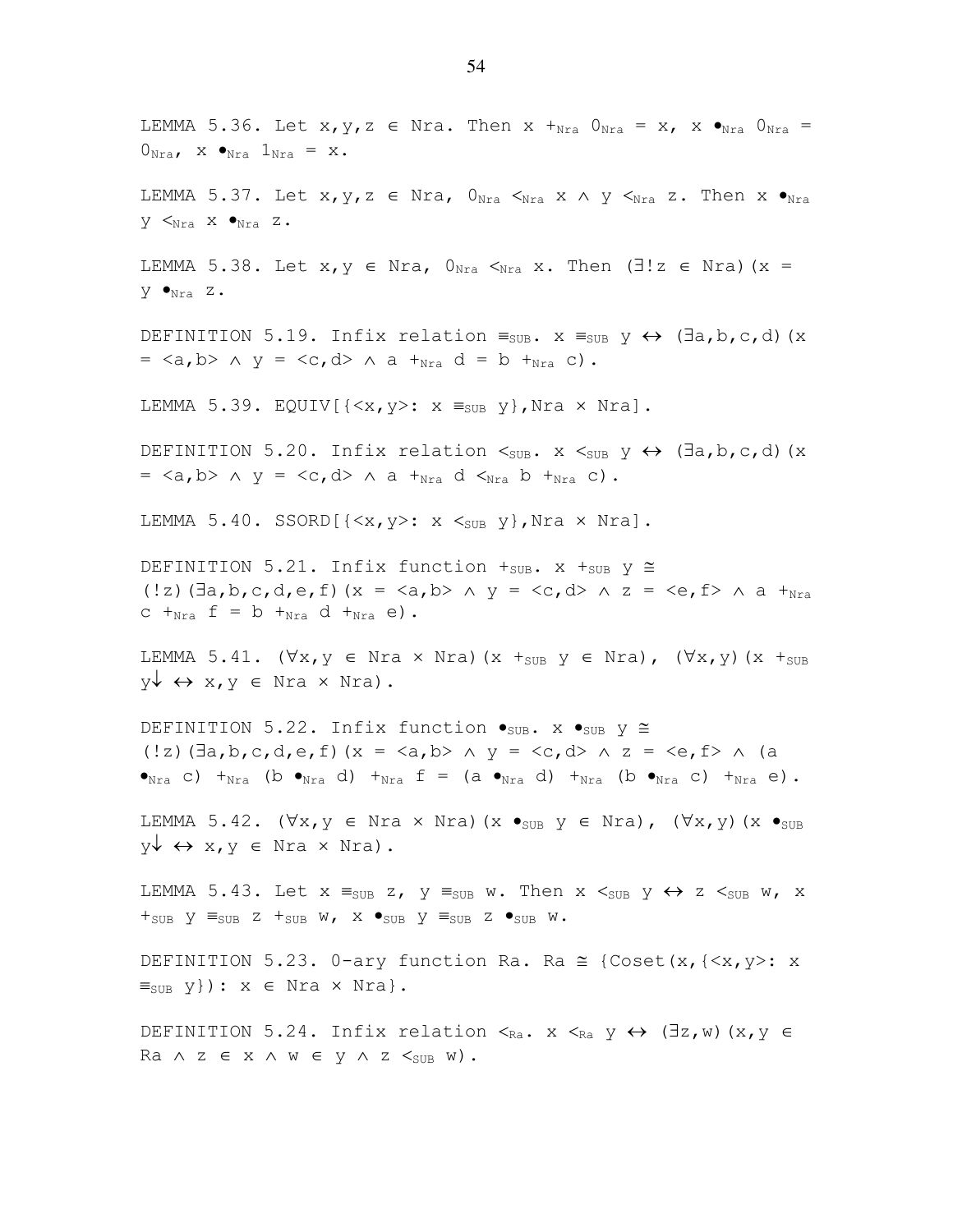DEFINITION 5.25. Infix function  $+_{Ra}$ .  $x +_{Ra} y \approx (2x)(x, y, z) \in$ Ra  $\land$  ( $\exists$ a,b,c)(a ∈ x  $\land$  b ∈ y  $\land$  c ∈ z  $\land$  a +<sub>SUB</sub> b = c)). DEFINITION 5.26. Infix function  $\bullet_{Ra}$ . x  $\bullet_{Ra}$  y  $\cong$  (!z)(x, y, z  $\in$ Ra  $\land$  ( $\exists$ a,b,c)(a ∈ x  $\land$  b ∈ y  $\land$  c ∈ z  $\land$  a  $\bullet$ <sub>SUB</sub> b = c)). LEMMA 5.44. ( $\forall x, y \in Ra$ ) (x +<sub>0</sub> y  $\in Ra$ ), ( $\forall x, y \in Ra$ ) (x  $\bullet_{Ra} y \in$ Ra),  $(\forall x, y)$  (x +<sub>Ra</sub>  $y \downarrow \leftrightarrow x, y \in Ra$ ),  $(\forall x, y)$  (x  $\bullet$ <sub>Ra</sub>  $y \downarrow \leftrightarrow x, y \in$ Ra). DEFINITION 5.27. 0-ary function  $0_{Ra}$ .  $0_{Ra} \approx$ Coset(< $0_{Nra}$ ,  $0_{Nra}$ ,  $\equiv_{SUB}$ ). DEFINITION 5.28. 0-ary function  $1_{Ra}$ .  $1_{Ra} \approx$ Coset( $\langle 1_{Nra}, 0_{Nra} \rangle$ ,  $\equiv_{SUB}$ ). LEMMA 5.45.  $0_{Ra} \neq 1_{Ra} \in Ra$ . LEMMA 5.46. Let  $x, y, z \in \mathbb{R}$ a. Then  $x +_{\mathbb{R}a} y = y +_{\mathbb{R}a} x$ ,  $x \bullet_{\mathbb{R}a} y =$  $y \bullet_{Ra} x$ ,  $(x +_{Ra} y) +_{Ra} z = x +_{Ra} (y +_{Ra} z)$ ,  $(x \bullet_{Ra} y) \bullet_{Ra} z = x$  $\bullet_{\text{Ra}}$  (y  $\bullet_{\text{Ra}}$  z), x  $\bullet_{\text{Ra}}$  (y  $+_{\text{Ra}}$  z) = (x  $\bullet_{\text{Ra}}$  y)  $+_{\text{Ra}}$  (x  $\bullet_{\text{Ra}}$  z), x  $+_{\text{Ra}}$  0<sub>Ra</sub>  $= x, x \bullet_{Ra} 1_{Ra} = x, (\exists w \in \mathbb{Q}) (x +_{Ra} w = 0_{Ra}), x \neq 0_{Ra} \rightarrow (\exists w \in \mathbb{Q})$ Ra)(x  $\bullet$ <sub>Ra</sub> w = 1<sub>Ra</sub>), x  $\lt_{Ra}$  y  $\rightarrow$   $\neg$ y  $\lt_{Ra}$  x, x  $\lt_{Ra}$  y  $\land$  y  $\lt_{Ra}$  z  $\rightarrow$  x  $\prec_{Ra} z$ ,  $x \neq y \rightarrow x \prec_{Ra} y \vee y \prec_{Ra} x$ ,  $y \prec_{Ra} z \rightarrow x +_{Ra} y \prec_{Ra} x +_{Ra}$ z,  $0_{Ra} \leq_{Ra} x \wedge y \leq_{Ra} z \rightarrow x \bullet_{Ra} y \leq_{Ra} x \bullet_{Ra} z$ . DEFINITION 5.29. Infix relation  $>_{Ra}$ . x  $>_{Ra}$  y  $\leftrightarrow$  y  $<_{Ra}$  x. DEFINITION 5.30. Infix relation  $\leq_{Ra}$ . x  $\leq_{Ra}$  y  $\leftrightarrow$  x  $\leq_{Ra}$  y  $\vee$  x = y. DEFINITION 5.31. Infix function  $\geq_{Ra}$ .  $x \geq_{Ra} y \leftrightarrow x >_{Ra} y \vee x =$ y. DEFINITION 5.32. Infix function  $-<sub>Ra</sub>$ . x  $-<sub>Ra</sub>$  y  $\cong$  (!z)(x = y  $+<sub>Ra</sub>$ z). DEFINITION 5.3. 1-ary function  $Av_{Ra}$ .  $Av_{Ra}(x) \cong (!y \in Ra)$  ((x  $\geq_{Ra}$  Ra  $\rightarrow$  y = x)  $\land$  (x  $\ltimes_{Ra}$   $0_{Ra}$   $\rightarrow$  y =  $0_{Ra}$   $-_{Ra}$  x)). ()  $Av_{Ra}$  is absolute value on the rationals. ()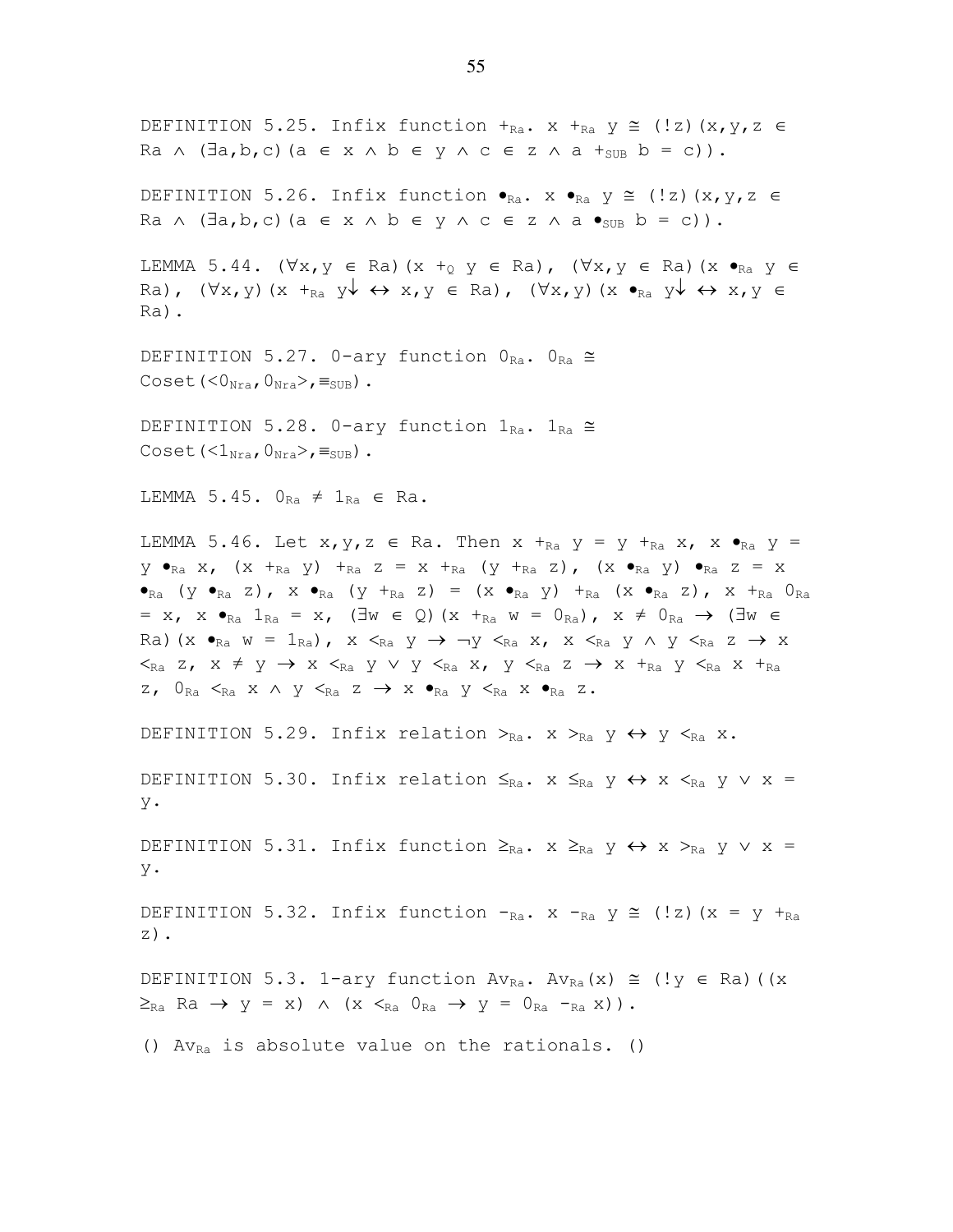LEMMA 5.47.  $(\forall x, y \in Ra)$   $(x -_{Ra} y, Av_{Ra}(x) \in Q)$ ,  $(\forall x, y)$   $(x -_{Q}$  $y\downarrow \leftrightarrow x, y \in Ra$ ,  $(\forall x)$  ( $Av_{Ra}(x)\downarrow \leftrightarrow x \in Ra$ ). LEMMA 5.48. Let  $x, y \in Q$ . Then  $Av_{Ra}(x) \geq_{Ra} O_{Ra}$ ,  $Av_{Ra}(x \bullet_{Ra} y)$  =  $\text{Av}_{\text{Ra}}(x) \bullet_{\text{Ra}} \text{Av}_{\text{Ra}}(y)$ ,  $\text{Av}_{\text{Ra}}(x +_{\text{Ra}} y) \leq_{\text{Ra}} \text{Av}_{\text{Ra}}(x) +_{\text{Ra}} \text{Av}_{\text{Ra}}(y)$ ,  $Av_{Ra}(x)$  -<sub>Ra</sub>  $Av_{Ra}(y)$   $\leq_{Ra} Av_{Ra}(x -_{Ra} y)$ ,  $x \bullet_{Ra} Av_{Ra}(y)$   $\leq_{Ra} Av_{Ra}(x \bullet_{Ra} y)$ y). LEMMA 5.49. DEN[Ra]. DEFINITION 5.35. 0-ary function Nat<sub>Ra</sub>. Nat<sub>Ra</sub>  $\cong$  (!x)( $\forall$ y)( $y \in x$  $\leftrightarrow$  (y = 0<sub>Ra</sub>  $\vee$  (y ><sub>Ra</sub> 0<sub>Ra</sub>  $\wedge$  y -<sub>Ra</sub> 1<sub>Ra</sub>  $\in$  x))). DEFINITION 5.36. 0-ary function Int<sub>Ra</sub>. Int<sub>Ra</sub>  $\cong$  (!x)( $\forall$ y)( $y \in x$  $\leftrightarrow$  (y  $\in$  Nat<sub>Ra</sub>  $\vee$  O<sub>Ra</sub>  $-$ <sub>Ra</sub>  $\vee$   $\in$  Nat<sub>Ra</sub>)). LEMMA 5.50. Nat<sub>Ra</sub>  $\subset$  Int<sub>Ra</sub>  $\subset$  Ra. DEFINITION 5.37. 0-ary function Seq<sub>Ra</sub>. Seq<sub>Ra</sub>  $\cong$  {x:  $FCN[x, \omega, Ra]$ . LEMMA 5.51.  $Seq_{Ra} \downarrow$ . DEFINITION 5.38. Infix function +SeqRa.  $x$  +SeqRa  $y \cong$  (!z)(x, y, z  $\in$  Seq<sub>Ra</sub>  $\wedge$  ( $\forall n \in \omega$ ) (z(n) = x(n) +<sub>Ra</sub> y(n))). DEFINITION 5.39. Infix function  $\bullet_{\text{SeqRa}}$ . x  $\bullet_{\text{SeqRa}}$   $y \cong$  (!z)(x, y, z  $\epsilon$  Seq<sub>Ra</sub>  $\wedge$  ( $\forall n \in \omega$ ) (z(n) = x(n)  $\bullet_{Ra}$  y(n))). LEMMA 5.52.  $(\forall x, y \in Seq_{Ra})$  (x +<sub>SeqRa</sub> y, x  $\bullet$ <sub>SeqRa</sub> y  $\in$  Seq<sub>Ra</sub>),  $(\forall x, y)$  (x +seqRa  $y \downarrow \leftrightarrow x \bullet_{\text{SeqRa}} y \downarrow \leftrightarrow x, y \in \text{SeqRa}$ ). LEMMA 5.53. Let  $x, y, z \in \text{Seq}_{Ra}$ . Then  $x +_{\text{SeqRa}} y = y +_{\text{SeqRa}} x$ , x  $+_{\texttt{SeqRa}}$  y  $+_{\texttt{SeqRa}}$  z = x  $+_{\texttt{SeqRa}}$  y  $+_{\texttt{SeqRa}}$  z, x  $\bullet_{\texttt{SeqRa}}$  y = y  $\bullet_{\texttt{SeqRa}}$  x, x •SeqRa Y •SeqRa  $z = x$  •SeqRa Y •SeqRa Z,  $x +$ SeqRa  $y = x +$ SeqRa  $z \leftrightarrow y =$  $z$ , x  $\bullet$ <sub>SeqRa</sub> (y +<sub>SeqRa</sub> z) = (x  $\bullet$ <sub>SeqRa</sub> y) +<sub>SeqRa</sub> (x  $\bullet$ <sub>SeqRa</sub> z). DEFINITION 5.40. Infix relation  $\lt_N$ .  $x \lt_N y \leftrightarrow x, y \in \omega \wedge x \lt_N$ y. DEFINITION 5.41. Infix relation >N. x <N y  $\leftrightarrow$  x, y  $\in$  0 ^ y <o x.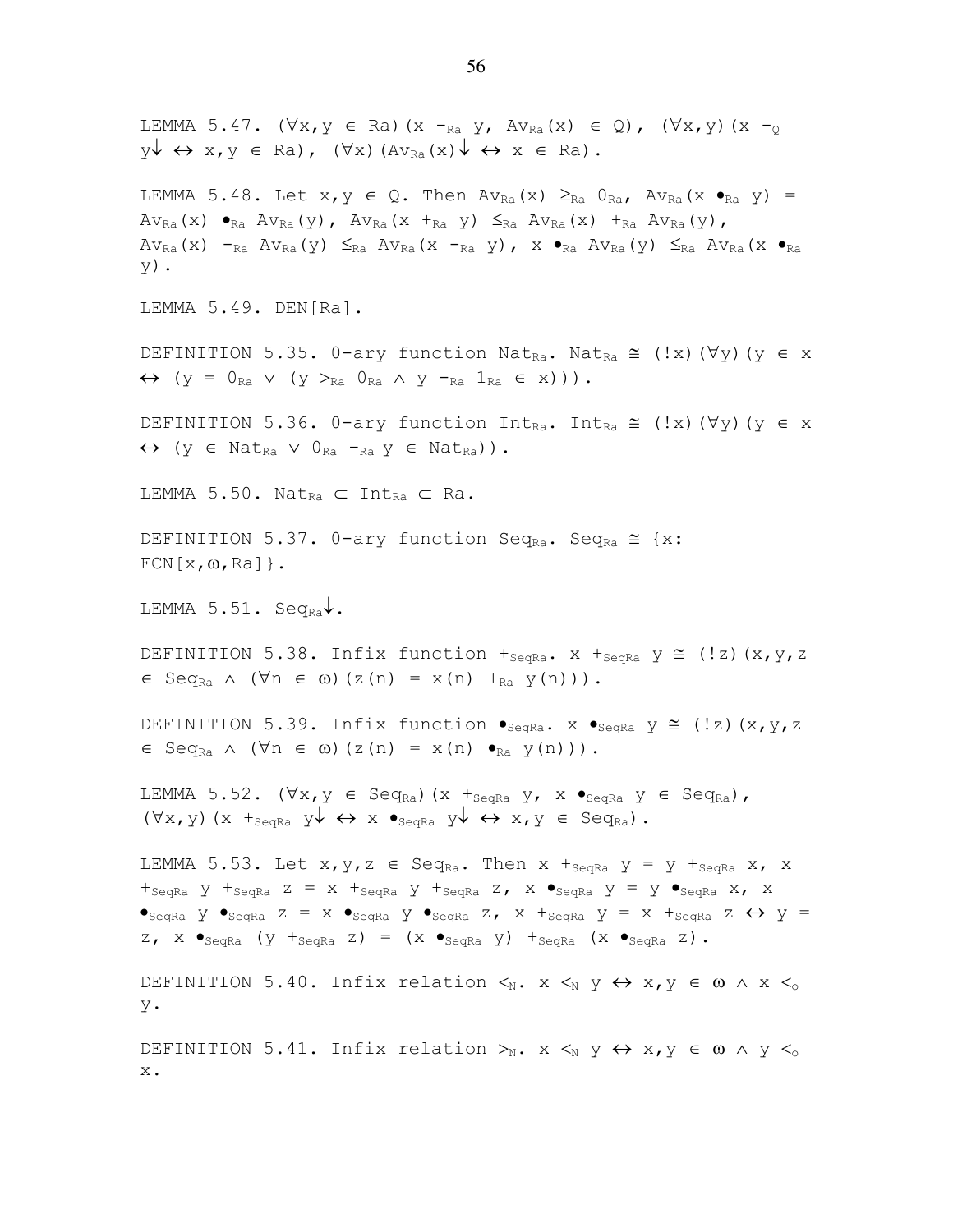DEFINITION 5.42. Infix relation  $\leq_N$ .  $x \leq_N y \leftrightarrow x \leq_N y \vee x = y$ . DEFINITION 5.43. Infix relation  $\geq_N$ .  $x \geq_N y \leftrightarrow x >_N y \vee x = y$ . DEFINITION 5.44. 0-ary function symbol Cseq<sub>Rq</sub>. Cseq<sub>Ra</sub>  $\cong$  {x  $\in$ Seq<sub>Ra</sub>:  $(\forall \varepsilon >_0 0_{\text{Ra}})$  (∃n ∈ ω) ( $\forall m, r >_N n$ ) (Av<sub>Ra</sub>(x(m) -<sub>Ra</sub> x(r)) <<sub>Ra</sub> ε)}. LEMMA 5.54. Cseq<sub>Ra</sub>  $\subset$  Seq<sub>Ra</sub>. LEMMA 5.55.  $(\forall x \in \text{Cseq}_{\text{Ra}})$  ( $\exists n \in \text{Nat}_{\text{Ra}}$ ) ( $\forall m$ ) (x(m) < n). LEMMA 5.56. ( $\forall x, y \in \text{Cseq}_{\text{Ra}}$ ) (x + $_{\text{SeqRa}}$  y, x  $\bullet_{\text{SeqRa}}$  y  $\in \text{Cseq}_{\text{Ra}}$ ). DEFINITION 5.45. Infix relation  $\equiv_{\text{CseqRa}}$ .  $x \equiv_{\text{CseqRa}} y \leftrightarrow (\forall \varepsilon >_{\text{Ra}})$  $0<sub>Ra</sub>$ )(∃n ∈ ω)(∀m ><sub>N</sub> n)(Av<sub>Ra</sub>(x(m) -<sub>Ra</sub> y(m)) <<sub>Ra</sub> ε). LEMMA 5.57. EQUIV $[:\ x =_{C \text{seqRa}} y$ ,  $C \text{seq}_{Ra}].$ DEFINITION 5.46. Infix relation < $_{CseqRa}$ . x < $_{CseqRa}$  y  $\leftrightarrow$  x, y  $\in$ Cseq<sub>Ra</sub>  $\wedge$  ( $\exists \delta >_{Ra} 0_{Ra}$ )( $\exists n \in \omega$ )( $\forall m >_{N} n$ )( $x(m) +_{Ra} \delta <_{Ra} y(m)$ ). LEMMA 5.58. Let  $x, y \in \text{Cseq}_{\text{Ra}}$ . Then  $\text{I}[x \prec_{\text{CseqRa}} y, x =_{\text{CseqRa}} y, y$  $\leq_{\text{CseqRa}} x$ . LEMMA 5.59. Let  $x, y \in \text{Cseq}_{\text{Ra}}$ . Then  $x \leq_{\text{CseqRa}} y \rightarrow \neg y \leq_{\text{CseqRa}} x$ , x <CseqRa y ∧ y <CseqRa z → x <CseqRa z. LEMMA 5.60. Let  $x \equiv_{C \text{seqRa}} u$ ,  $y \equiv_{C \text{seqRa}} v$ . Then  $x <_{C \text{seqRa}} y \rightarrow u$ <CseqRa v, x +CseqRa y ≡CseqRa u +CseqRa v, x •CseqRa y ≡CseqRa u •CseqRa v. DEFINITION 5.47. 0-ary function  $\Re$ .  $\Re \cong$  {Coset(x,{<x,y>: x  $\equiv_{\text{CseqRa}}$  y}):  $x \in \text{Cseq}_{\text{Ra}}$ . LEMMA 5.61. PART $[\Re, \text{Cseq}_{\text{Ra}}]$ . DEFINITION 5.48. Infix relation  $\langle \mathcal{R}, \mathbf{x} \rangle \langle \mathcal{R}, \mathbf{y} \rangle$   $\leftrightarrow$   $(\exists z, w)$   $(x, y \in \mathcal{R})$  $\wedge$  Z ∈ X  $\wedge$  W ∈ Y  $\wedge$  Z  $\leq_{\text{CseqRa}}$  W). DEFINITION 5.49. Infix function  $+_{\Re}$ . x  $+_{\Re}$  y  $\cong$  (!z)(x, y, z  $\in \Re$ ∧ (∃a, b, c) (a ∈ x ∧ b ∈ y ∧ c ∈ z ∧ a +<sub>CseqRa</sub> b ≡<sub>CseqRa</sub> c)).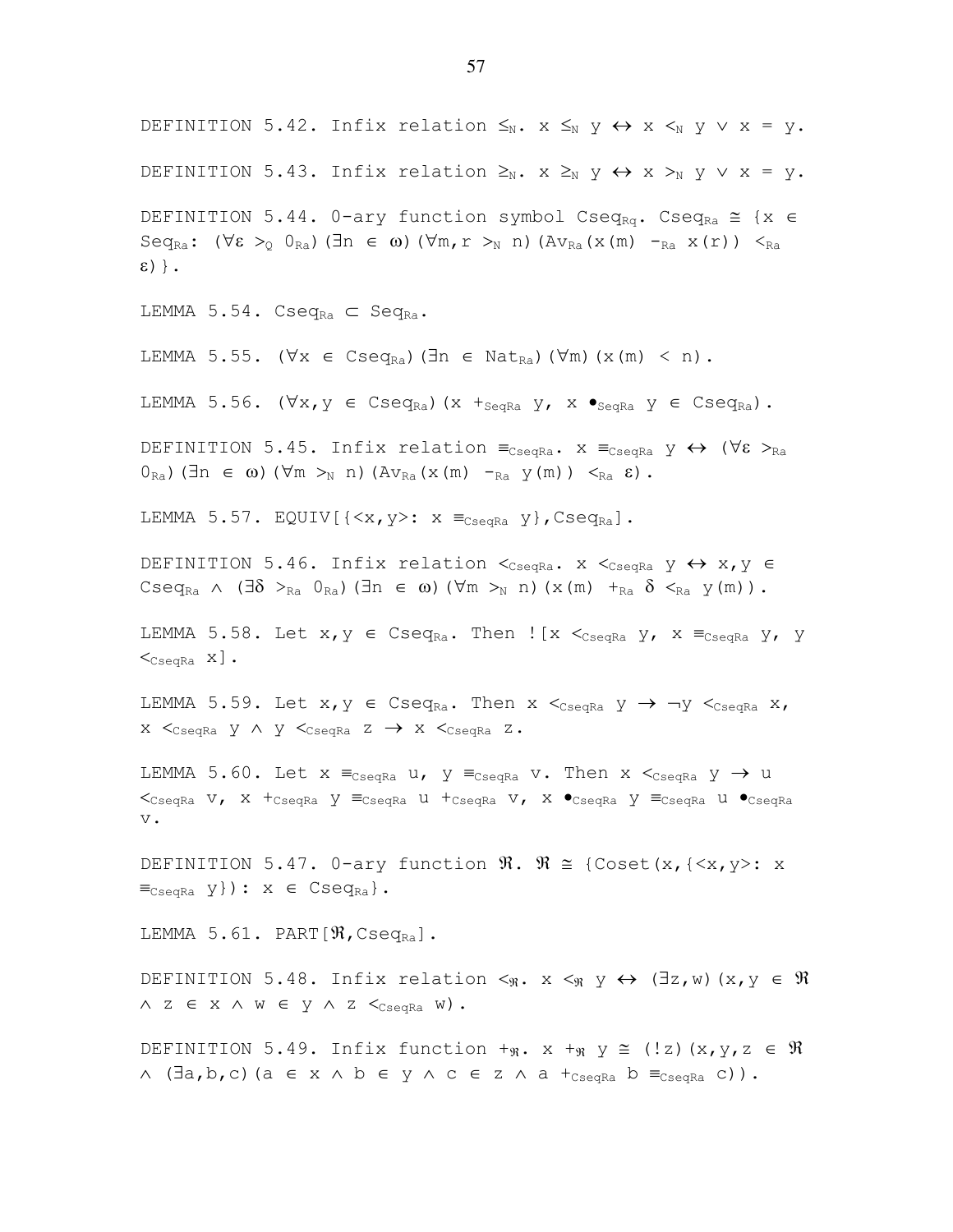DEFINITION 5.50. Infix function  $\bullet_{\Re}$ .  $x \bullet_{\Re} y \cong$  (!z)(x, y, z  $\in \Re$ ∧ (∃a,b,c)(a ∈ x ∧ b ∈ y ∧ c ∈ z ∧ a •CseqRa b ≡CseqRa c)). DEFINITION 5.51. 0-ary function  $0_{\Re}$ .  $0_{\Re} \cong$  (!x  $\in \Re$ ) ( $\forall$ n  $\in$  $\omega$ ) (x(n) =  $0_{\text{Ra}}$ ). DEFINITION 5.52. 0-ary function  $1_\Re$ .  $1_\Re \cong$  (!x  $\in \Re$ ) ( $\forall$ n  $\in$ ω) (x(n) =  $1_{Ra}$ ). DEFINITION 5.53. 1-ary function Av $_\mathfrak{R}$ . Av $_\mathfrak{R}$  (x)  $\cong$  (!y  $\in$   $\mathfrak{R}$ ) ((x  $\geq_{\Re} 0 \rightarrow y = x$ )  $\wedge (x \leq_{\Re} 0_{\Re} \rightarrow y = 0_{\Re} - y_{\Re} x)$ ). LEMMA 5.62. Let  $x, y, z \in \mathcal{R}$ . Then  $x +_{\mathcal{R}} y = y +_{\mathcal{R}} x \in \mathcal{R}$ ,  $x \bullet_{\mathcal{R}} y$  $=$  y  $\bullet$ <sub>N</sub>  $\times$   $\in$   $\mathfrak{R}$ ,  $(\times$   $+_{\mathfrak{R}}$  y)  $+_{\mathfrak{R}}$  z =  $\times$   $+_{\mathfrak{R}}$  (y  $+_{\mathfrak{R}}$  z),  $(\times$   $\bullet$ <sub>N</sub> y)  $\bullet$ <sub>N</sub> z =  $x \bullet_{\Re} (y \bullet_{\Re} z)$ ,  $x \bullet_{\Re} (y \to_{\Re} z) = (x \bullet_{\Re} y) +_{\Re} (x \bullet_{\Re} z)$ ,  $x \to_{\Re} 0_{\Re} =$  $x, x \bullet_{\Re} 1_{\Re} = x, (\exists w \in \mathbb{Q}) (x +_{\Re} w = 0_{\Re}), x \neq 0_{\Re} \rightarrow (\exists w \in \Re) (x$  $\bullet$ <sub>N</sub> w = 1<sub>N</sub>),  $x \leq_N y \rightarrow \neg y \leq_N x$ ,  $x \leq_N y \land y \leq_N z \rightarrow x \leq_N z$ ,  $x \neq$  $y \rightarrow x \leq_{\Re} y \vee y \leq_{\Re} x$ ,  $y \leq_{\Re} z \rightarrow x +_{\Re} y \leq_{\Re} x +_{\Re} z$ ,  $0_{\Re} \leq_{\Re} x \wedge y$  $\langle \mathcal{R} \times \mathcal{R} \times \mathcal{R} \times \mathcal{R} \times \mathcal{R} \times \mathcal{R} \times \mathcal{R} \times \mathcal{R} \times \mathcal{R} \times \mathcal{R} \times \mathcal{R} \times \mathcal{R} \times \mathcal{R} \times \mathcal{R} \times \mathcal{R} \times \mathcal{R} \times \mathcal{R} \times \mathcal{R} \times \mathcal{R} \times \mathcal{R} \times \mathcal{R} \times \mathcal{R} \times \mathcal{R} \times \mathcal{R} \times \mathcal{R} \times \mathcal{R} \times \mathcal{R} \times \math$ LEMMA 5.63. 1-ary function Id<sub>on</sub>. Id<sub>on</sub>(x) ≅ (!y ∈  $\mathfrak{R}$ )( $\exists z \in$ y)  $(\forall n \in \omega)$   $(z(n) = x)$ . DEFINITION 5.54. 0-ary function symbol Ra $_{\mathfrak{R}}$ . Ra $_{\mathfrak{R}} \cong$  {Id<sub>O</sub> $_{\mathfrak{R}}$ (x):  $x \in Q$ . LEMMA 5.64. Ra $_{\Re} \subset \Re$ , Id<sub>o</sub> $_{\Re}$ (x) $\downarrow \leftrightarrow$  x  $\in$  Ra. LEMMA  $5.65.$  DEN $[{Ra_{\Re}}]$ . LEMMA 5.66.  $x \leq_{\Re} y \rightarrow (\exists z \in \text{Ray}) (x \leq_{\Re} z \leq_{\Re} y)$ . DEFINITION 5.55. 0-ary function SR. SR  $\cong$  {x: FCN[x,  $\omega$ ,  $\Re$ ]}. DEFINITION 5.56. Cseq $\mathfrak{g} \cong \{x \in \text{Seq}_{\mathfrak{R}}: (\forall \varepsilon >_{\text{Ra}} 0_{\text{Ra}}) (\exists n \in \omega) (\forall m, r \in \mathfrak{R} \}$  $>_{\mathbb{N}}$  n) (Av<sub>Ra</sub> (x (m)  $-_{\mathbb{R}a}$  x (r))  $<_{\mathbb{R}a}$  ε) }. DEFINITION 5.57. 1-ary function lim. Let  $x \in \text{Seq}_{\Re}$ . Then lim(x) = (! $y \in \Re$ )( $\forall \varepsilon >_{\Re} 0_{\Re}$ )( $\exists n \in \omega$ )( $\forall m >_{N} n$ )( $Av_{\Re}(x(n) -_{Ra} y)$  $\langle \Re \xi \rangle$ . LEMMA 5.67. Let  $x \in \text{Seq}_{\mathfrak{N}}$ . Then  $x \in \text{Cseq}_{\mathfrak{N}} \leftrightarrow \text{lim}(x) \in \mathfrak{R}$ .